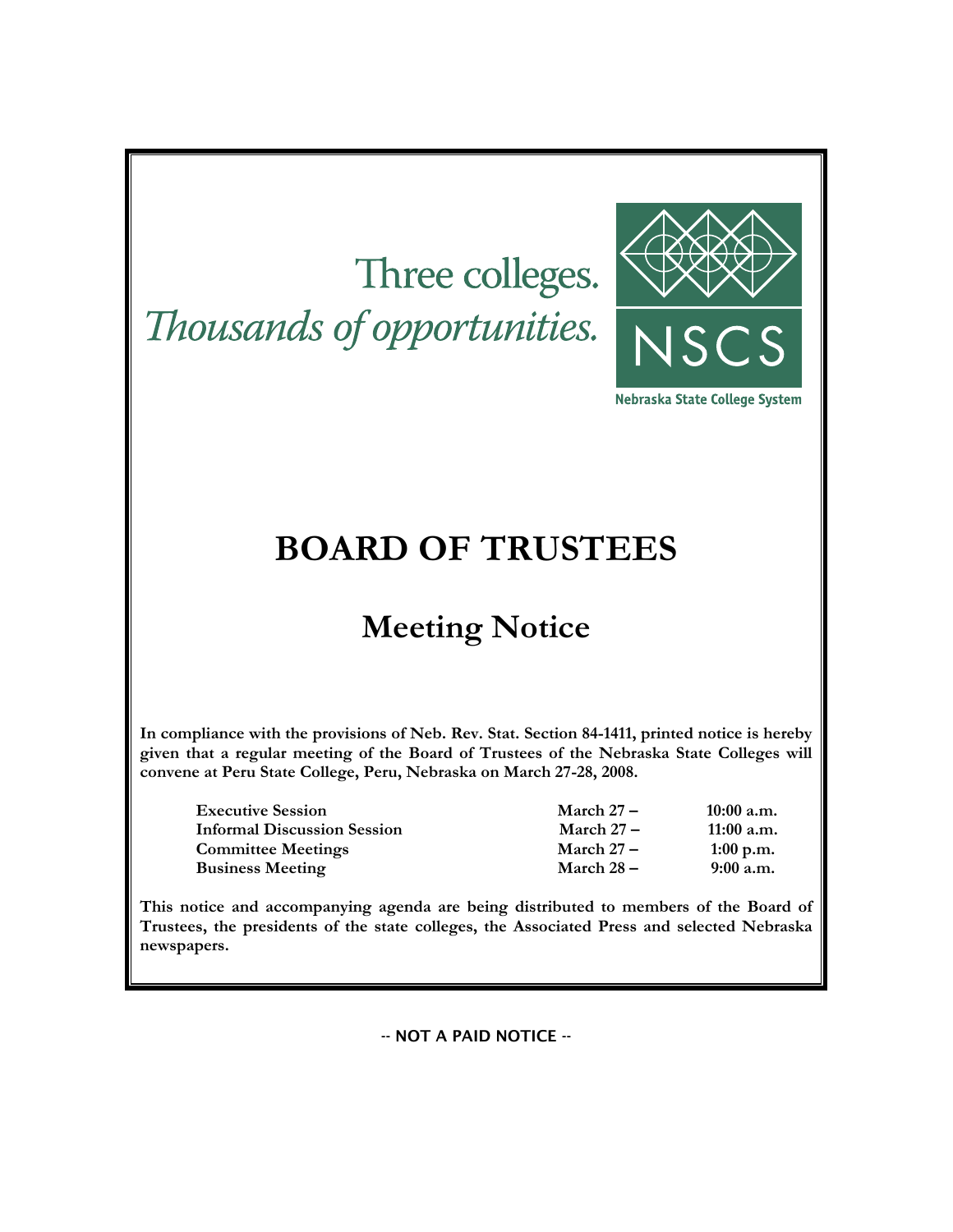## **BOARD OF TRUSTEES MEETING**

## **MARCH 27-28, 2008 PERU STATE COLLEGE PERU, NEBRASKA**

**THURSDAY, MARCH 27 – Meetings will be held in the Academic Resource Center (ARC) unless otherwise indicated**

| $9:00 - 11:00$ | <b>Council of Academic Officers</b><br><b>Council of Admissions and College</b>                                                                                                                               | ARC Room 201<br><b>Library Special</b>                            |
|----------------|---------------------------------------------------------------------------------------------------------------------------------------------------------------------------------------------------------------|-------------------------------------------------------------------|
|                | <b>Relations Officers</b><br><b>Council of Business Officers</b>                                                                                                                                              | <b>Collections Room</b><br>ARC Room 209                           |
| $9:00 - 11:00$ | <b>BOARD OF TRUSTEES</b><br><b>EXECUTIVE SESSION WITH CHANCELLOR</b><br><b>Evaluations of Chancellor &amp;</b><br><b>College Presidents, other</b><br><b>Personnel Issues &amp; Teaching Excellence Award</b> | <b>ARC Conference Room</b>                                        |
| $11:00 - 1:00$ | <b>Informal Discussion Session/Mini Retreat</b><br>through Lunch<br>1) Collective Bargaining<br>2) Assessment Issues                                                                                          | <b>ARC Conference Room</b>                                        |
| $12:00 - 1:00$ | Lunch - All Except Board Members, Chancellor,<br><b>Presidents, and System Office Staff</b>                                                                                                                   | <b>Student Center</b><br><b>Lunch Room</b>                        |
| $1:00 - 3:00$  | <b>BOARD COMMITTEE MEETINGS</b><br><b>Fiscal &amp; Facilities Committee</b><br><b>Enrollment &amp; Marketing Committee</b>                                                                                    | ARC Room 209<br><b>Library Special</b><br><b>Collections Room</b> |
| $1:00 - 1:15$  | <b>Academic, Personnel &amp; Student Affairs Committee</b><br><b>Teaching Excellence Award Executive Session</b>                                                                                              | ARC Room 201                                                      |
| $1:15 - 3:00$  | Academic, Personnel &<br><b>Student Affairs Committee</b>                                                                                                                                                     | <b>ARC Room 201</b>                                               |
| $3:00 - 4:15$  | <b>Board of Trustees Open Forum</b>                                                                                                                                                                           | <b>ARC Conference Room</b>                                        |
| 4:15           | Check in Lied Lodge, Nebraska City                                                                                                                                                                            |                                                                   |
| 6:00           | <b>Reception</b>                                                                                                                                                                                              | Library                                                           |
| 7:00           | <b>Dinner</b><br><b>Counseling Excellence Award Banquet</b>                                                                                                                                                   | <b>Student Center, Live Oak Room</b>                              |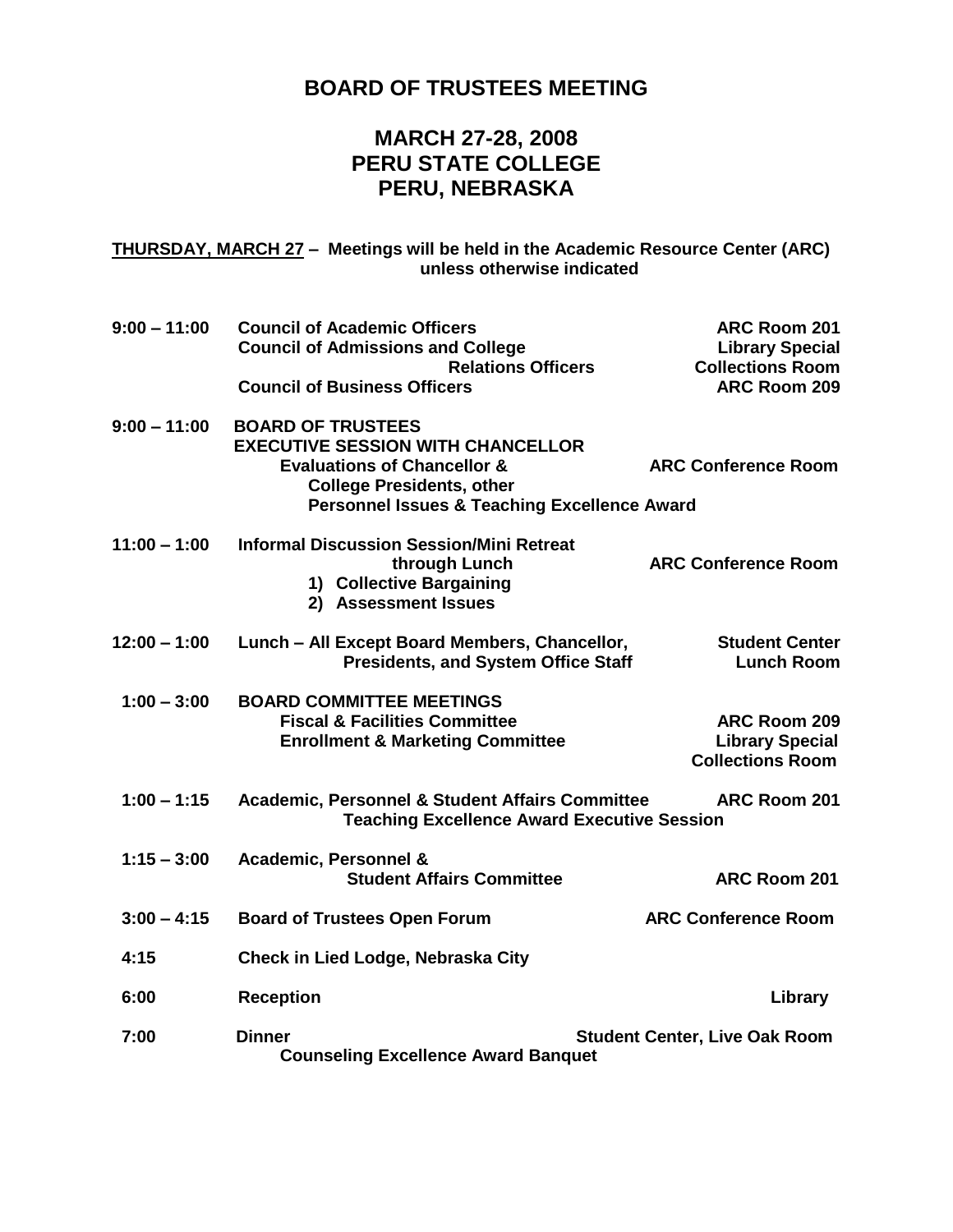### **FRIDAY, MARCH 28**

| $8:00 - 9:00$ | <b>Board of Trustees &amp; Chancellor</b><br><b>Executive Session &amp; Breakfast</b> | <b>Student Center, Bur Oak Room</b> |
|---------------|---------------------------------------------------------------------------------------|-------------------------------------|
| $8:00 - 9:00$ | <b>Breakfast for All Others</b>                                                       | <b>Student Center Dining Room</b>   |
| 9:00          | <b>BOARD OF TRUSTEES BUSINESS MEETING</b>                                             | <b>ARC Conference Room</b>          |

**Boxed Lunch Available in Room Upon Completion of Meeting**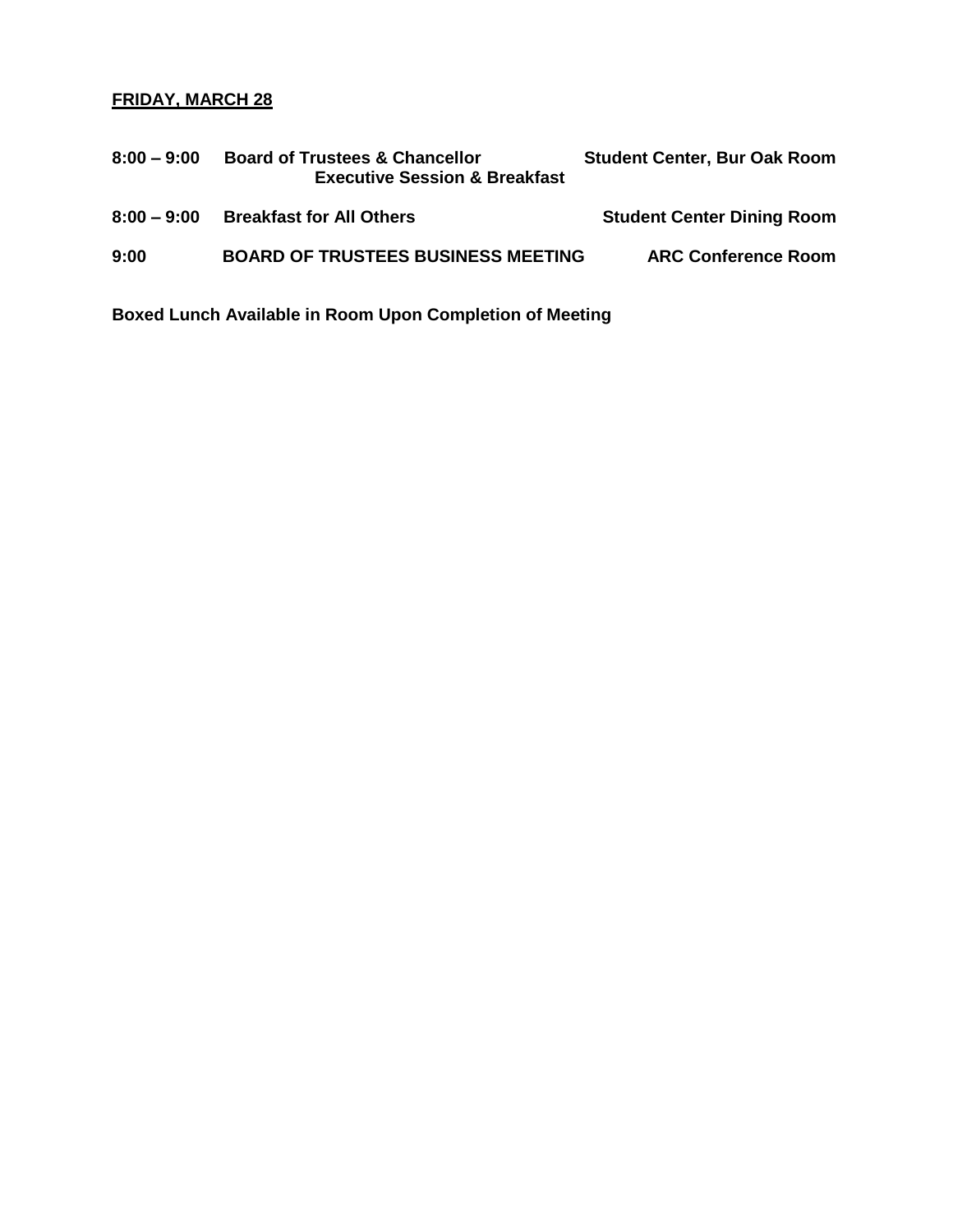#### **MARCH 27, 2008 1:00 – 3:00 P.M. ARC Room 201**

#### **ACADEMIC, PERSONNEL & STUDENT AFFAIRS COMMITTEE MEETING**

#### **Consent agenda items:**

- 1.1 Accept Report on Personnel Action
- 1.2 Accept Promotion and Tenure Report
- 1.3 Final Round Approval of Deletion of Board Policy 2045; Complaints Concerning College Personnel
- 1.4 Final Round Approval of Deletion of Board Policy 2050; Appeals
- 1.5 Final Round Approval of Deletion of Board Policy 2060; Hearings Before the Board
- 1.6 Final Round Approval of Changes to Board Policy 3000; Admission Requirements; Undergraduate; General
- 1.7 Final Round Approval of Changes to Board Policy 3100; Conduct & Discipline; Students
- 1.8 Final Round Approval of Changes to Board Policy 3200; Due Process Students
- 1.9 Final Round Approval of Changes to Board Policy 3210; Grievance Procedures **Students**
- 1.10 Final Round Approval of Board Policy 4220; Assessment Policy
- 1.11 Final Round Approval of Changes to Board Policy 5406; Voluntary Retirement Settlement Program; State College Employees

#### **Items for discussion and action:**

- 2.1 Approve the Change of Applied History Comprehensive Major to Subject Major with Title Change, and Approve New Minor in Museum Studies – CSC
- 2.2 Approve Program Review Recommendations
- 2.3 Approve Teaching Excellence Award Nomination (Executive Session)
- 2.4 Approve Salary Policy for 2008-2009
- 2.5 Approve Academic Resource Center (ARC) Reorganization at Peru State
- 2.6 Approve Special Accreditation Request in Art and Music for Wayne State
- 2.7 First Round Approval of Changes to Board Policy 5012; Employment Contract; Faculty
- 2.8 First Round Approval of Changes to Board Policy 5013; Employment Contract; Professional Staff
- 2.9 First Round Approval of Changes to Board Policy 5014; Types of Appointments; Notice Requirements; Faculty and Professional Staff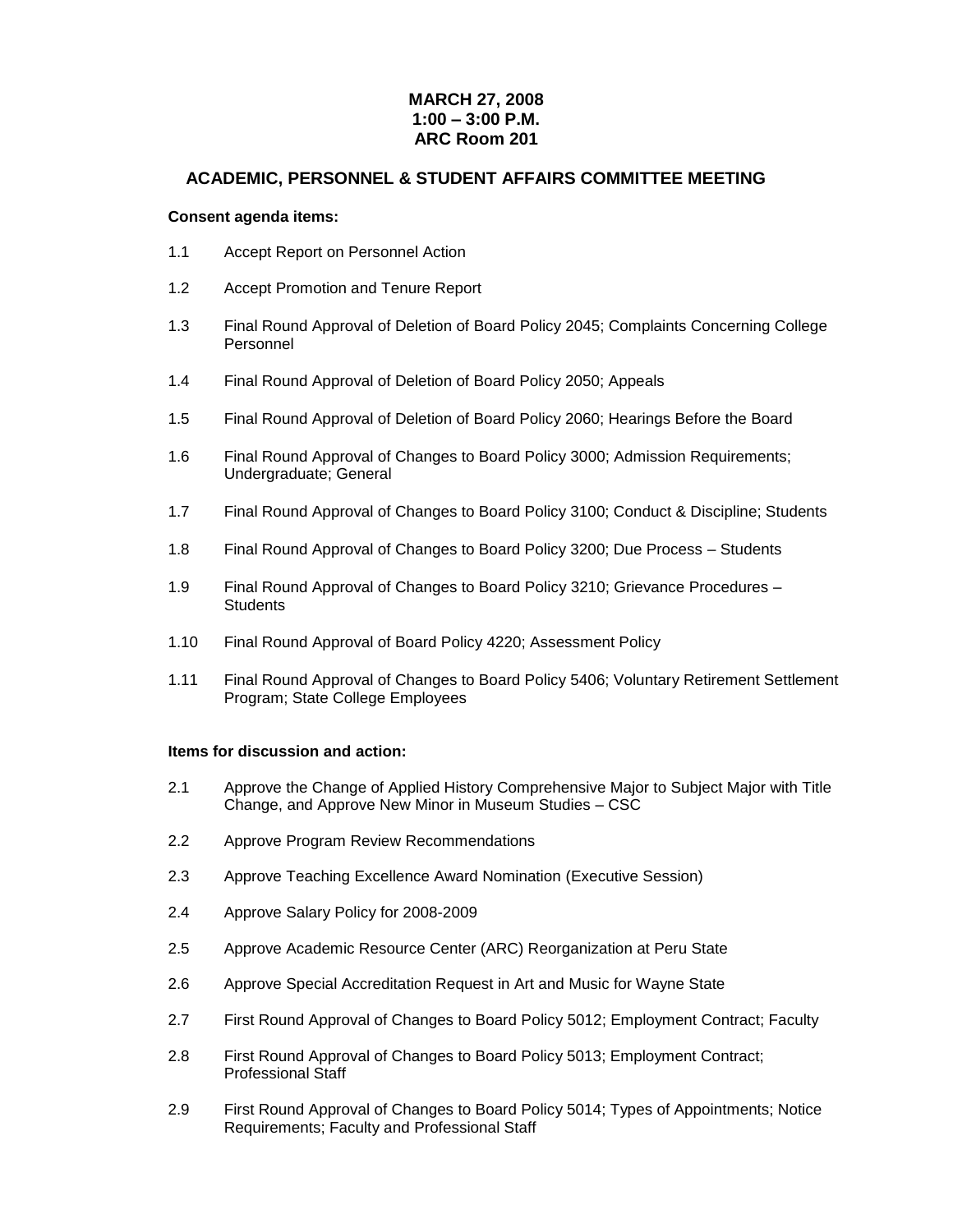- 2.10 First Round Approval of Changes to Board Policy 5015; Types of Appointments; Notice Requirements; Support Staff
- 2.11 Approve Peru State College Academic Reorganization

#### **Items for information and discussion:**

- 5.1 Revision to Peru State Mission Statement
- 5.2 Non-Resident Scholars Program Report (07-08)
- 5.3 Student Opportunity Award Program Report (07-08)
- 5.4 Fall Enrollment Reports
- 5.5 Fall Graduation Summaries
- 5.6 Fall Instructional Load Reports
- 5.7 Update on Faculty College PSC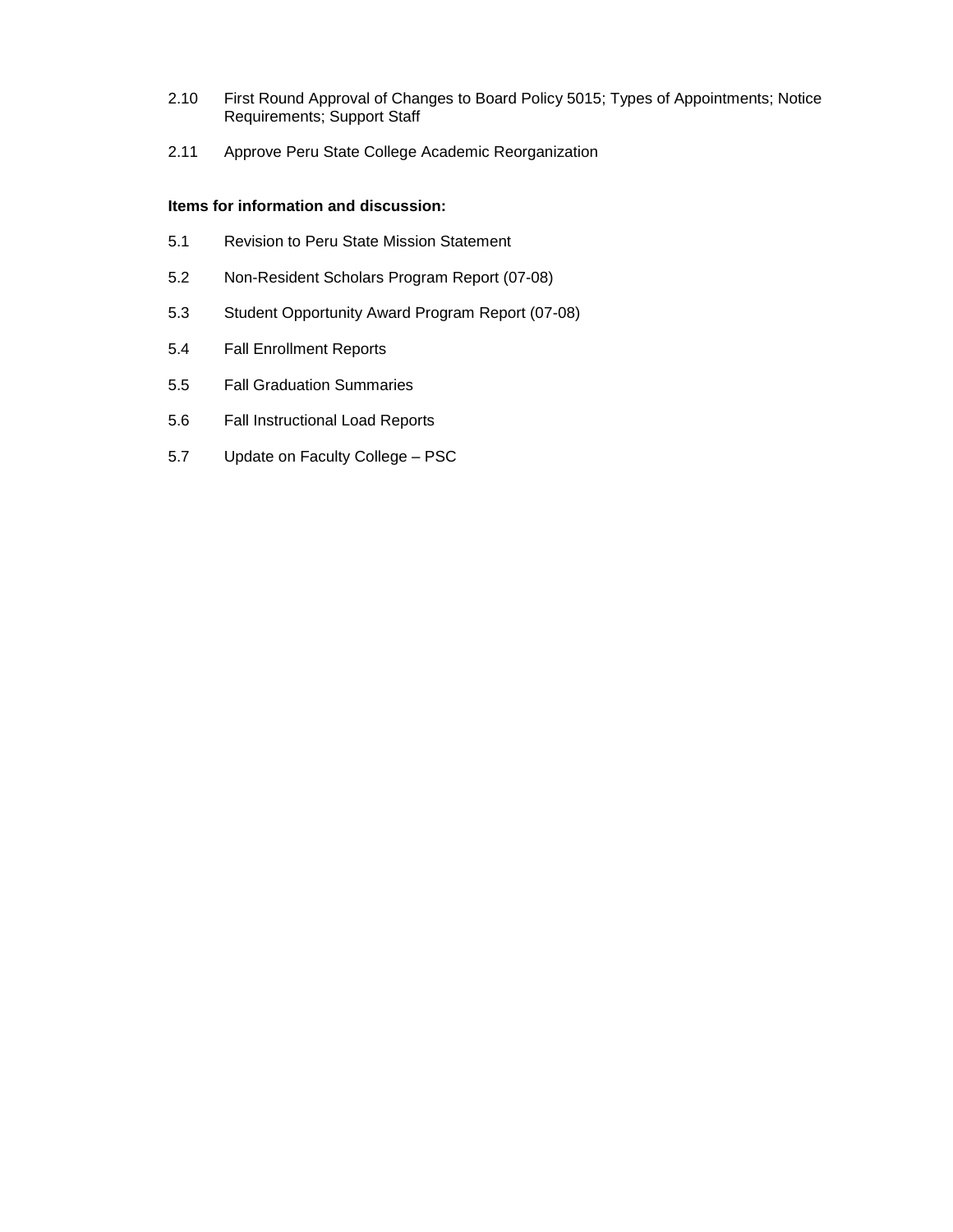#### **MARCH 27, 2008 1:00 – 3:00 P.M. Library Special Collections Room**

#### **ENROLLMENT & MARKETING COMMITTEE MEETING**

#### **Consent agenda items:**

No consent agenda items

#### **Items for discussion and action:**

No action items

#### **Items for information and discussion:**

- 6.1 Optimal Enrollment Model Report
- 6.2 Board of Trustees' Scholarship Report
- 6.3 Student Trustees' Update
- 6.4 Davis Chambers Scholarship Report
- 6.5 Senators' Reception Dates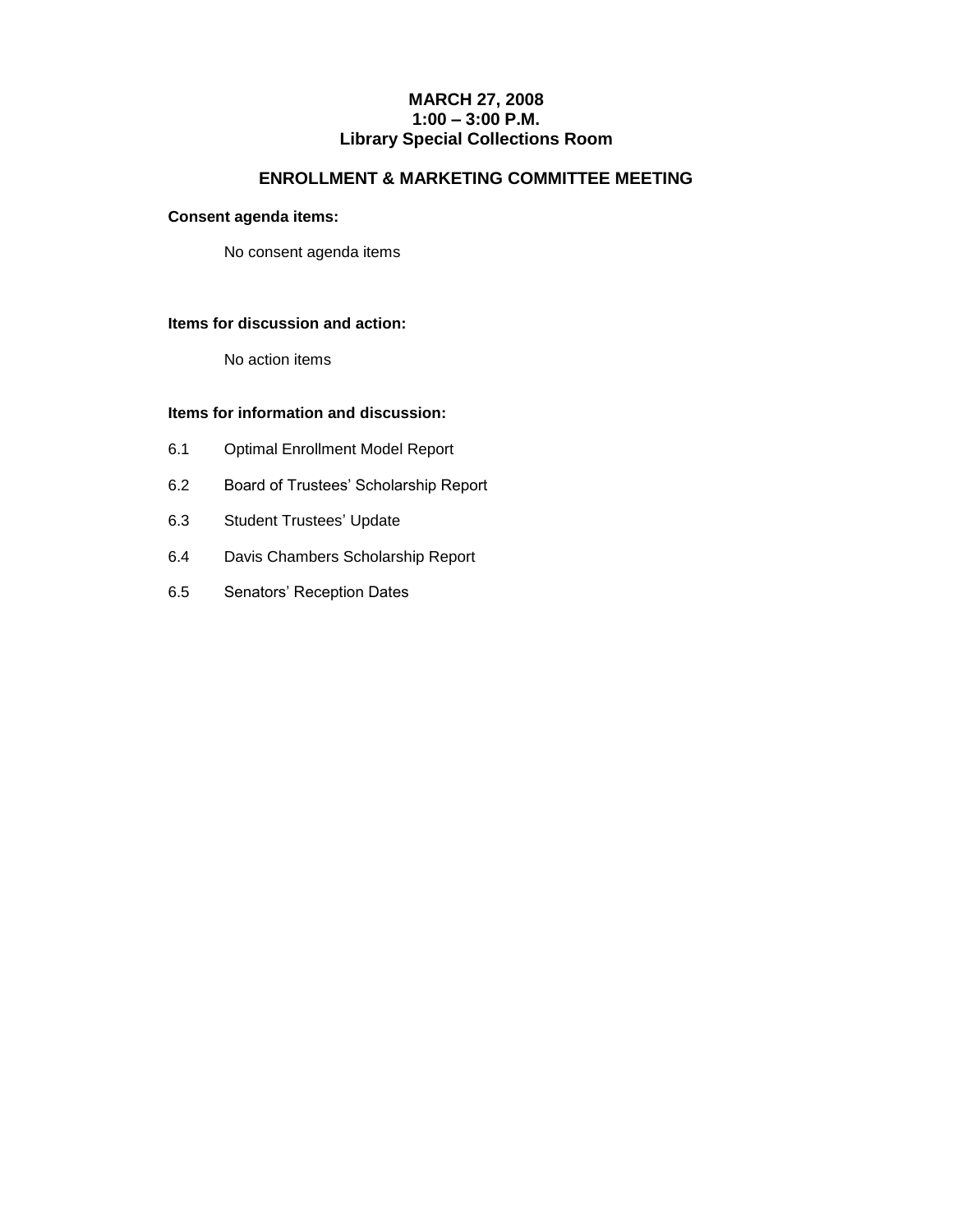#### **MARCH 27, 2008 1:00 – 3:00 P.M. ARC Room 209**

#### **FISCAL & FACILITIES COMMITTEE MEETING**

#### **Consent agenda items:**

1.12 Approve LB 309 Allocations and Retrievals

#### **Items for discussion and action:**

- 4.1 Approve Contingency Maintenance Requests
- 4.2 Approve Use of LB 1100 Set Aside Funds FY08 and FY09
- 4.3 Selection of Firm to Conduct Revenue Bond & Facilities Corporation Audits
- 4.4 Authorize Chancellor to Obtain Federal and State Identification Numbers
- 4.5 Approval of Bookstore Contracts
- 4.6 Authorize Chancellor to Renew Insurance Coverages
- 4.7 Appoint Substantial Completion Committee for Al Wheeler Activity Center PSC
- 4.8 Accept Substantial Completion of North Building of Campus Services Building WSC
- 4.9 First Round Approval of Board Policy 8005; Trespassing
- 4.10 First Round Approval of Changes to Board Policy 9020; Services; Bookstore, Student **Center**
- 4.11 Approve Contracts and Change Orders

#### **Items for information and discussion:**

- 7.1 Preliminary Review of Budget Requests
- 7.2 Operating Expenditure Reports (Jul-Dec)
- 7.3 Financial Reports (Jul-Dec)
- 7.4 Revenue Bond Expenditure Reports (Jul-Dec)
- 7.5 Fall Occupancy and Income Reports
- 7.6 Potential Occupancy and Income Reports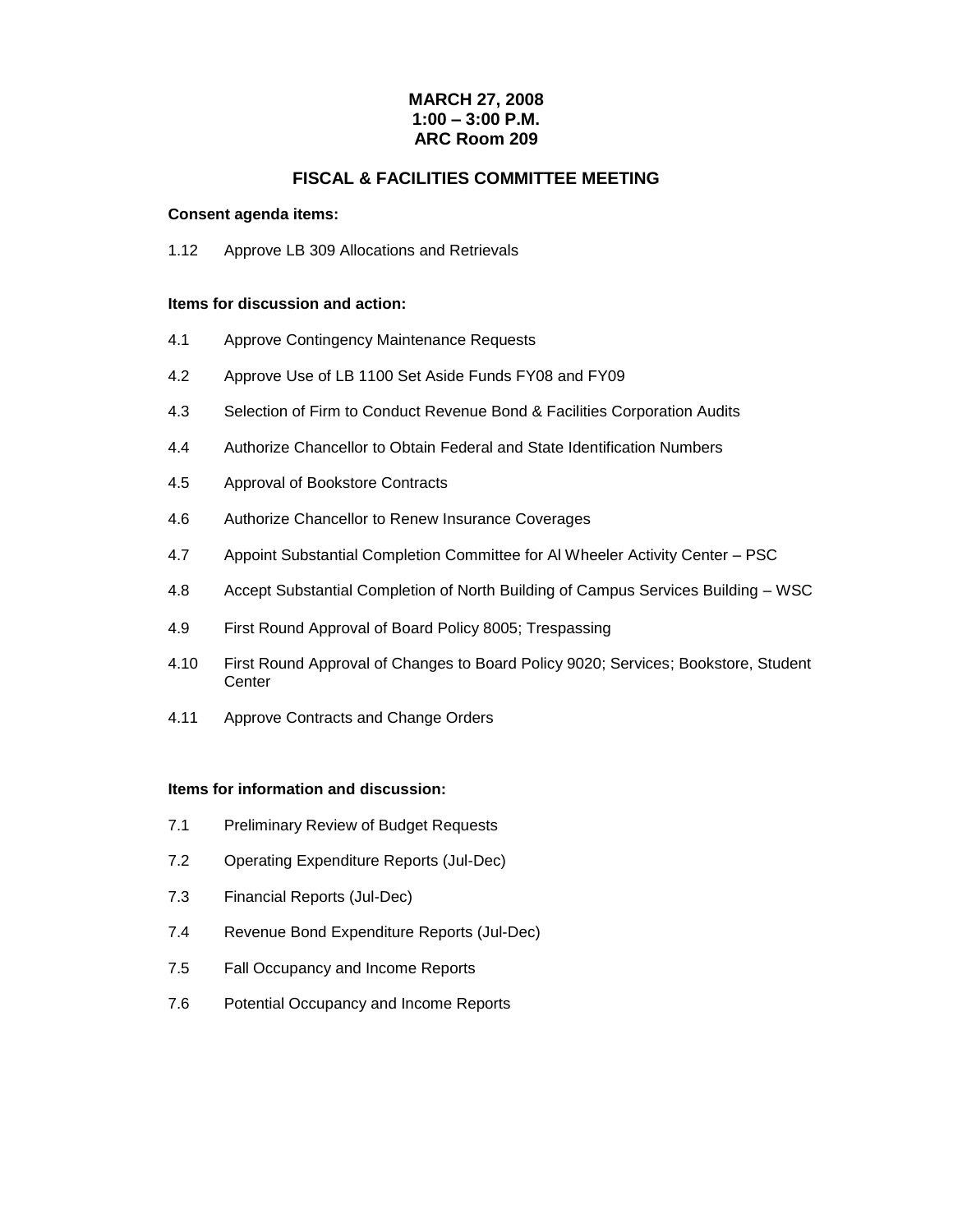- 7.7 LB 309 Project Status Reports (Jul-Dec 2007)
- 7.8 Capital Construction Quarterly Reports (as of Dec. 31, 2007)
- 7.9 Contingency Maintenance Progress Reports (as of Dec. 31, 2007)
- 7.10 Grant Applications and Awards
- 7.11 Contracts and Change Orders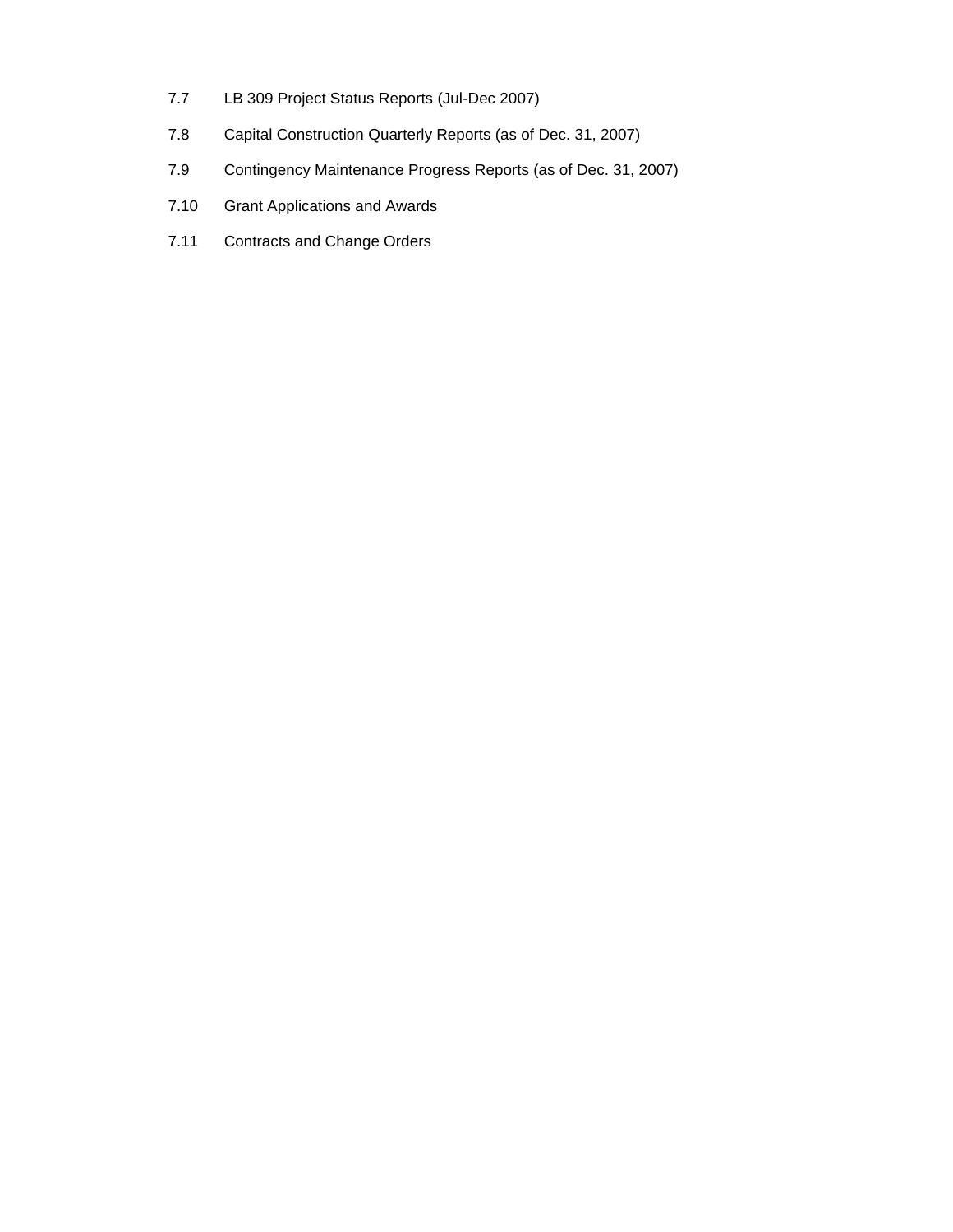## **MARCH 27-28, 2008 BOARD OF TRUSTEES MEETING**

#### **CALL TO ORDER**

#### **1. APPROVAL OF MEETING AGENDA**

**APPROVAL OF MINUTES** from the December 19, 2007 and January 15, 2008 meetings

#### **PUBLIC COMMENT**

#### **ITEMS FOR CONSENT AGENDA**

- 1.1 Accept Report on Personnel Action
- 1.2 Accept Promotion and Tenure Report
- 1.3 Final Round Approval of Deletion of Board Policy 2045; Complaints Concerning College Personnel
- 1.4 Final Round Approval of Deletion of Board Policy 2050; Appeals
- 1.5 Final Round Approval of Deletion of Board Policy 2060; Hearings Before the Board
- 1.6 Final Round Approval of Changes to Board Policy 3000; Admission Requirements; Undergraduate; General
- 1.7 Final Round Approval of Changes to Board Policy 3100; Conduct & Discipline; Students
- 1.8 Final Round Approval of Changes to Board Policy 3200; Due Process Students
- 1.9 Final Round Approval of Changes to Board Policy 3210; Grievance Procedures **Students**
- 1.10 Final Round Approval of Board Policy 4220; Assessment Policy
- 1.11 Final Round Approval of Changes to Board Policy 5406; Voluntary Retirement Settlement Program; State College Employees
- 1.12 LB 309 Allocations and Retrievals

#### **ITEMS FOR DISCUSSION AND ACTION**

#### **2. ACADEMIC, PERSONNEL & STUDENT AFFAIRS**

- 2.1 Approve the Change of Applied History Comprehensive Major to Subject Major with Title Change, and Approve New Minor in Museum Studies – CSC
- 2.2 Approve Program Review Recommendations
- 2.3 Approve Teaching Excellence Award Nomination (Executive Session)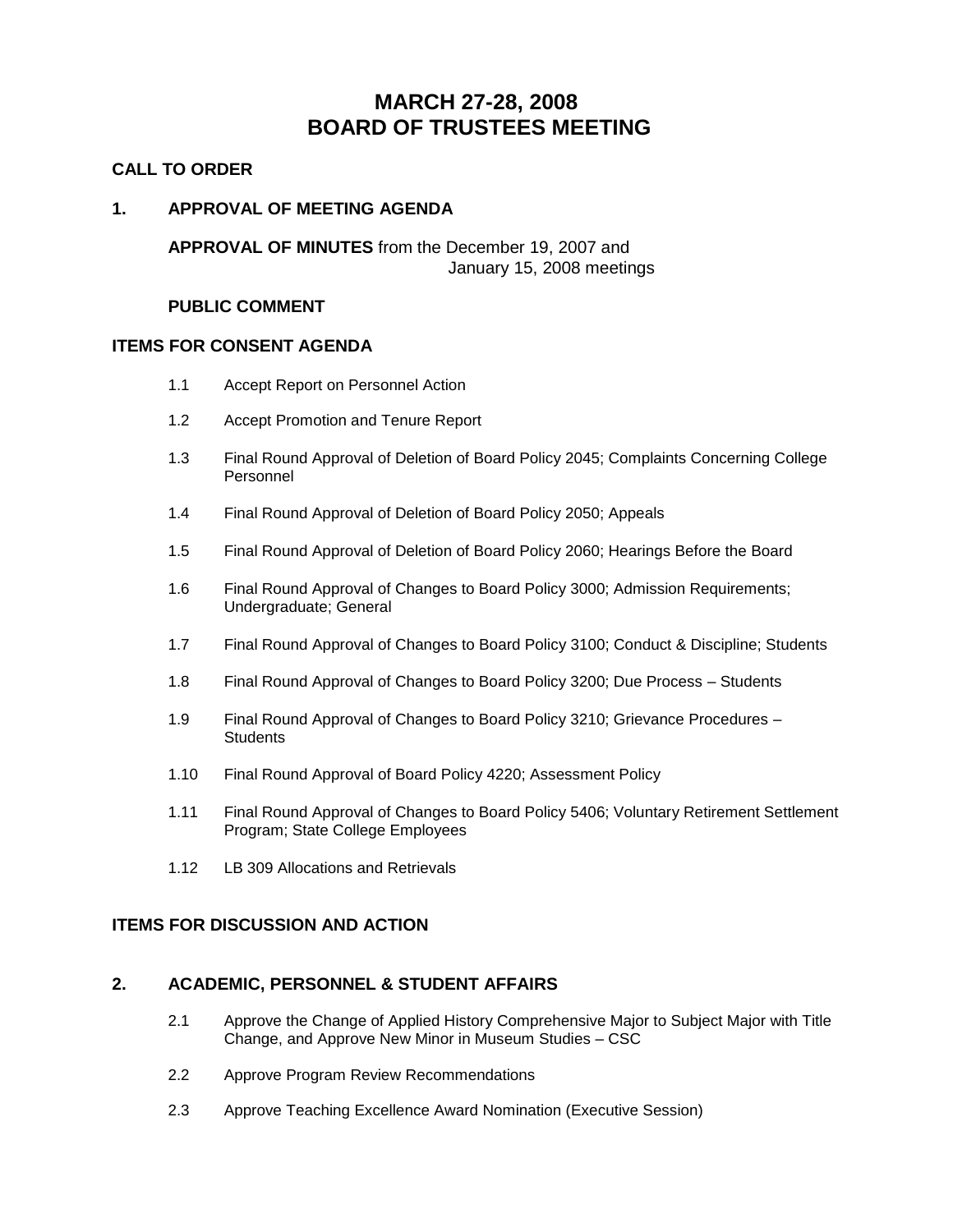- 2.4 Approve Salary Policy for 2008-2009
- 2.5 Approve Academic Resource Center (ARC) Reorganization at Peru State
- 2.6 Approve Special Accreditation Request in Art and Music for Wayne State
- 2.7 First Round Approval of Changes to Board Policy 5012; Employment Contract; Faculty
- 2.8 First Round Approval of Changes to Board Policy 5013; Employment Contract; Professional Staff
- 2.9 First Round Approval of Changes to Board Policy 5014; Types of Appointments; Notice Requirements; Faculty and Professional Staff
- 2.10 First Round Approval of Changes to Board Policy 5015; Types of Appointments; Notice Requirements; Support Staff
- 2.11 Approve Peru State College Academic Reorganization

#### **3. ENROLLMENT AND MARKETING**

No action items

#### **4. FISCAL AND FACILITIES**

- 4.1 Approve Contingency Maintenance Requests
- 4.2 Approve Use of LB 1100 Set Aside Funds FY08 and FY09
- 4.3 Selection of Firm to Conduct Revenue Bond & Facilities Corporation Audits
- 4.4 Authorize Chancellor to Obtain Federal and State Identification Numbers
- 4.5 Approval of Bookstore Contracts
- 4.6 Authorize Chancellor to Renew Insurance Coverages
- 4.7 Appoint Substantial Completion Committee for Al Wheeler Activity Center PSC
- 4.8 Accept Substantial Completion of North Building of Campus Services Building WSC
- 4.9 First Round Approval of Board Policy 8005; Trespassing
- 4.10 First Round Approval of Changes to Board Policy 9020; Services; Bookstore, Student **Center**
- 4.11 Approve Contracts and Change Orders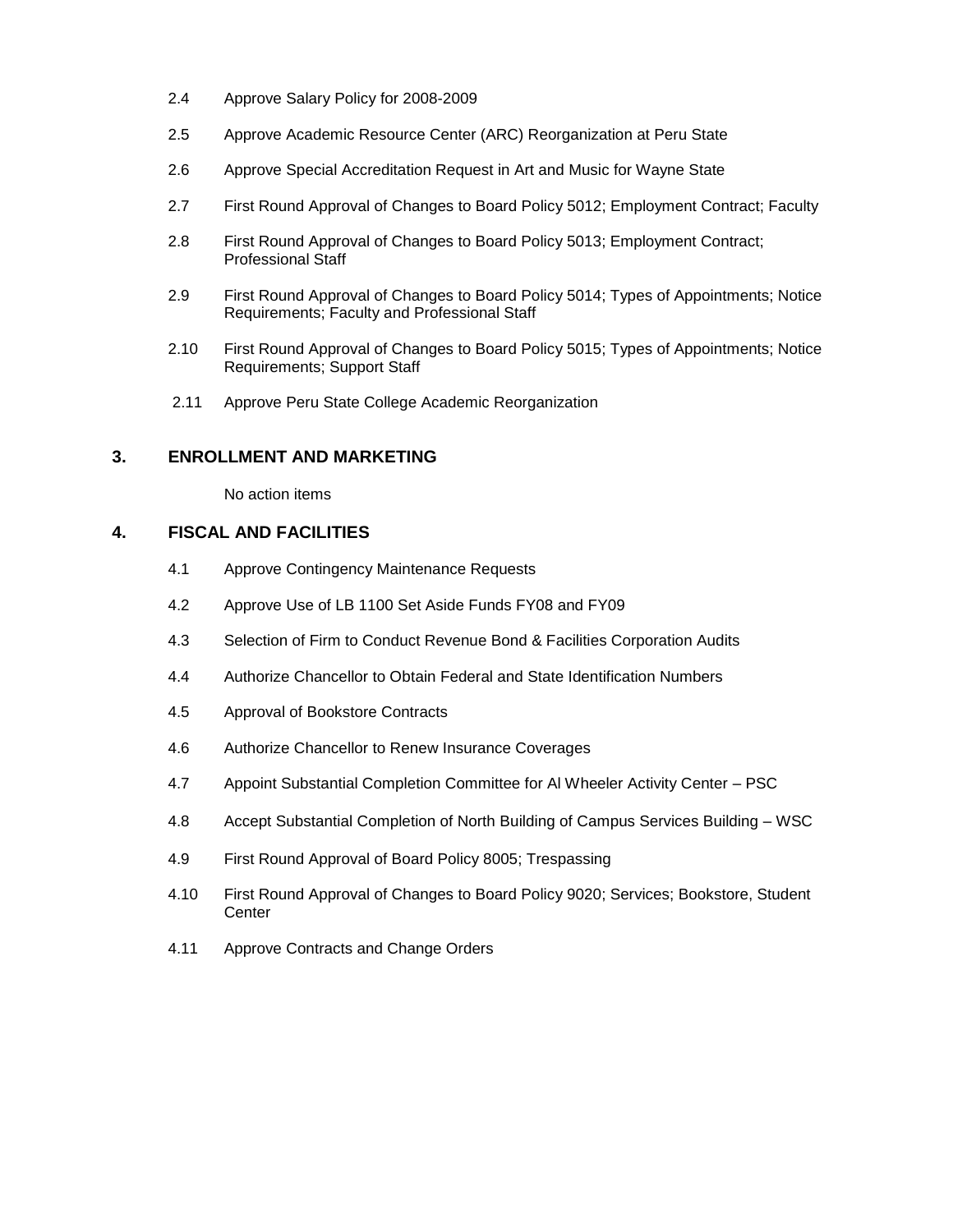#### **ITEMS FOR INFORMATION AND DISCUSSION**

#### **5. ACADEMIC, PERSONNEL AND STUDENT AFFAIRS**

- 5.1 Revision to Peru State Mission Statement
- 5.2 Non-Resident Scholars Program Report (07-08)
- 5.3 Student Opportunity Award Program Report (07-08)
- 5.4 Fall Enrollment Reports
- 5.5 Fall Graduation Summaries
- 5.6 Fall Instructional Load Reports
- 5.7 Update on Faculty College PSC

#### **6. ENROLLMENT AND MARKETING**

- 6.1 Optimal Enrollment Model Report
- 6.2 Board of Trustees' Scholarship Report
- 6.3 Student Trustees' Update
- 6.4 Davis Chambers Scholarship Report
- 6.5 Senators' Reception Dates

#### **7. FISCAL AND FACILITIES**

- 7.1 Preliminary Review of Budget Requests
- 7.2 Operating Expenditure Reports (Jul-Dec)
- 7.3 Financial Reports (Jul-Dec)
- 7.4 Revenue Bond Expenditure Reports (Jul-Dec)
- 7.5 Fall Occupancy and Income Reports
- 7.6 Potential Occupancy and Income Reports
- 7.7 LB 309 Project Status Reports (Jul-Dec 2007)
- 7.8 Capital Construction Quarterly Reports (as of Dec. 31, 2007)
- 7.9 Contingency Maintenance Progress Reports (as of Dec. 31, 2007)
- 7.10 Grant Applications and Awards
- 7.11 Contracts and Change Orders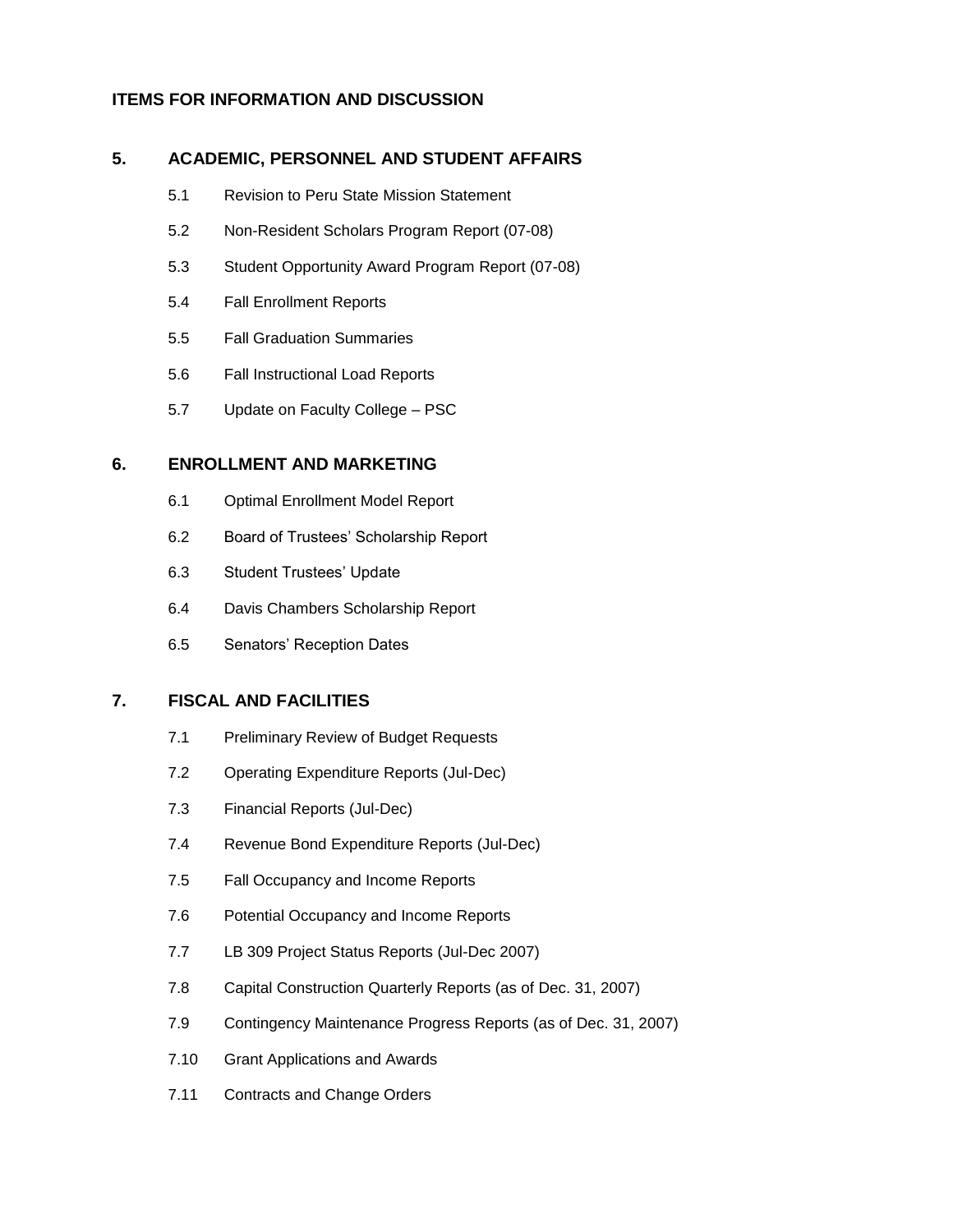#### **8. MISCELLANEOUS ACTION & INFORMATION ITEMS**

- 8.1 Chancellor's Report
	- 8.1.1 2008-2009 Board of Trustees Meeting Schedule
	- 8.1.2 Remind Board Members Attending May Commencements (May 3)
- 8.2 Presidents' Reports
- 8.3 Student Trustees' Reports

#### **ADJOURNMENT**

The next regularly scheduled meeting of the Board of Trustees of the Nebraska State Colleges will be held June 6, 2008 at Lincoln.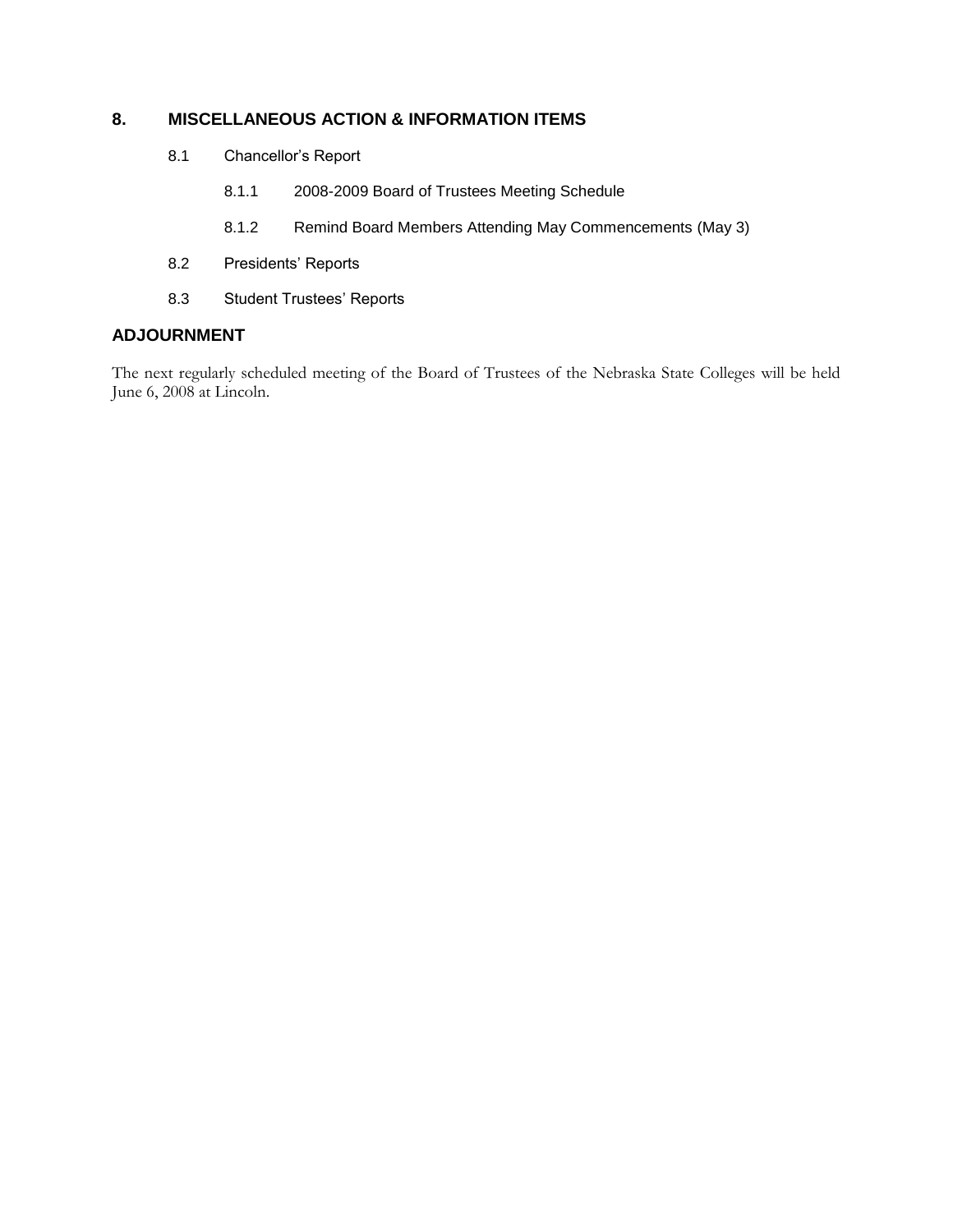#### **NEBRASKA STATE COLLEGES SYSTEM BOARD OF TRUSTEES**

#### **MINUTES OF DECEMBER 19, 2007 MEETING \_\_\_\_\_\_\_\_\_\_\_\_\_\_\_\_\_\_\_\_\_\_\_\_\_\_\_\_\_\_\_\_\_\_\_\_\_\_\_\_\_\_\_\_\_\_\_\_\_\_\_\_\_\_\_\_\_\_\_\_\_\_\_\_\_\_\_\_\_**

A special meeting of the Board of Trustees of the Nebraska State Colleges System was held via videoconference on Tuesday, December 19, 2007.

In compliance with the provisions of Neb. Rev. Stat. Section 84-1411, printed notice of this meeting was mailed to each member of the Board of Trustees. In addition, copies of such notice were sent to the presidents of the State Colleges, Associated Press, and selected Nebraska newspapers. We, each of us, hereby acknowledge due and sufficient service to the above, the foregoing notice of the time and place and object of said meeting, and agree to meet in said meeting at the time and place presented.

Board Members participating: Gary Bieganski, McCook Doug Christensen, Lincoln Willa Kosman, Scottsbluff Larry Teahon, Chadron

**Student Board Members participating:** Tyler Thompson, Chadron State Cori Harmon, Peru State Jennifer Myers, Wayne State

NSCS Office Staff participating:

Stan Carpenter, Chancellor Ed Hoffman, Vice Chancellor for Facilities, Planning and Information Technology Becky Kohrs, Network Specialist/Accountant Carolyn Murphy, Vice Chancellor for Finance & Administration Kristin Petersen, General Counsel & Vice Chancellor for Employee Relations Korinne Tande, Vice Chancellor for Academic & Student Affairs Sheri Irwin-Gish, Associate Vice Chancellor for Communications, Marketing & System Relations Lynne Olson, Administrative Assistant

#### NSCS Staff participating:

Richard Collings, President, Wayne State Todd Drew, Vice President for Academic & Student Affairs, Peru State Dale Grant, Vice President for Administration & Finance, Chadron State Linda Jacobsen, Vice President for Administration and Finance, Peru State Ben Johnson, President, Peru State Beth Kroger, Vice President for Administration and Finance, Wayne State Loree MacNeill, Director of Cultural Programs/College Relations, Chadron State Bob McCue, Vice President for Academic Affairs, Wayne State Janie Park, President, Chadron State Micki Willis, Director of Admissions & Recruitment, Peru State

Others participating:

Sandy Steinbrecher, State Auditor's Office

#### **CALL TO ORDER**

Vice Chair Teahon called the special meeting to order at 10:30 a.m.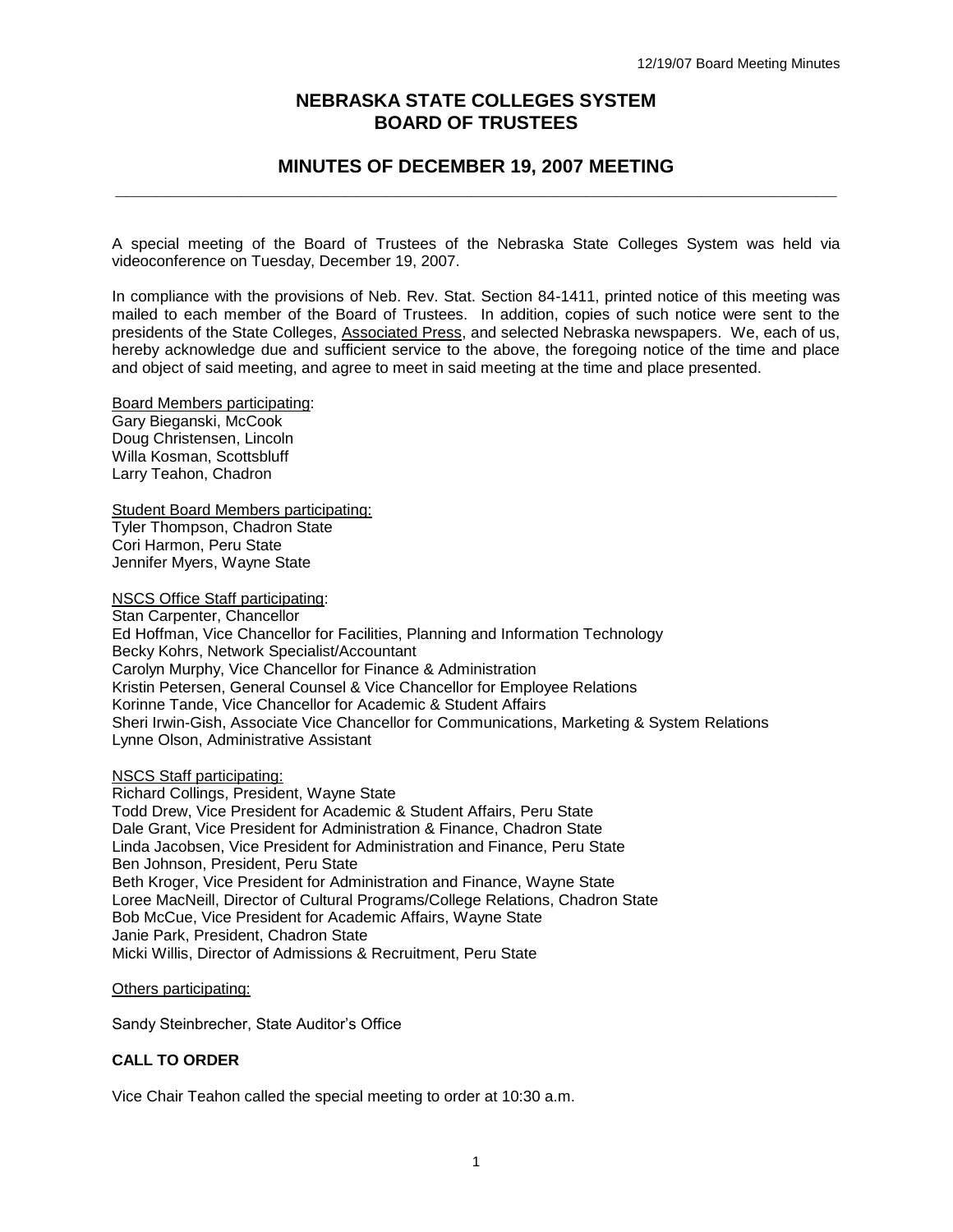#### **APPROVAL OF THE AGENDA**

The meeting agenda for December 19 was approved as presented.

#### **ITEMS FOR DISCUSSION AND ACTION**

#### Accept Operating Budget Audit

A motion to accept the 2006-2007 Operating Budget Audit report as presented by the Auditor of Public Accounts Office for the State of Nebraska was recommended by the committee to the full Board, which unanimously approved the motion. Voting aye: Bieganski, Christensen, Kosman, and Teahon. Voting nay: None. Student Opinion aye: Harmon, Myers, and Thompson.

Vice Chancellor for Finance and Administration, Carolyn Murphy noted there were no reportable findings in the audit. There were three comments in the management letter this year, 1) deals with the IT staff having access to all data; 2) deals with Perkins loans grace period contacts; and 3) deals with NIS leave balances. Two of the three management letter comments could have been resolved with the new software project. The comment involving the grace period for contacting Perkins loan students who do not return to the colleges after their spring semester is being discussed with the Federal Department of Education.

Chancellor Carpenter thanked everyone involved with the audit process for their hard work and dedication to the NSCS.

Sandy Steinbrecher, auditor in charge of the NSCS audit from the State Auditor's Office thanked everyone involved with the audit process. She noted she and other staff members would be open to recommendations for changes in the process if anyone would like to make any.

Vice Chancellor Hoffman shared information regarding the change in the process for the NSCS to implement a new SIS software package with financial components. Chancellor Carpenter, President Milliken and others met with the Governor recently. The Governor noted it could possibly be more cost effective if the NSCS and the University worked together to implement a new SIS software package. He also noted the NSCS could incorporate its financial software needs into the current University SAP program. Committees are being formed and discussions have begun. Progress reports will be provided to the Board on a regular basis.

#### **ADJOURNMENT**

The meeting was adjourned at 11:11 a.m.

#### Next Meeting

The next regularly scheduled meeting of the Board of Trustees of the Nebraska State Colleges will be held at Hillcrest Country Club in Lincoln, Nebraska on January 15, 2008.

Respectfully submitted,

Stan Carpenter **Chancellor** 

Persons interested in source documents relating to the above agenda items may consult the Board Book for this meeting kept on file in the State Colleges System Office in Lincoln.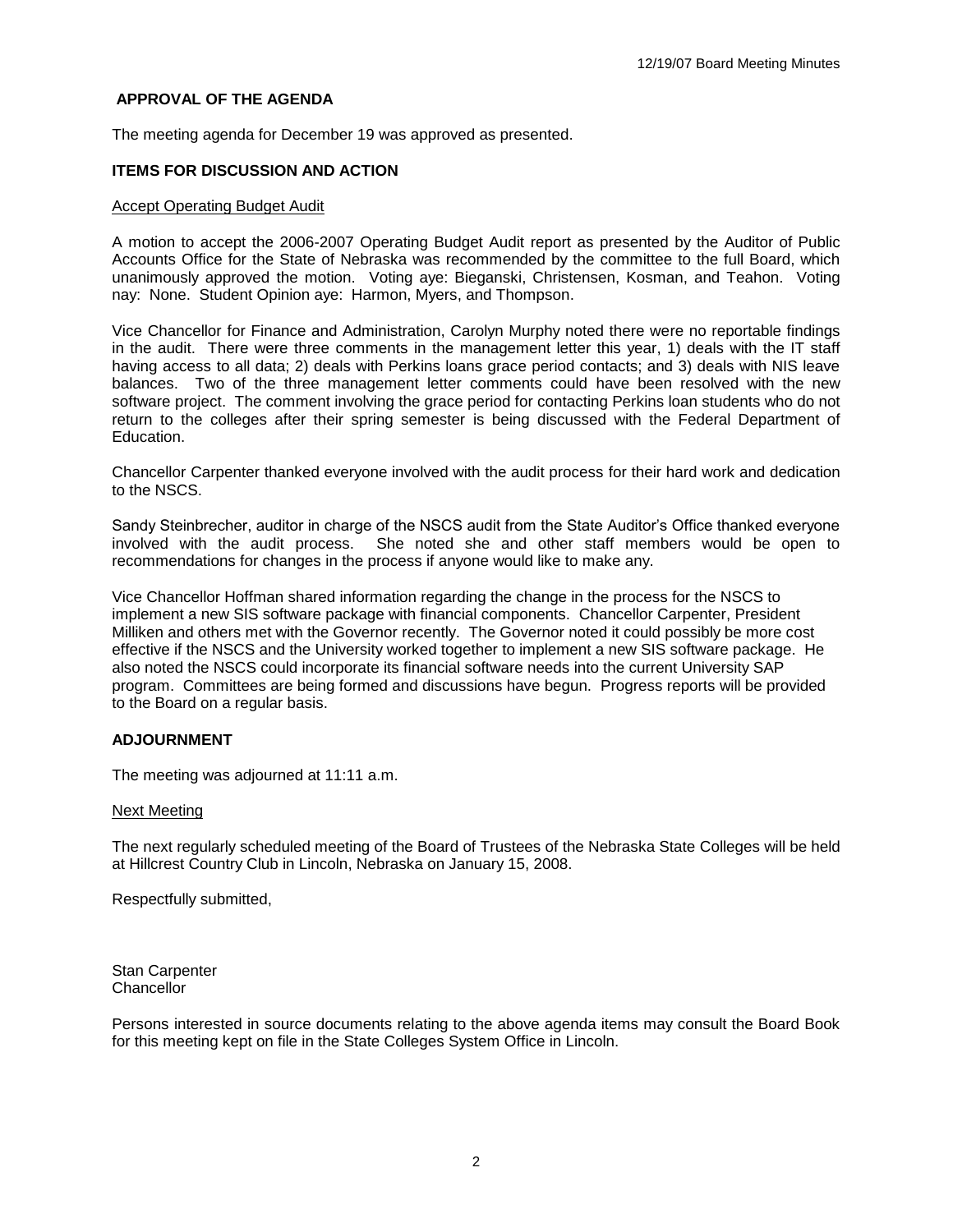#### **NEBRASKA STATE COLLEGE SYSTEM BOARD OF TRUSTEES**

#### **MINUTES OF JANUARY 15, 2008 MEETING**

A meeting of the Board of Trustees of the Nebraska State College System was held at Hillcrest Country Club, Lincoln, Nebraska on Tuesday, January 15, 2008.

In compliance with the provisions of Neb. Rev. Stat. Section 84-1411, printed notice of this meeting was mailed to each member of the Board of Trustees. In addition, copies of such notice were sent to the Presidents of the State Colleges, Associated Press, and selected Nebraska newspapers. We, each of us, hereby acknowledge due and sufficient service to the above, the foregoing notice of the time and place and object of said meeting, and agree to meet in said meeting at the time and place presented.

Board members present: Gary Bieganski, Chadron Doug Christensen, Lincoln Cap Peterson, Wayne Bill Roskens, Omaha Michelle Suarez, Lincoln Floyd Vrtiska, Table Rock

Student Board Members present: Tyler Thompson, Chadron State Cori Harmon, Peru State Jennifer Myers, Wayne State

System Office Staff present:

Stan Carpenter, Chancellor Ed Hoffman, Vice Chancellor for Facilities, Planning & Information Technology Carolyn Murphy, Vice Chancellor for Finance & Administration Kristin Petersen, General Counsel & Vice Chancellor for Employee Relations Korinne Tande, Vice Chancellor for Academic & Student Affairs Sheri Irwin-Gish, Associate Vice Chancellor for Communications, Marketing & System Relations Becky Kohrs, Network Specialist/Accountant

CSC Staff present: Janie Park, President Dale Grant, Vice President for Administration Lois Veath, Vice President for Academic Affairs Randy Rhine, Vice President of Enrollment Management & Student Services

PSC Staff present: Ben Johnson, President Linda Jacobsen, Vice President for Administration and Finance Todd Drew, Vice President for Academic and Student Affairs Regan Anson, Director of Marketing and Public Affairs Micki Willis, Director of Admissions and Recruitment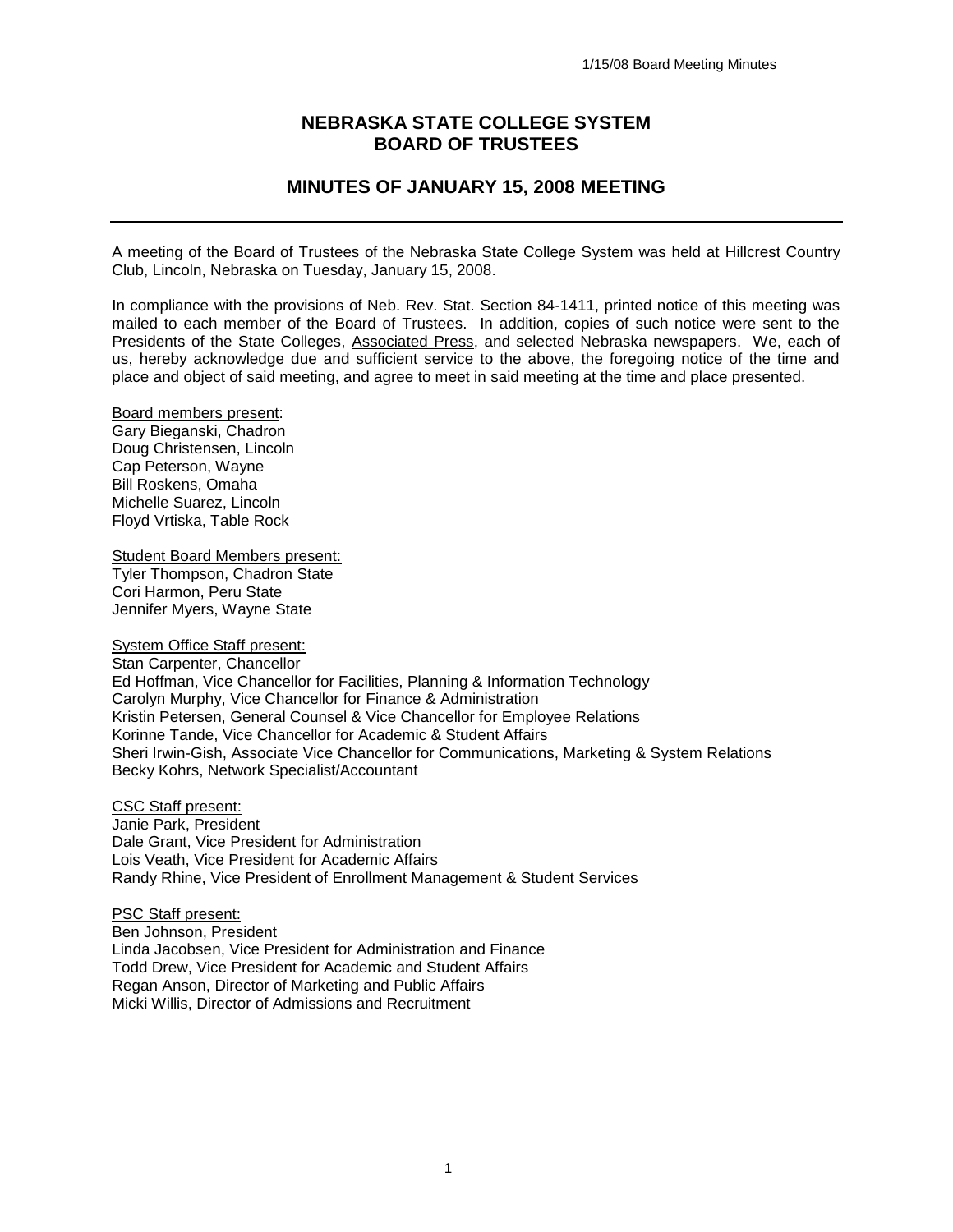WSC Staff present: Richard Collings, President Beth Kroger, Vice President for Administration and Finance Bob McCue, Vice President for Academic Affairs Curt Frye, Vice President and Dean for Student Life Jay Collier, Director of College Relations Tammy Young, Director of Admissions Tricia Akerlund, Marketing Coordinator Tyrone Wrice, Interim Director of Multicultural Affairs

**CALL TO ORDER**

#### **EXECUTIVE SESSION**

Board Chair Roskens called the meeting to order at 9:15 a.m.

Motion was made by Trustee Vrtiska and seconded by Trustee Peterson to move into executive session to discuss personnel issues. No action was taken. Motion was made by Trustee Vrtiska and seconded by Trustee Peterson to move out of executive session at 10:15 a.m.

The Academic, Personnel and Student Affairs Committee, Enrollment and Marketing Committee and Fiscal and Facilities Committee met starting at 10:15 a.m. to discuss agenda items. No action was taken. The committee meetings adjourned at 12:00 p.m.

#### **CALL TO ORDER—BUSINESS MEETING**

Board Chair Roskens called the business meeting to order at 1:08 p.m.

#### **APPROVAL OF MEETING AGENDA**

The meeting agenda for January 15, 2008 was approved with the deletion of item 4.6 in the Fiscal & Facilities section relating to the acceptance of substantial completion of campus streets at Wayne.

#### **APPROVAL OF MINUTES**

Minutes of the November 15-16, 2007 meeting were unanimously approved.

#### **CONSENT AGENDA ITEMS**

A motion was made by Trustee Vrtiska and seconded by Trustee Peterson to approve the following consent agenda items. Voting aye: Bieganski, Peterson, Roskens, Suarez and Vrtiska. Voting nay: None. Student Opinion aye: Harmon, Myers and Thompson. Motion was unanimously approved.

#### Accept Report of Personnel Actions

Copies are attached to the official minutes.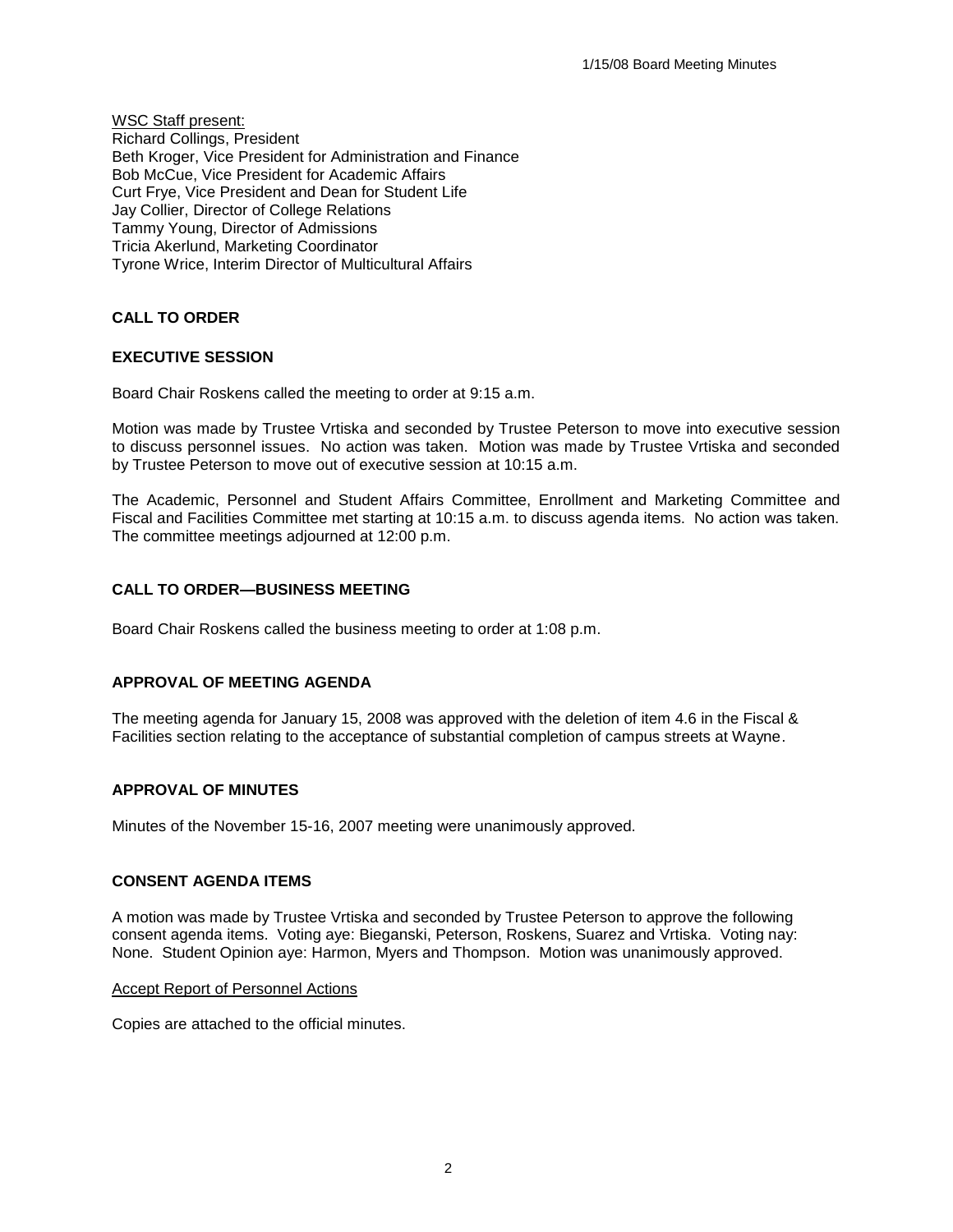Final Round Approval of Proposed Changes to Board Policy 3000; Admission Requirements; Undergraduate; General

Copy is attached to the official minutes.

#### Final Round Approval of Proposed Changes to Board Policy 6022; Income; System-Wide Fees; Individual Campus Fees

Copy is attached to the official minutes.

#### Approve LB 309 Allocations and Retrievals

Copy is attached to the official minutes.

#### **ITEMS FOR DISCUSSION AND ACTION**

#### **Academic, Personnel & Student Affairs Committee**

#### Preliminary Notification of New Academic Programs

A motion to approve the following preliminary new program notification list to be submitted to the Coordinating Commission for Postsecondary Education was recommended by the committee to the full Board, which unanimously approved the motion.

| Wayne State College | Nursing (BS degree – degree completion program for<br>students with Associates of Nursing degree)                                                                                                                                                                                                                                                                                                                   |
|---------------------|---------------------------------------------------------------------------------------------------------------------------------------------------------------------------------------------------------------------------------------------------------------------------------------------------------------------------------------------------------------------------------------------------------------------|
| Wayne State College | Business Administration minor in Leadership<br>(undergraduate)<br>Business Administration option in Logistics<br>(undergraduate)<br>Business Administration option in Banking<br>(undergraduate)<br>Industrial Technology minor in Industrial Computing<br>Technology (undergraduate)<br>Higher Education Instruction (MSE degree)<br>Information Technology Management option in<br>Organizational Management (MS) |

#### First Round Approval of Deletion of Board Policy 2045; Complaints Concerning College Personnel

A motion for first round approval of the proposed deletion of Board Policy 2045; Complaints Concerning College Personnel was recommended by the committee to the full Board, which unanimously approved the motion. (Copy is attached to the official minutes.)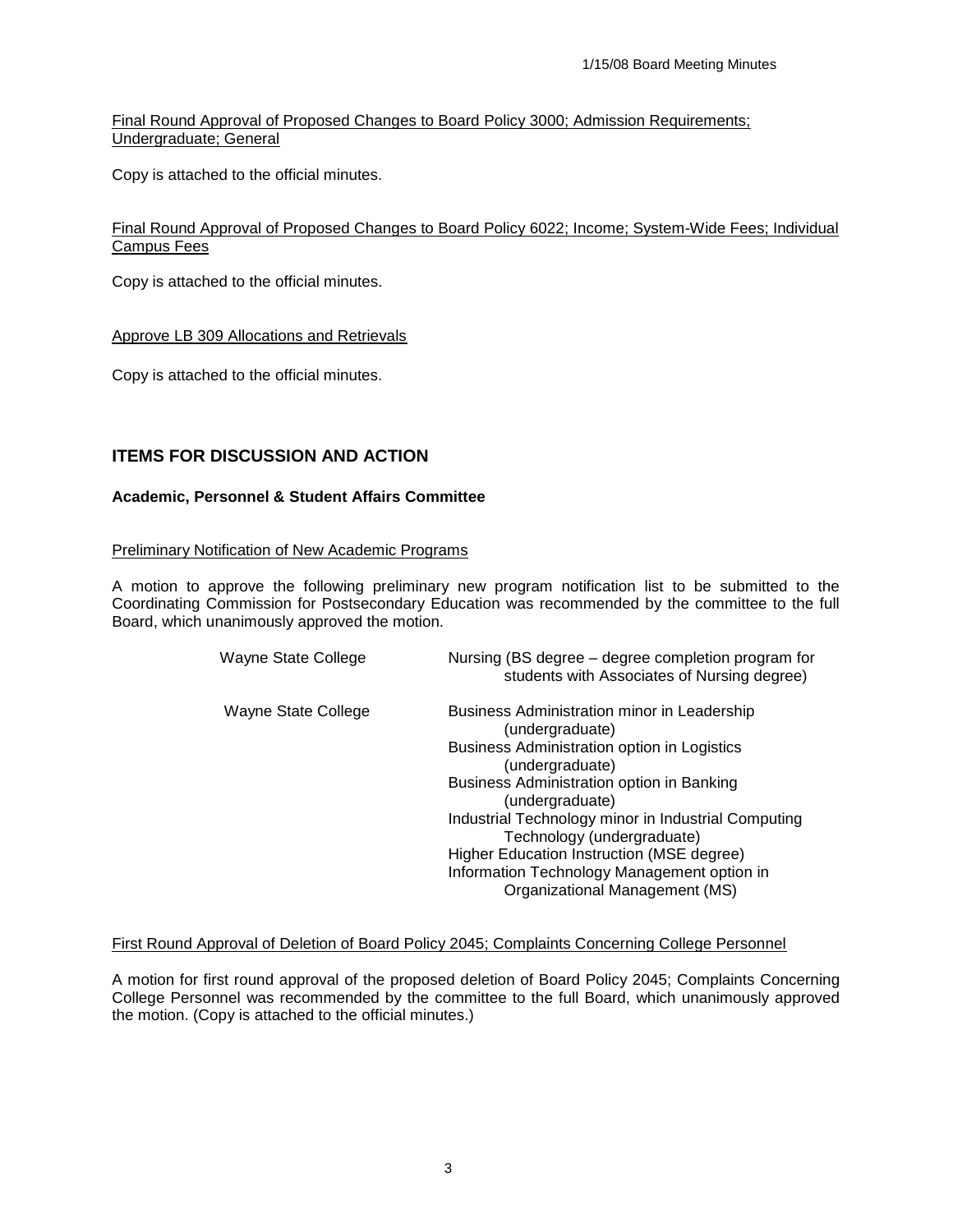#### First Round Approval of Deletion of Board Policy 2050; Appeals

A motion for first round approval of the proposed deletion of Board Policy 2050; Appeals was recommended by the committee to the full Board, which unanimously approved the motion.(Copy is attached to the official minutes.)

#### First Round Approval of Deletion of Board Policy 2060; Hearings Before the Board

A motion for first round approval of the proposed deletion of Board Policy 2060; Hearings Before the Board was recommended by the committee to the full Board, which unanimously approved the motion. (Copy is attached to the official minutes.)

#### First Round Approval of Changes to Board Policy 3000; Admission Requirements; Undergraduate; General

A motion for first round approval of the proposed changes to Board Policy 3000; Admission Requirements; Undergraduate; General was recommended by the committee to the full Board, which unanimously approved the motion. (Copy is attached to the official minutes.)

#### First Round Approval of Changes to Board Policy 3100; Conduct & Discipline; Students

A motion for first round approval of the proposed changes to Board Policy 3100; Conduct & Discipline; Students with the following corrections was recommended by the committee to the full Board, which unanimously approved the motion. (Copy is attached to the official minutes.)

Page 2 of 4, #7, first line.... phrase "manufacture of sale" should be changed to read "manufacture or sale"

Page 4 of 4, #29, fist line..... add "fire alarm," after the word "alarm," and before "or"

#### First Round Approval of Changes to Board Policy 3200; Due Process – Students

A motion for first round approval of the proposed changes to Board Policy 3200; Due Process – Students was recommended by the committee to the full Board, which unanimously approved the motion. (Copy is attached to the official minutes.)

#### First Round Approval of Changes to Board Policy 3210; Grievance Procedures – Students

A motion for first round approval of the proposed changes to Board Policy 3210; Grievance Procedures – Students was recommended by the committee to the full Board, which unanimously approved the motion. (Copy is attached to the official minutes.)

#### First Round Approval of Policy 4220; Assessment; Policy and Procedures

A motion for first round approval of the proposed Board Policy 4220; Assessment; Policy and Procedures with the following correction was recommended by the committee to the full Board, which unanimously approved the motion. (Copy is attached to the official minutes.)

Page 1 of 2, under Reporting Requirements section. Remove the text for #1 and #1a. Make a new #1, Replace with the following two sentences: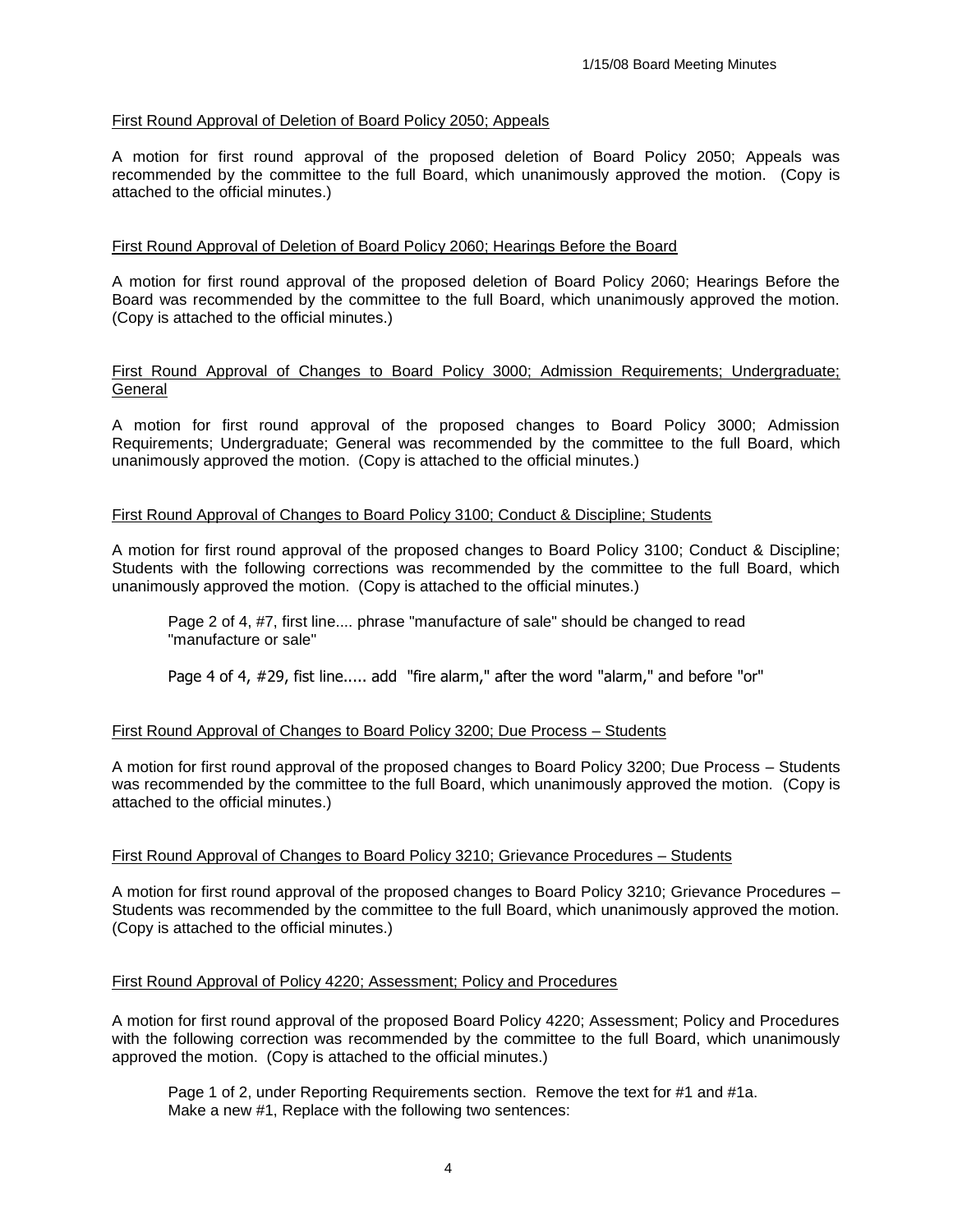The Chief Academic Officer at each college will submit an accountability report to the Chancellor based on participation in a systematic process or assessment. This report will include a description of key assessment strategies, assessment data, and a description of changes that have been implemented as a result of assessment findings.

#### First Round Approval of Changes to Board Policy 5406; Voluntary Retirement Settlement Program; State College Employees

A motion for first round approval of the proposed changes to Board Policy 5406; Voluntary Retirement Settlement Program; State College Employees was recommended by the committee to the full Board, which unanimously approved the motion. (Copy is attached to the official minutes.)

#### **Enrollment and Marketing Committee**

The Enrollment and Marketing Committee had no action items.

#### **Fiscal and Facilities Committee**

#### Approve Budget Request Guidelines for the 2009-2011 Biennium

A motion to approve the 2009-2011 biennium budget guidelines was recommended by the committee to the full Board, which unanimously approved the motion. Voting aye: Bieganski, Christensen, Peterson, Roskens, Suarez and Vrtiska. Voting nay: None. Student Opinion aye: Harmon, Myers, and Thompson. (Copy attached to official minutes.)

#### Approve 2009-2011 Biennium NSCS Capital Construction Initiatives

A motion to approve the following 2009-2011 biennium NSCS capital construction initiatives was recommended by the committee to the full Board, which unanimously approved the motion. Voting aye: Bieganski, Christensen, Peterson, Roskens, Suarez and Vrtiska. Voting nay: None. Student Opinion aye: Harmon, Myers, and Thompson.

"To enhance educational opportunities for students and increase the potential for enrollment and retention, the Board of Trustees of the Nebraska State College System will focus its attention during the 2009-11 biennium on capital projects that renovate existing instructional and recreational facilities to the most efficient, productive condition possible.

Where new construction is necessary to replace a deteriorating facility, enhance technology learning and utilization, or accommodate enrollment growth in our service area, the facilities will incorporate the most energy efficient, easily maintained construction components that can be acquired within allowable resources. Technology resources will be designed to facilitate cooperative ventures with educational partners and enhance opportunities for student access and administrative savings."

#### Approve Use of Capital Improvement Fee Funds – WSC

A motion to approve the use of up to \$150,000 of capital improvement fee funds for Phase I of the Carhart Science Main Building Renovation project was recommended by the committee to the full Board, which unanimously approved the motion. Voting aye: Bieganski, Christensen, Peterson, Roskens, Suarez and Vrtiska. Voting nay: None. Student Opinion aye: Harmon, Myers, and Thompson.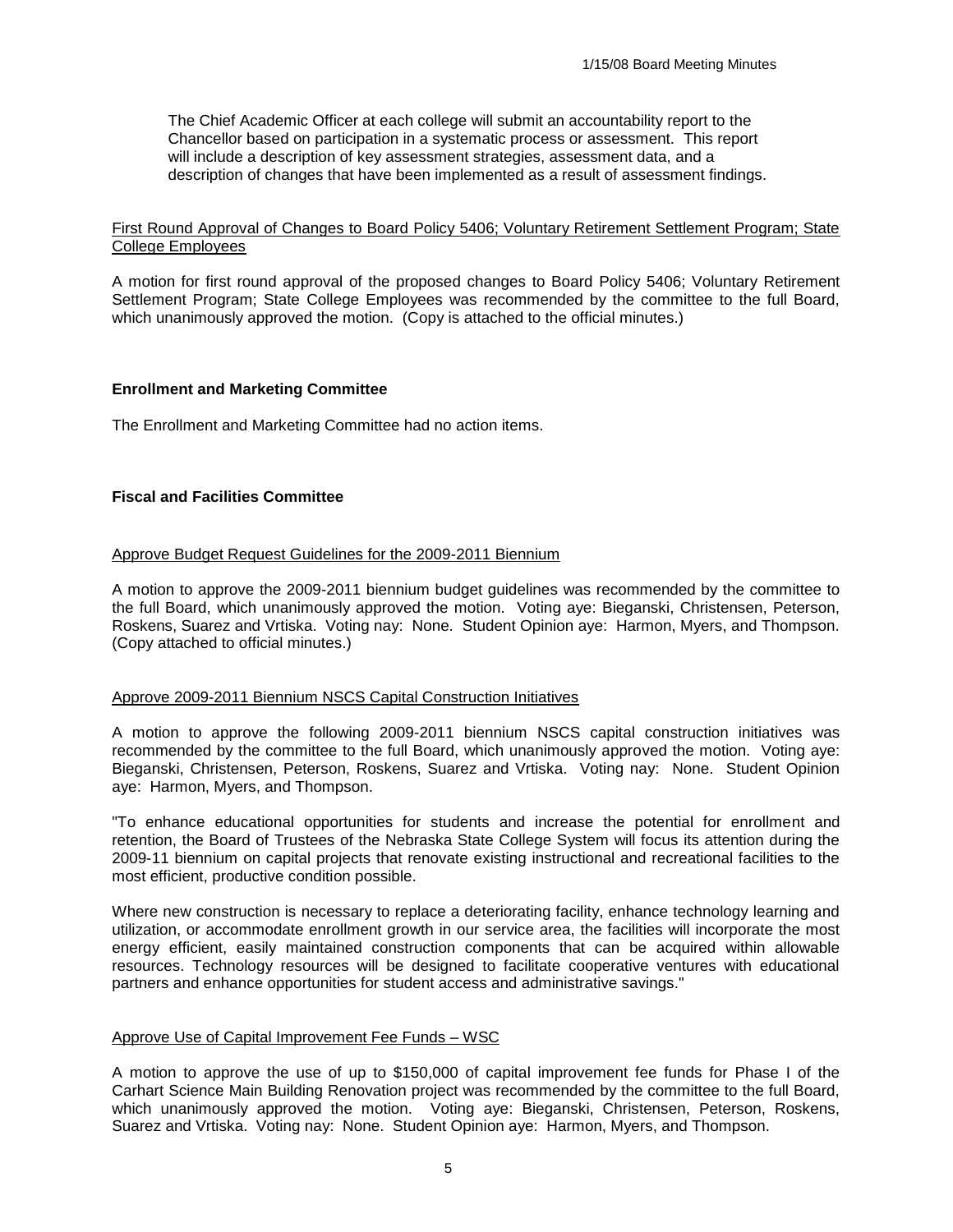#### Approve BCDM/The Clark Enersen Partners as Architect for South Sioux City College Center-WSC

A motion to approve BCDM/The Clark Enersen Partners as the architectural firm for the South Sioux City College Center (joint venture between Wayne State and Northeast Community Colleges) was recommended by the committee to the full Board, which unanimously approved the motion. Voting aye: Bieganski, Christensen, Peterson, Roskens, Suarez and Vrtiska. Voting nay: None. Student Opinion aye: Harmon, Myers, and Thompson.

#### Approve Engineer-Architect for Peterson HVAC Design & Phase I-WSC

A motion to approve Olsson Associates as the engineer-architect for the Peterson HVAC Design & Phase I project at Wayne State was recommended by the committee to the full Board, which unanimously approved the motion. Voting aye: Bieganski, Christensen, Peterson, Roskens, Suarez and Vrtiska. Voting nay: None. Student Opinion aye: Harmon, Myers, and Thompson.

#### Authorize Chancellor to Sign Voice Over IP Phone System Contract – CSC

A motion to authorize the Chancellor to sign the voice over IP phone system contract for Chadron State providing the bid does not exceed \$500,000 was recommended by the committee to the full Board, which unanimously approved the motion. Voting aye: Bieganski, Christensen, Peterson, Roskens, Suarez and Vrtiska. Voting nay: None. Student Opinion aye: Harmon, Myers, and Thompson.

#### Contracts and Change Orders

A motion to approve the following contracts and change orders as submitted by Colleges was recommended by the committee to the full Board, which unanimously approved the motion. Voting aye: Bieganski, Christensen, Peterson, Roskens, Suarez and Vrtiska. Voting nay: None. Student Opinion aye: Harmon, Myers and Thompson.

Chadron State Contracts

- Memorial Hall (roof replacement) \$320,000
- Memorial Hall (chiller tie-in) \$126,000  $\bullet$

Wayne State Contracts

- Rice Auditorium & Memorial Stadium (ADA entrance & elevator construction) \$3,488,928
- $\bullet$ South Sioux City College Center (professional services) - \$687,721 (including reimbursable expenses)

Peru State Change Order

- Al Wheeler Activity Center (#6 add composite metal panels on the north elevation of the addition) - \$36,988
- Al Wheeler Activity Center (#7 add composite metal panels on the north elevation of the natatorium) - \$39,950
- Al Wheeler Activity Center (#8 reinforcing steel, concrete foundation, framing, sealants/blocking) - \$27,781
- Al Wheeler Activity Center (#9 new brick for north natatorium) \$25,676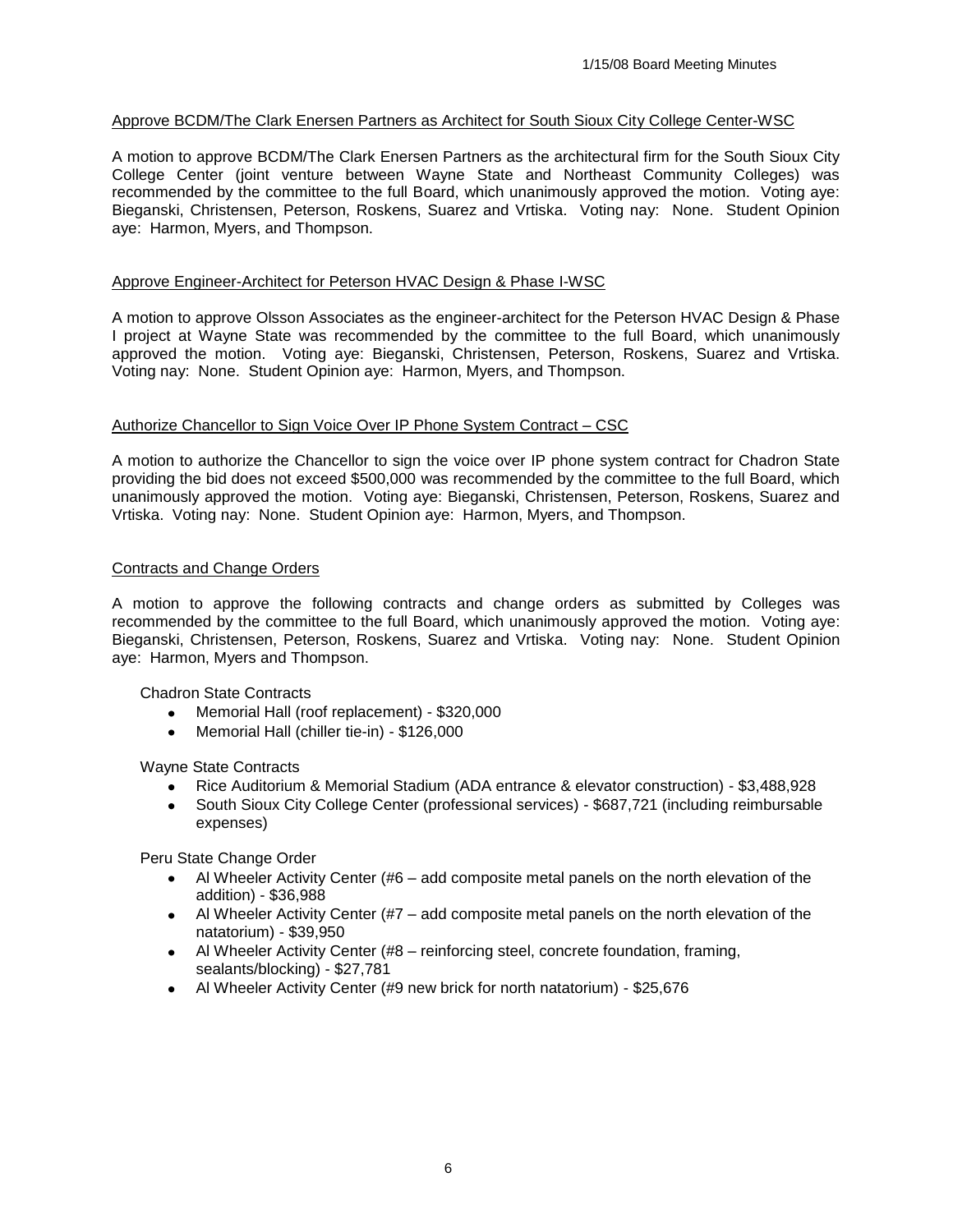#### **ITEMS FOR INFORMATION AND DISCUSSION**

#### **Academic, Personnel & Student Affairs**

#### Five-year Academic Calendar

Board members were informed of the system-wide academic calendars set for 2008-09 through 2012-13. Vice Chancellor Tande explained the reason the NSCS calendar does not coincide with UNL.

#### College Diversity Plans

Board members reviewed the diversity plans submitted by the colleges. Complete diversity plans have been placed on file in the System Office. (Copies are attached to the official minutes.)

#### Athletic Gender Equity Reports

The athletic gender equity reports from each of the respective institutions were presented to the Board for review. (Copies are attached to the official minutes.)

#### Update on Faculty College

An update on the proposed Faculty College to be held at Peru State during the summer of 2008 noted the Faculty College would be held May 8-9, 2008 and Judy Ruskamp would be the coordinator. Encouraging more attendance from Chadron was discussed.

#### **Enrollment and Marketing**

#### 2008 Board of Trustees' Scholarship Report

As of January 4, 2008, 59 Board of Trustees' scholarship applications were received in the System Office. Of the total number of applicants, 19 were for Chadron, 11 for Peru and 29 for Wayne.

#### 2008-09 Davis-Chambers Scholarship

The Davis-Chambers Scholarship was created to recognize academically promising, under-represented transfer students from a Nebraska Community College to attend Chadron, Peru or Wayne State. The scholarship includes full-tuition, room, board, fees, and other expenses. The deadline for applications is February 1.

#### Outdoor Media Campaign

New billboards with the NSCS message located in Lincoln and Omaha near high schools and in western Nebraska along Interstate 80 that were put in place in November will be rotated every two months. The billboards feature Jamie Stech of Wayne State.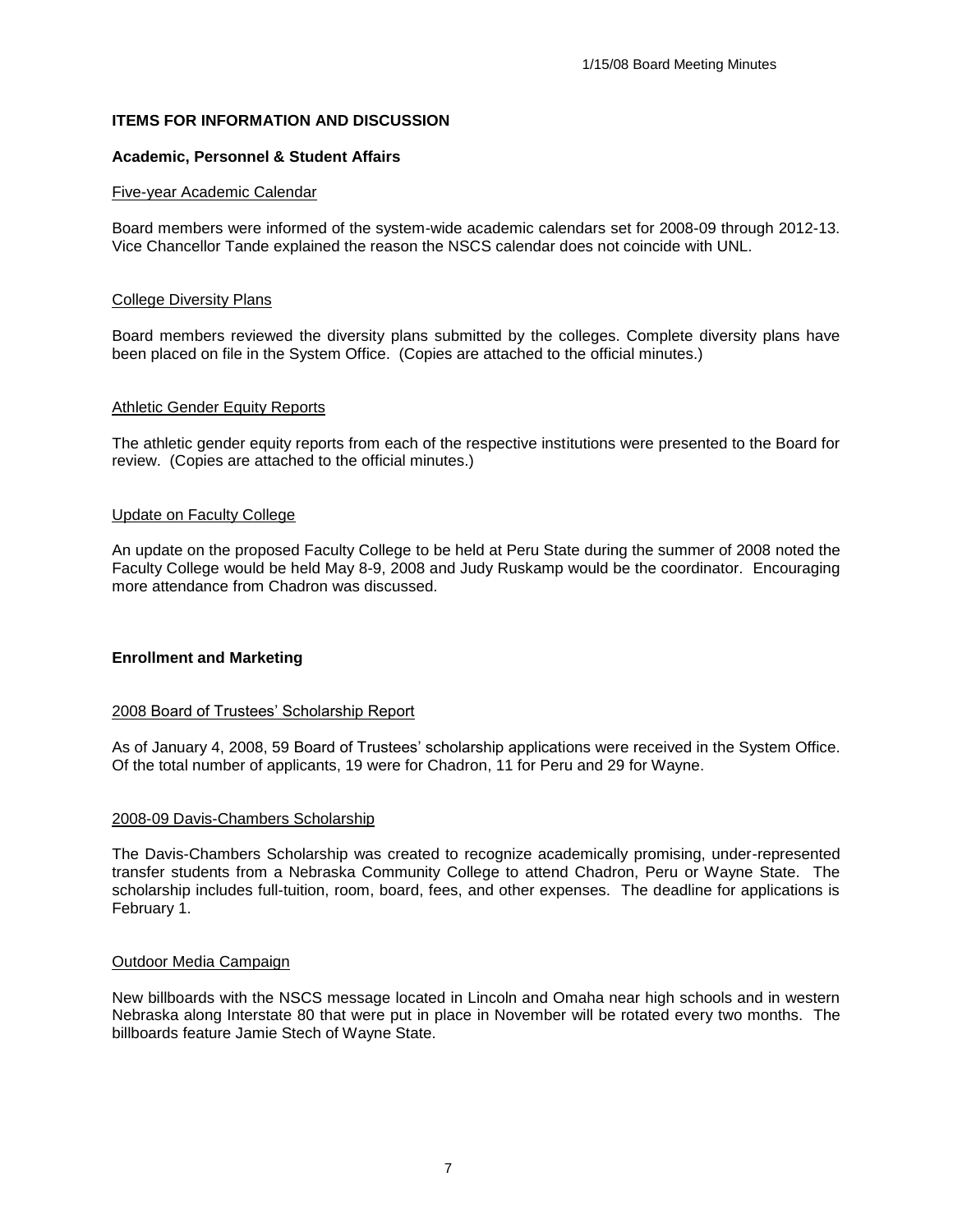#### Student Trustees' Selection

Randy Rhine, CSC; Todd Drew, PSC and Curt Frye, WSC will coordinate the 2008-09 Student Trustees' nomination process at their respective colleges. The applications are due to the NSCS Office Friday, February 22. Governor Heineman will choose the new student trustees in March.

#### Senators' Reception Dates

The 2008 Senators' Reception was held following the NSCS Board meeting Tuesday, January 15 from 4- 7 p.m. at The Ferguson Center. The Wayne State Foundation sponsored the event. The date for next year's reception is Tuesday, January 13, 2009.

#### **Fiscal and Facilities**

#### Grant Applications

The following grant applications were presented to the Board for information.

#### Chadron State Application

Chadron State College Service Learning Program (Midwest Consortium for Service Learning in Higher Education) -- \$7,500

Peru State Application

Trails and Tales VI: Conflict, Compromise, and an Uneasy Coexistence on the Contested Plains (Department of Education: Improving Teacher Quality) -- \$46,887

Wayne State Applications

- Language Arts Festival 2008 (Nebraska Humanities Council) -- \$1,436
- Plains Writer's Fiesta 2008 (Nebraska Humanities Council) -- \$1,500
- Student Leadership in Service Learning at Wayne State College in 2008 (Corp. for National Service/Midwest Consortium for Service Learning in Higher Education/University of Nebraska-Lincoln) -- \$20,000

#### Contracts and Change Orders

The following contracts and change orders were presented to the Board for information.

Chadron State Contract

• Nelson Physical Activity Center – (ADA ramp) - \$3,500

Peru State Contracts

- Student Center (replace doors at Bob Inn (south)) \$4,447
- AV Larson (roof test cuts) \$200 to 300 (up to four test cuts)
- TJ Majors (window replacement Phase IV) \$9,170
- AV Larson (roof replacement design) \$17,100

Wayne State Contracts

- Track-SW Corner (repair sinking area) \$6,850
- Athletic Fields (concrete drive and sidewalks) \$57,460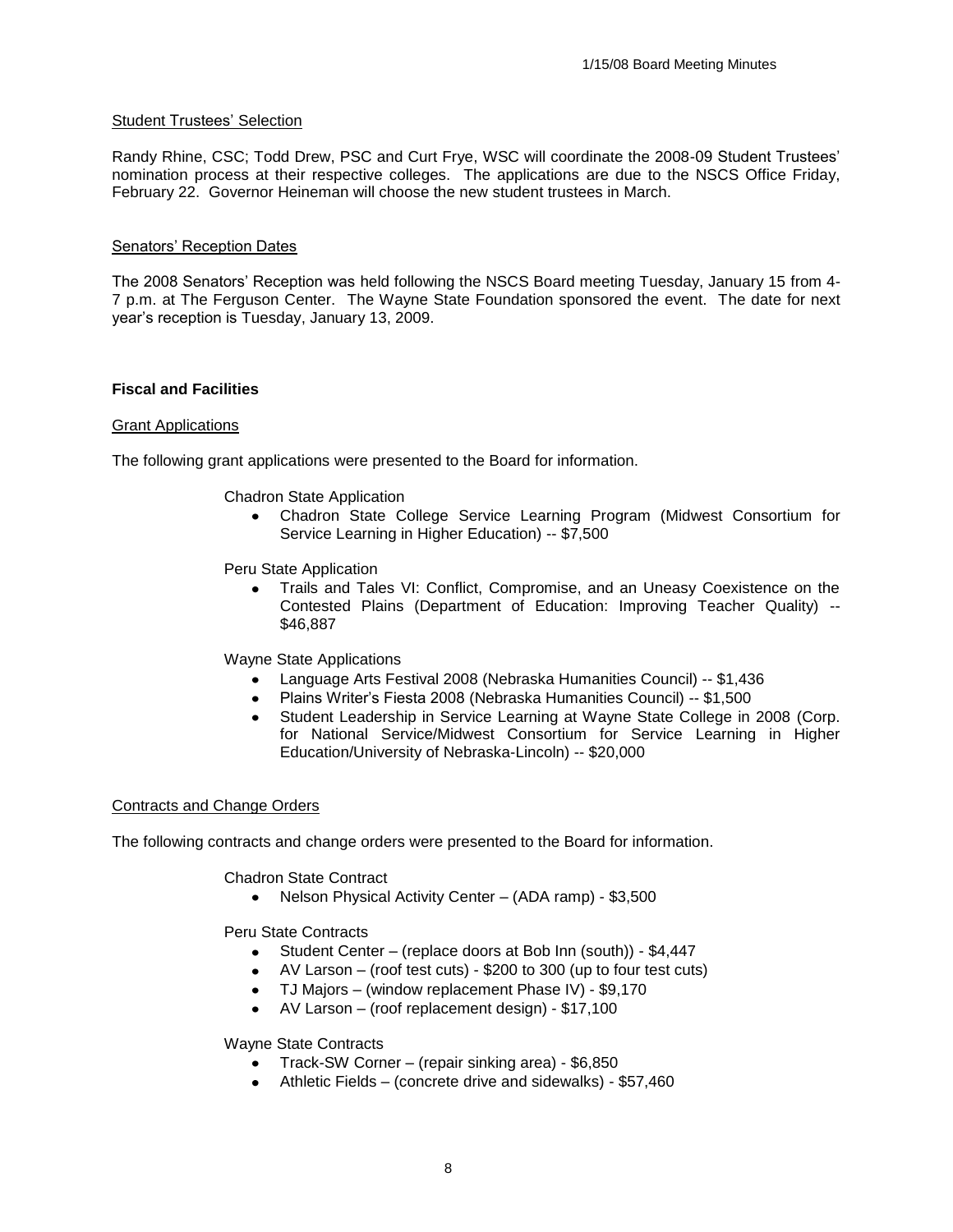Chadron State Change Orders

- Sparks Hall (#7 discovery allowance, light fixtures, soffit, drywall texture, paneling) – (\$6,225)
- Sparks Hall (#8 finish flooring) \$7,909

Peru State Change Orders

- Al Wheeler Activity Center (#10 add mirrors in weight room, eliminate surface mount conduit) - \$4,300
- Hoyt Science Building (#2 additional decking, modify wall and scupper) \$2,370
- Al Wheeler Activity Center (#11 additional corrugated metal for upper north side) - \$12,007

Wayne State Change Orders

- Campus Services Construction (#8 portal frame/brace/support beam/additional siding) - \$7,570
- Campus Services Construction (#9 mezzanines/reinforce generator slab/paint open ceilings) - \$18,946
- Streets/Sidewalks Project (#2 sidewalk layout and landscaping revisions; additional work) - \$10,447.67

#### Physical Plant Status Reports

Physical plant status reports from each college not requiring Board approval were reported for information. (Copies are attached to the official minutes.)

#### Update on ERP

Vice Chancellor Hoffman reported the NSCS has confirmed that existing proposals provided by three vendors (Datatel, Oracle, and SunGard) would be extended. Datatel and SunGard have both extended proposals through late June of 2008 and Oracle has extended through the end of May 2008 with the understanding that an additional 30 day extension could be applied.

The system office has also meet on several occasions with the University to discuss process and finalize the NSCS participating in development of a combined request proposal for a student information system. It is expected the combined request for proposal will be distributed in February of 2008.

A separate, but related process began on January 4, 2008 to consider the appropriate path to move financial, budget, and human resource components of the NSCS operations from the current process to the University's SAP system. That meeting included a general overview session of the SAP program and lengthy breakout sessions for financial, human resources, and technical personnel from the colleges and the system office.

#### **MISCELLANEOUS ACTION AND INFORMATION ITEMS**

#### Chancellor's Report

Chancellor Carpenter noted the latest session of the Unicameral had just begun. The legislators will deal with carry over legislation, additional bills and deficit requests. The NSCS deficit request will include the impact of the federal minimum wage increase, the Director's position for the South Sioux City College Center, and the ERP (Student Information Administrative System) the last of which is the most significant of our requests.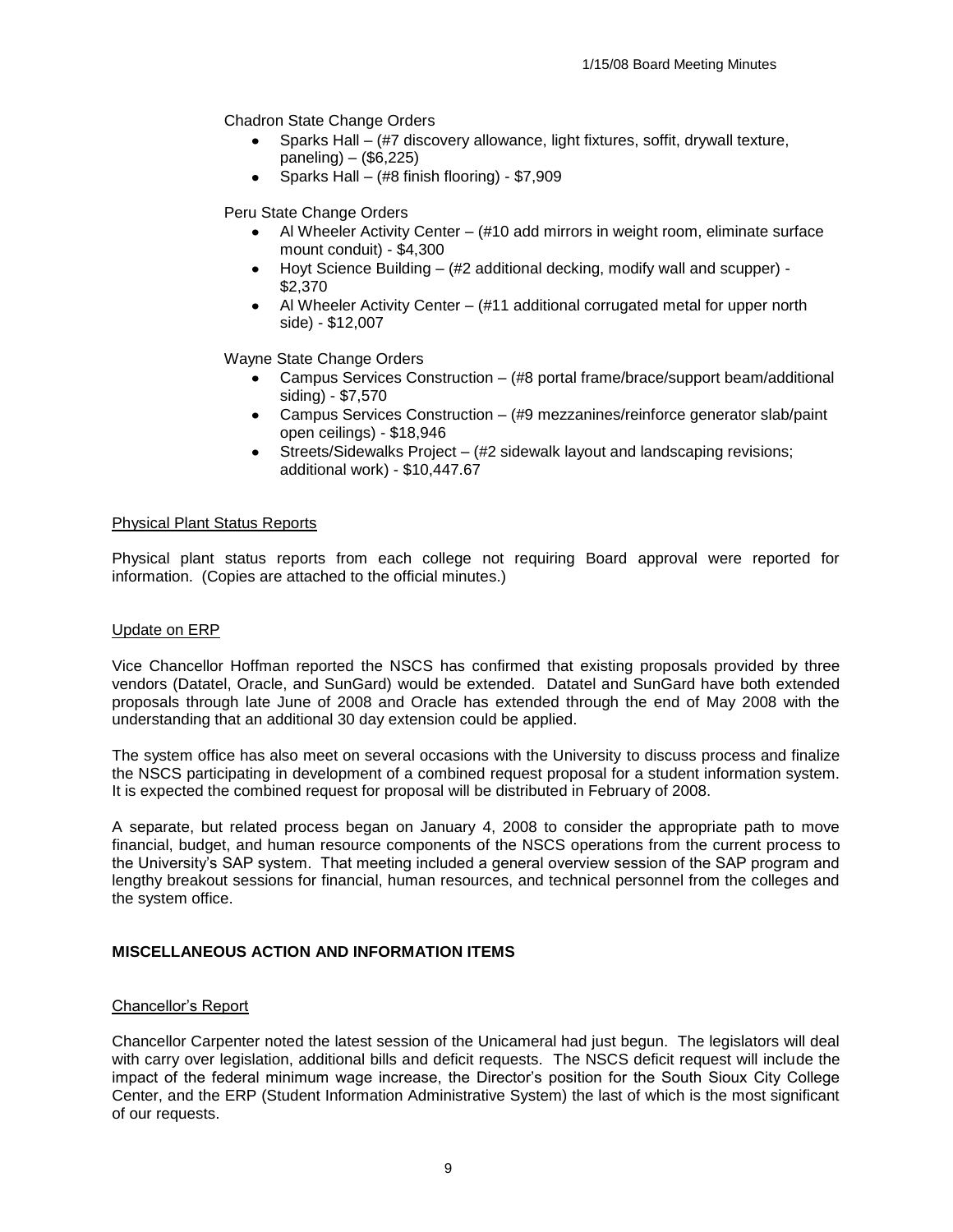Chancellor Carpenter noted the Governor's request that the NSCS partner with the University to for the Student Information Administrative System. The partnership has started off very well. With this partnership, then, the NSCS will have two "tracks" of implementation:

- SAP: Implementation of University's current SAP system for the NSCS, to include financials, payroll and human resources components. The University has already established "interfaces" with NIS from their SAP system, so this implementation will improve the NSCS's use of the NIS system.
- SIS: Combined RFP for purchase of a new Student Information System (SIS).  $\bullet$

Chancellor Carpenter further noted the work with the Appropriations Committee would be a bit more difficult this year given the increase in the TEOSA requirements. Thus, funds that might have been available for other purposes are now required for K-12 funding.

The following will provide greetings from the Board of Trustees at the May 3, 2008 NSCS institution commencement ceremonies:

Gary Bieganski – Chadron Floyd Vrtiska – Peru Cap Peterson – Wayne

Chancellor Carpenter asked if any trustee(s) would be interested in attending the April 12-15, 2008 AGB National Conference on Trusteeship in Boston, Massachusetts. Trustee Peterson indicated an interest in attending.

#### Presidents' Reports

CSC President Park reported on the "P3 Project" at Chadron. This undergraduate research project that focuses on the Chadron Creek watershed has been selected by the Environmental Protection Agency (EPA) to compete against research projects from 40 other colleges and universities at the annual Sustainable Design Conference in Washington, D.C. in April 2008.

PSC President Johnson reported on the "7 Wonders of Southeast Nebraska" marketing project that teamed a PSC marketing management class with the Nebraska Department of Economic Development (DED). The project was initiated to provide information and tools that could be used to increase tourism in southeast Nebraska.

WSC President Collings reported on the activities held in residence life halls at Wayne. The central themes that activities are designed around include, character, community and culture.

#### Student Trustees' Reports

PSC Student Trustee Harmon reported on the various activities occurring at Peru. She especially noted the plans to celebrate Martin Luther King Jr. Day.

WSC Student Trustee Myers reported on activities occurring at Wayne including the Leadership Wayne conference and WSC Idol contest. The Wildcat Wheels is still a thriving enterprise at Wayne.

CSC Student Trustee Thompson reported on the Health Fair, Blood Drive, Chili Week, and other activities being held at Chadron in the near future. The Student Senate is hosting a leadership conference for area high school students in March.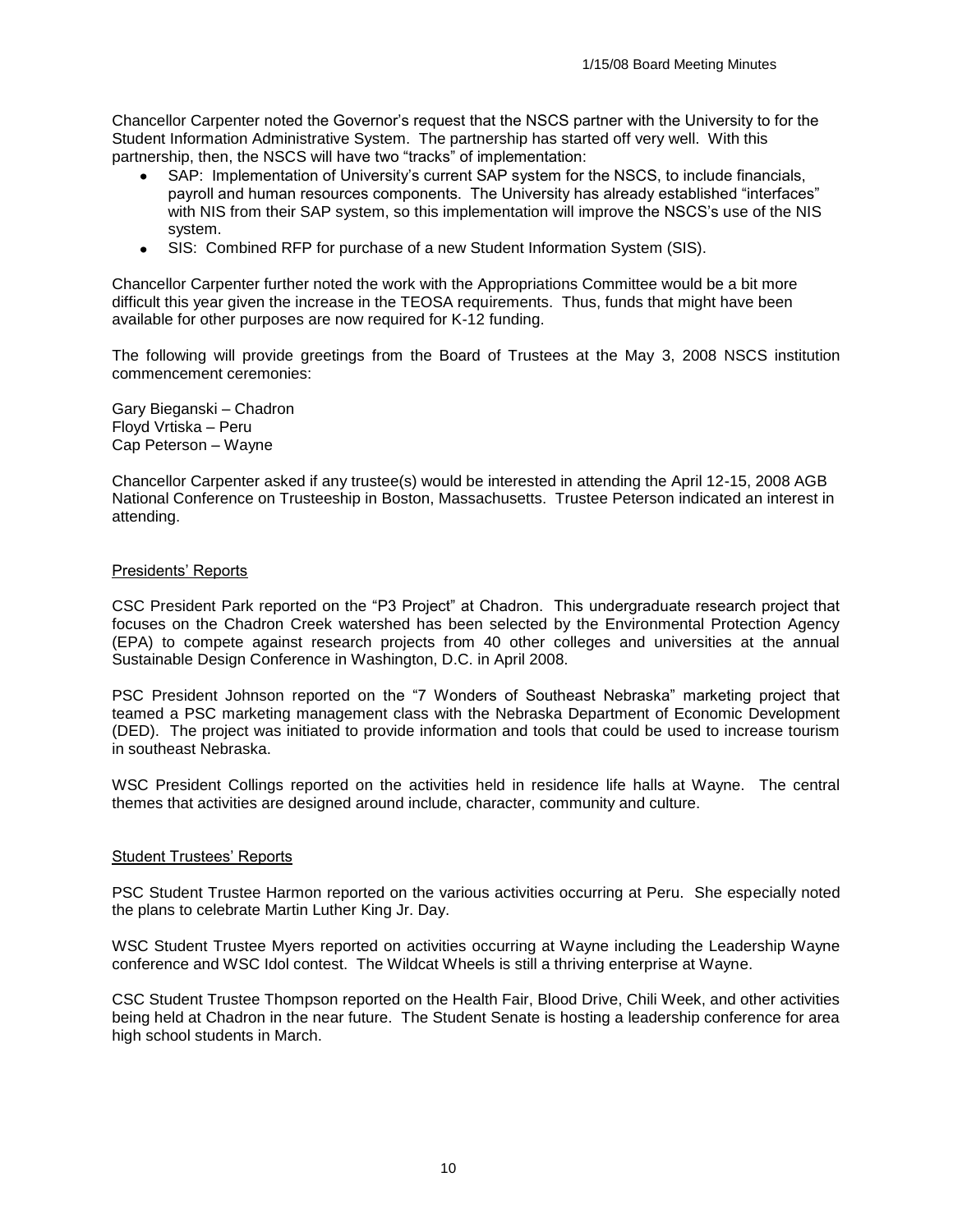#### Next Meeting

The next regularly scheduled meeting of the NSCS Board of Trustees will be held at Peru State College March 27-28, 2008.

**ADJOURNMENT --** The meeting was adjourned at 2:30 p.m.

Respectfully submitted,

Stan Carpenter **Chancellor** 

Persons interested in source documents relating to the above agenda items may consult the Board Book for this meeting kept on file in the Nebraska State Colleges System Office in Lincoln.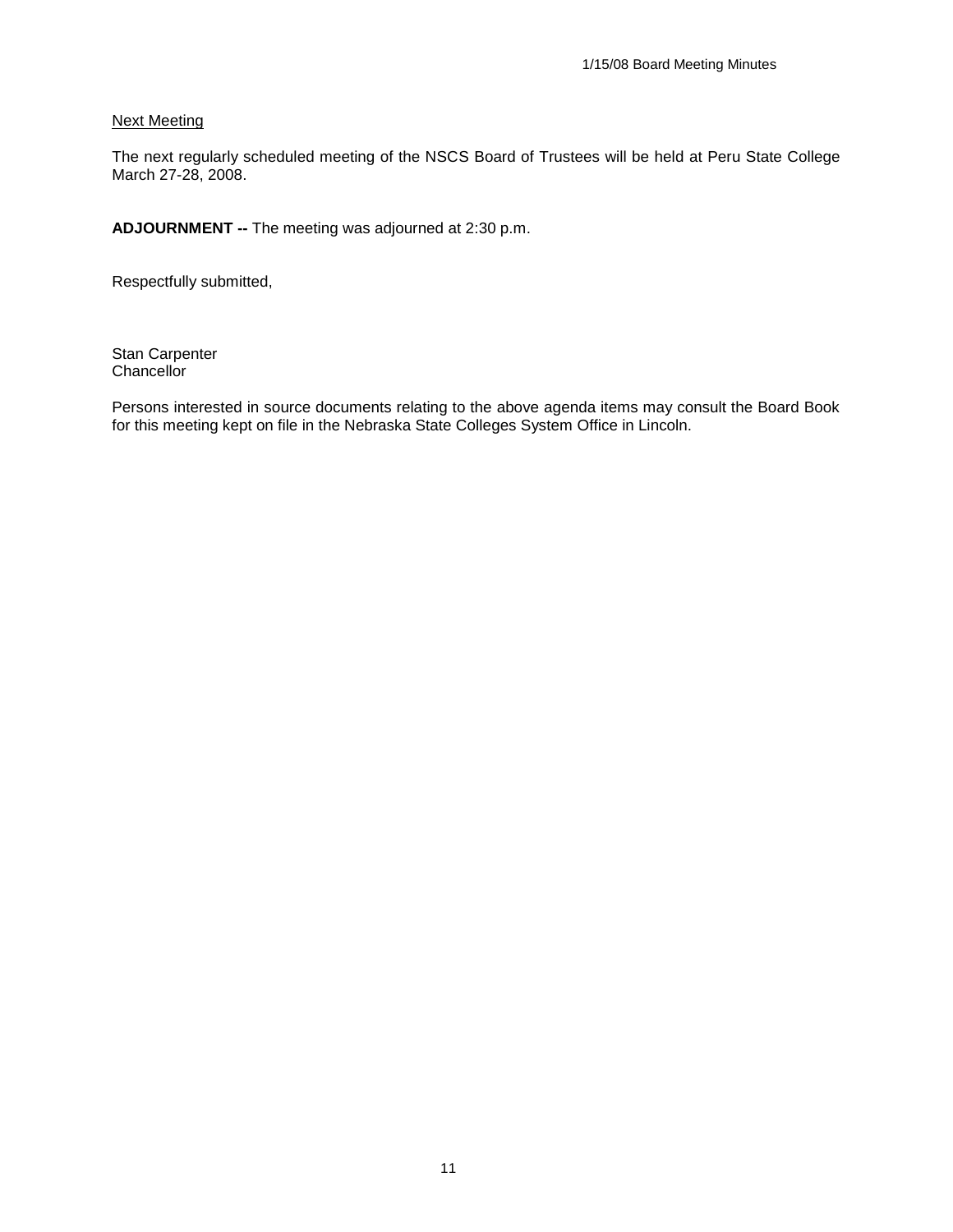#### **Academic, Personnel & Student Affairs Committee**

*Doug Christensen, Chair Gary Bieganski Tyler Thompson*

March 27-28, 2008

#### ACTION: **Accept Report of Personnel Actions**

Priority: Educational Excellence Throughout the System Goal: 3. Recruit, retain and invest in excellent faculty and staff

Board Policy 5021 states that all full-time (0.75 FTE or more) and part-time (less than .75 FTE) personnel appointments, overload assignments and summer school contract extensions be approved by the Presidents and reported to the Chancellor. The Board is asked to review and accept this report to establish a record of such action.

**\_\_\_\_\_\_\_\_\_\_\_\_\_\_\_\_\_\_\_\_\_\_\_\_\_\_\_\_\_\_\_\_\_\_\_\_\_\_\_\_\_\_\_\_\_\_\_\_\_\_\_\_\_\_\_\_\_\_\_\_\_\_\_\_\_\_\_\_\_\_\_\_\_\_\_\_**

**\_\_\_\_\_\_\_\_\_\_\_\_\_\_\_\_\_\_\_\_\_\_\_\_\_\_\_\_\_\_\_\_\_\_\_\_\_\_\_\_\_\_\_\_\_\_\_\_\_\_\_\_\_\_\_\_\_\_\_\_\_\_\_\_\_\_\_\_\_\_\_\_\_\_\_\_**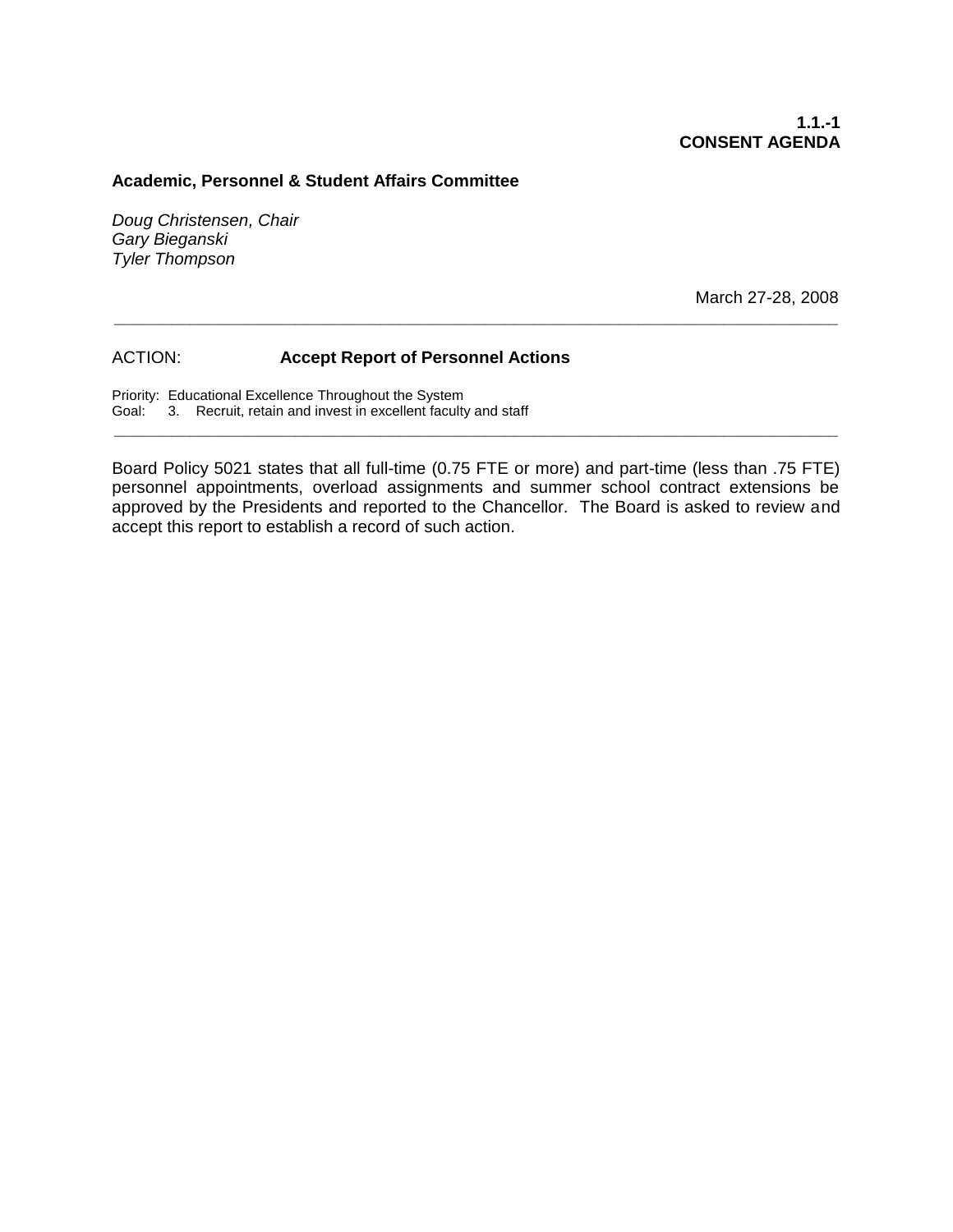| <b>RANKED FACULTY</b><br>(FULL-TIME / .75 FTE OR MORE) |                                                 |                        |         |                   |                   |            |                                                                    |                                                                                                                                                                                                   |
|--------------------------------------------------------|-------------------------------------------------|------------------------|---------|-------------------|-------------------|------------|--------------------------------------------------------------------|---------------------------------------------------------------------------------------------------------------------------------------------------------------------------------------------------|
| Name                                                   | Title/Assignment                                | Rank                   | Salary  | Funding<br>Source | Effective<br>Date | <b>FTE</b> | Reason for<br>Change                                               | Indicate Type of Appointment:<br>Tenured --<br><b>Specific Term --</b><br>* Non-Tenure Track<br>* Probationary Tenure Track<br>Special --<br>* Interim<br>* Temporary<br>* Grant/Federally Funded |
| Crook, Sara                                            | <b>Coordinator of History</b><br>Day            | Professor              | \$1,000 | <b>State</b>      | 02/29/08          | N/A        | Stipend,<br><b>Additional Duties</b>                               | Special                                                                                                                                                                                           |
| Griffin, Brad                                          | School of<br><b>Professional Studies</b>        | Instructor             | \$1,200 | <b>State</b>      | 02/29/08          | .10 AY     | Stipend, Online<br>Course<br>Development,<br>MGMT 662-49X<br>& 49V | Special                                                                                                                                                                                           |
| Grotrian, Judy                                         | Coordinator for H.S.<br><b>Business Contest</b> | Associate<br>Professor | \$1,000 | <b>State</b>      | 02/29/08          | N/A        | Stipend,<br><b>Additional Duties</b>                               | Special                                                                                                                                                                                           |
| Lundak, Joel                                           | School of<br><b>Professional Studies</b>        | Professor              | \$1,200 | <b>State</b>      | 02/29/08          | .10 AY     | Stipend, Online<br>Course<br>Development,<br><b>PSYC 495-49A</b>   | Special                                                                                                                                                                                           |
| Murray, Johann                                         | School of Education                             | Assistant<br>Professor | \$800   | <b>State</b>      | 01/31/08          | .07 AY     | Stipend, Online<br>Course<br>Development,<br>PE 101                | Special                                                                                                                                                                                           |
| Rippe, Patricia                                        | School of Education                             | Assistant<br>Professor | \$800   | <b>State</b>      | 04/30/08          | .07 AY     | Stipend, Online<br>Course<br>Development,<br><b>SPED 385</b>       | Special                                                                                                                                                                                           |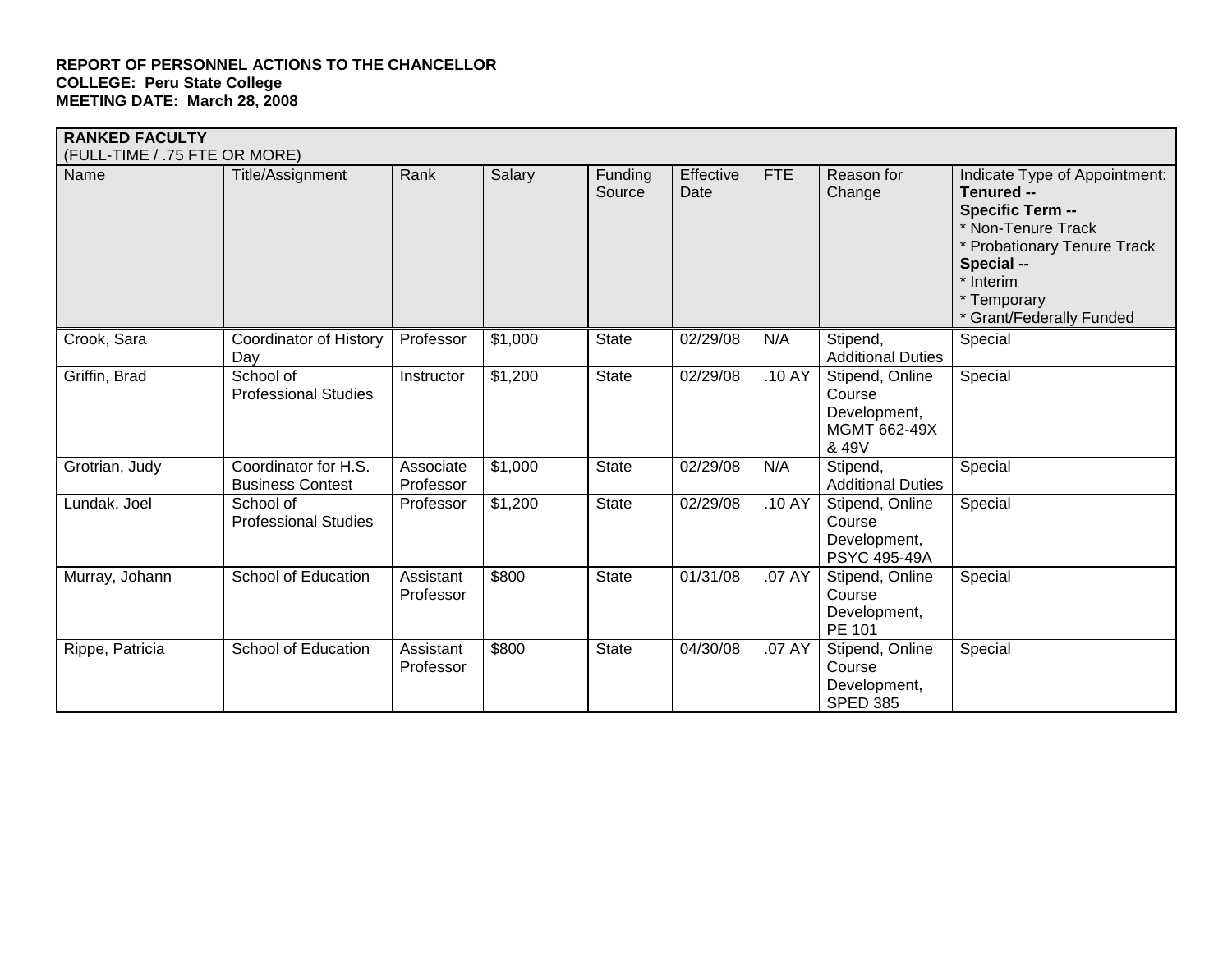| Name            | Title/Assignment                                            | Rank | Salary                                                                                                            | Funding      | Effective             | <b>FTE</b> | Reason for                                                  | Indicate Type of Appointment:                                                                                                                |
|-----------------|-------------------------------------------------------------|------|-------------------------------------------------------------------------------------------------------------------|--------------|-----------------------|------------|-------------------------------------------------------------|----------------------------------------------------------------------------------------------------------------------------------------------|
|                 |                                                             |      |                                                                                                                   | Source       | Date                  |            | Change                                                      | <b>Specific Term--</b><br>* Probationary (3 yrs)<br>* Non-Probationary<br>Special --<br>* Interim<br>* Temporary<br>* Grant/Federally Funded |
| Teten, Dixie    | <b>Assistant Registrar</b>                                  | N/A  | \$1,500/<br>month                                                                                                 | <b>State</b> | 01/01/08-<br>02/29/08 | 1 FY       | Stipend,<br><b>Additional Duties</b>                        | Special                                                                                                                                      |
| Bender, Barbara | Assist. to the Dir. of<br>Records/Institutional<br>Research | N/A  | \$35,625                                                                                                          | <b>State</b> | 06/30/08              | 1 FY       | Retirement                                                  | N/A                                                                                                                                          |
| Holtz, Alice    | School of Arts and<br>Sciences                              | N/A  | \$1,200                                                                                                           | <b>State</b> | 01/31/08              | .10 AY     | Stipend, Online<br>Course<br>Development,<br><b>ENG 329</b> | Special                                                                                                                                      |
| Melvin, Brent   | School of Education                                         | N/A  | \$500/cr.hr.<br>for enroll-<br>ments of 10<br>or more;<br>\$50/cr.hr./<br>student if<br>fewer than 10<br>enrolled | <b>State</b> | 01/07/08-<br>05/02/08 | .07 AY     | PE 215-00A;<br>PE 215-00B;<br>PE 215-00C                    | Special                                                                                                                                      |
| Nies, Kristi    | School of Arts and<br>Sciences                              | N/A  | \$500/cr.hr.<br>for enroll-<br>ments of 10<br>or more;<br>\$50/cr.hr./<br>student if<br>fewer than 10<br>enrolled | <b>State</b> | 01/07/08-<br>05/02/08 | .20 AY     | JOUR 234 001;<br>ENG 201 00C                                | Special                                                                                                                                      |
| Zost, Loretta   | School of Education                                         | N/A  | \$50/student/<br>cr.hr. up to 10<br>enrolled;<br>\$34/student/<br>cr.hr. 11 or<br>more                            | <b>State</b> | 01/07/08-<br>02/29/08 | .10 AY     | SPED 500-49X                                                | Special                                                                                                                                      |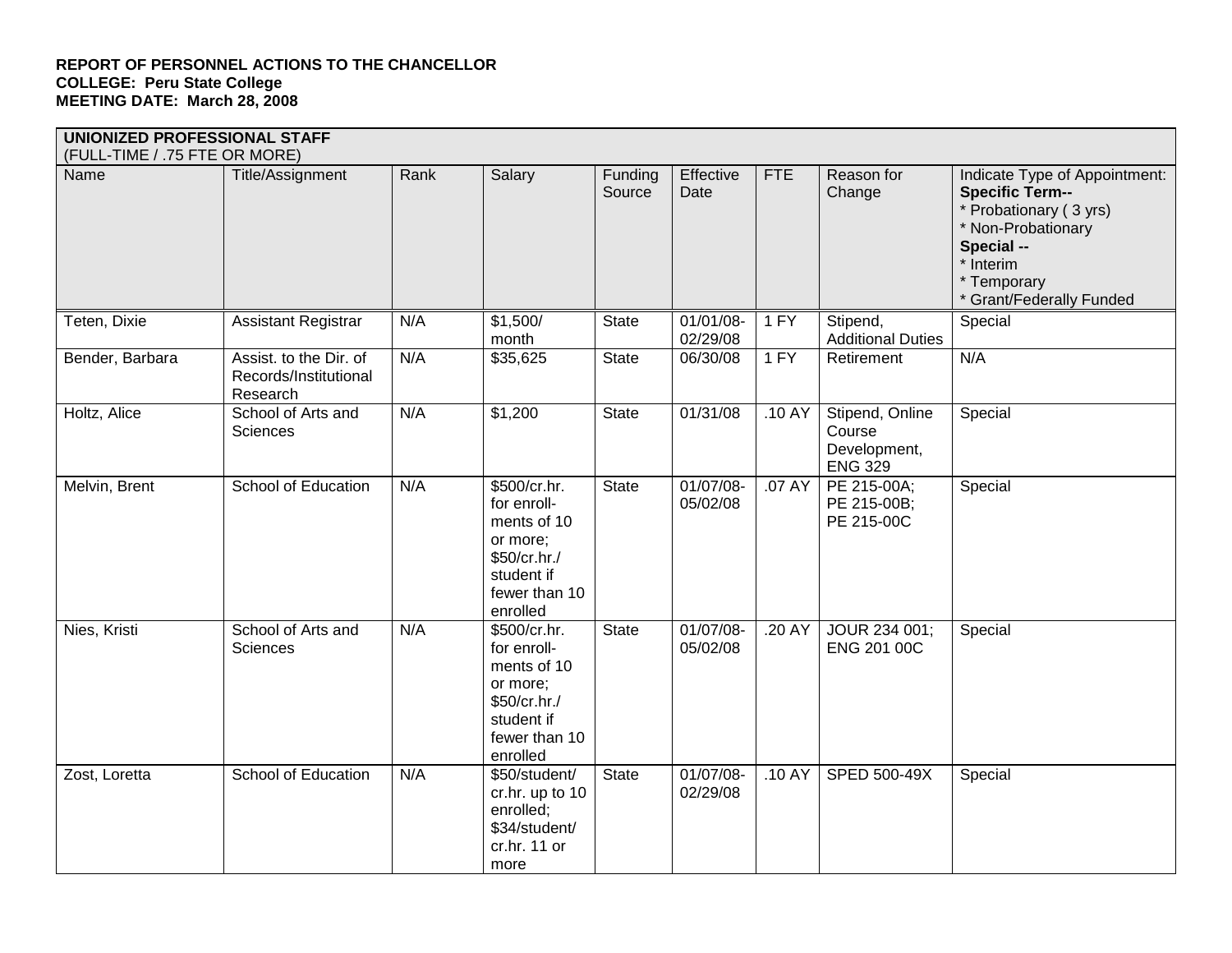|                               | NON-UNIONIZED PROFESSIONAL STAFF                            |      |                                                                                                                                |                   |                       |            |                      |                                                                                                                             |
|-------------------------------|-------------------------------------------------------------|------|--------------------------------------------------------------------------------------------------------------------------------|-------------------|-----------------------|------------|----------------------|-----------------------------------------------------------------------------------------------------------------------------|
| (FULL-TIME / .75 FTE OR MORE) |                                                             |      |                                                                                                                                |                   |                       |            |                      |                                                                                                                             |
| Name                          | Title/Assignment                                            | Rank | Salary                                                                                                                         | Funding<br>Source | Effective<br>Date     | <b>FTE</b> | Reason for<br>Change | Indicate Type of Appointment:<br><b>Specific Term</b><br>Special --<br>* Interim<br>* Temporary<br>* Grant/Federally Funded |
| Teten, Dixie                  | Registrar                                                   | N/A  | \$54,000 pro-<br>rated                                                                                                         | <b>State</b>      | 03/01/08-<br>06/30/08 | 1 FY       | Appointment          | Special                                                                                                                     |
| Clark, Terry                  | School of Arts and<br>Sciences                              | N/A  | \$50/cr.hr./<br>student for<br>first $10$ ;<br>\$34/student/<br>cr.hr. for 11<br>and more                                      | <b>State</b>      | 03/10/08-<br>05/02/08 | .10 AY     | <b>HIST 202-49W</b>  | Special, Part-time                                                                                                          |
| Loy, DiAnna                   | <b>Director of Records</b><br>and Institutional<br>Research | N/A  | \$66,719                                                                                                                       | <b>State</b>      | 02/05/08              | 1 FY       | Resignation          | N/A                                                                                                                         |
| Walker, Dave                  | Head Men's<br><b>Basketball Coach</b>                       | N/A  | \$35,237                                                                                                                       | <b>State</b>      | 06/30/08              | .92        | Resignation          | N/A                                                                                                                         |
| Walker, Dave                  | School of Education                                         | N/A  | \$500/cr.hr./<br>course with<br>10 or more<br>enrolled;<br>\$50/student/<br>cr.hr./course<br>with fewer<br>than 10<br>enrolled | <b>State</b>      | 01/07/08-<br>05/02/08 | .10 AY     | PE 211-00A           | Special, Part-time                                                                                                          |
| Willis, Micki                 | School of<br><b>Professional Studies</b>                    | N/A  | \$50/cr.hr./<br>student for<br>first $10$ ;<br>\$34/student/<br>cr.hr. for 11<br>and more                                      | <b>State</b>      | 03/10/08-<br>05/02/08 | .10 AY     | <b>BUS 414-49W</b>   | Special, Part-time                                                                                                          |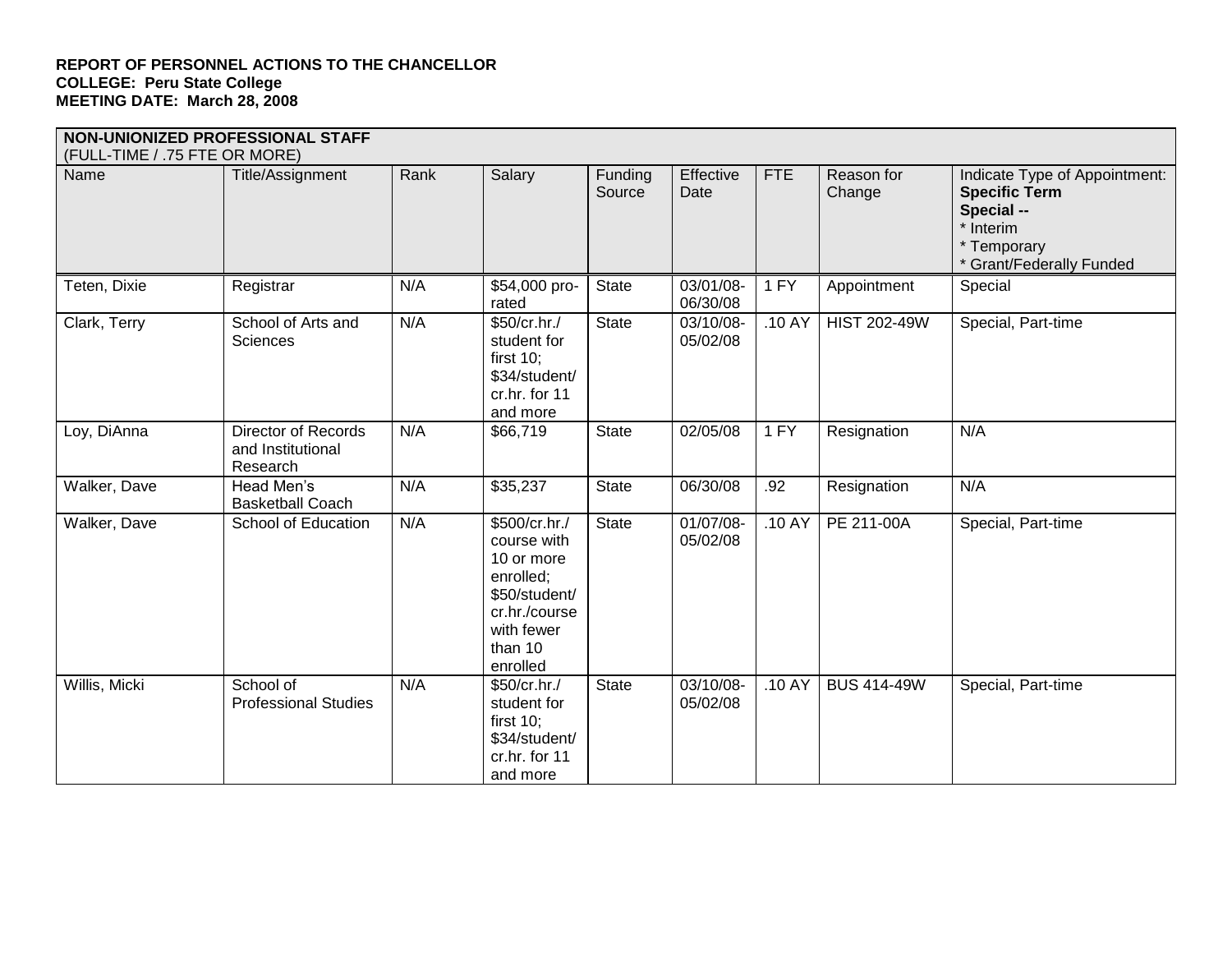| <b>NON-RANKED FACULTY</b><br>(PART-TIME / LESS THAN .75 FTE) |                            |      |                                                                                                                                |                   |                       |            |                                      |                                                   |
|--------------------------------------------------------------|----------------------------|------|--------------------------------------------------------------------------------------------------------------------------------|-------------------|-----------------------|------------|--------------------------------------|---------------------------------------------------|
| Name                                                         | Title/Assignment           | Rank | Salary                                                                                                                         | Funding<br>Source | Effective<br>Date     | <b>FTE</b> | Reason for<br>Change                 | Type of Appointment:<br>Special --<br>* Part-Time |
| Albert, Alan                                                 | School of Education        | N/A  | \$50/student/<br>cr.hr. for up<br>to 10<br>students;<br>\$34/student/<br>cr.hr. for 11<br>and more                             | <b>State</b>      | 03/10/08-<br>05/02/08 | .10 AY     | <b>EDUC 434-02Z</b>                  | Special, Part-time                                |
| Albert, Alan                                                 | <b>School of Education</b> | N/A  | \$500/cr.hr./<br>course with<br>10 or more<br>enrolled;<br>\$50/student/<br>cr.hr./course<br>with fewer<br>than 10<br>enrolled | <b>State</b>      | 03/10/08-<br>05/02/08 | .07 AY     | EDUC 301-02A;<br><b>EDUC 304-02A</b> | Special, Part-time                                |
| Albert, Alan                                                 | School of Education        | N/A  | \$500/cr.hr./<br>course with<br>10 or more<br>enrolled;<br>\$50/student/<br>cr.hr./course<br>with fewer<br>than 10<br>enrolled | <b>State</b>      | 03/10/08-<br>05/02/08 | .07 AY     | <b>EDUC 309-02A</b>                  | Special, Part-time                                |
| Albert, Alan                                                 | <b>School of Education</b> | N/A  | $$50/cr.hr$ .<br>student for<br>first $10$ ;<br>\$34/student/<br>cr.hr. for 11<br>and more                                     | <b>State</b>      | 03/10/08-<br>05/02/08 | .10 AY     | <b>EDUC 310-49Y</b>                  | Special, Part-time                                |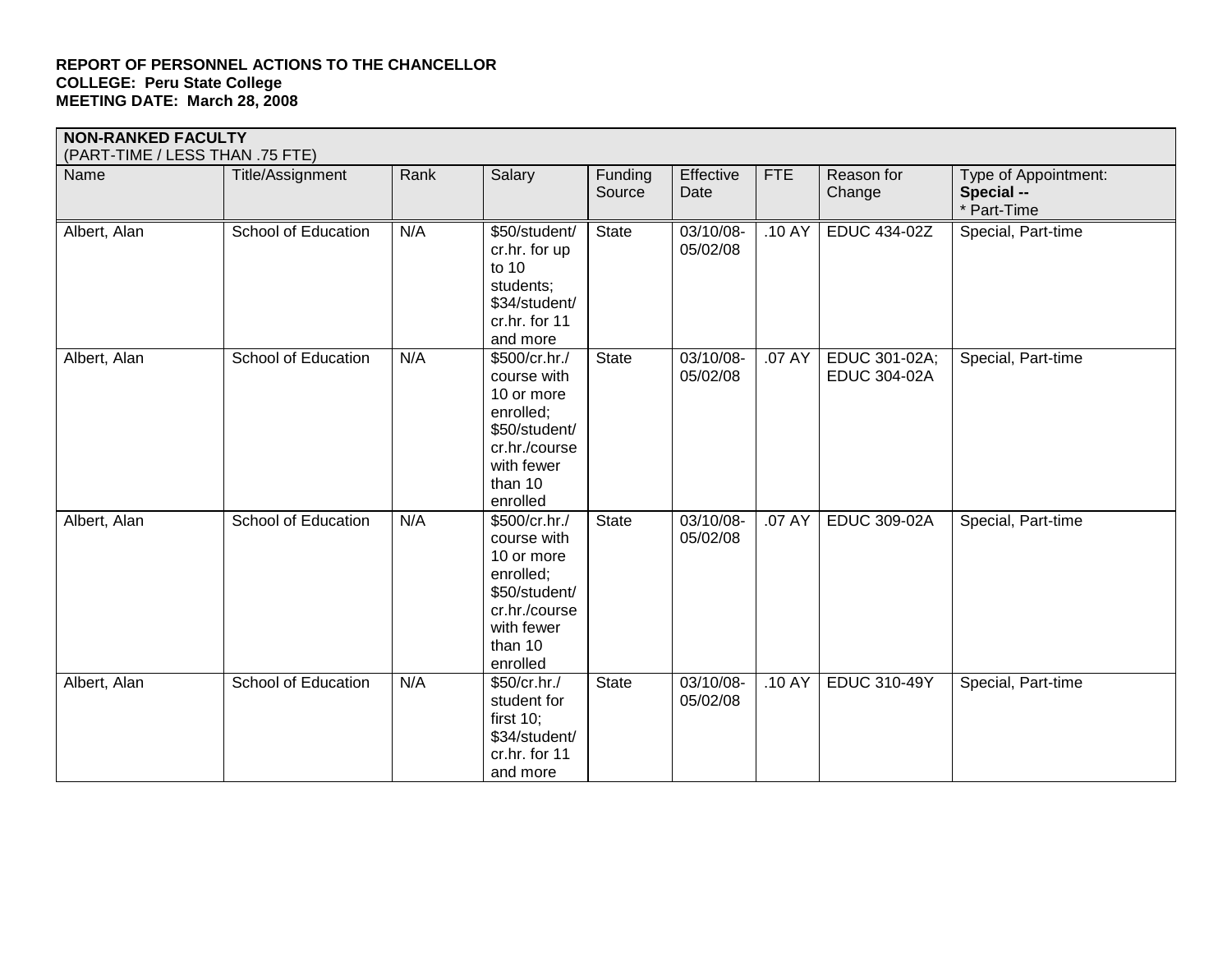| <b>NON-RANKED FACULTY</b><br>(PART-TIME / LESS THAN .75 FTE) |                                          |      |                                                                                                 |                   |                                                 |            |                                             |                                                   |
|--------------------------------------------------------------|------------------------------------------|------|-------------------------------------------------------------------------------------------------|-------------------|-------------------------------------------------|------------|---------------------------------------------|---------------------------------------------------|
| Name                                                         | Title/Assignment                         | Rank | Salary                                                                                          | Funding<br>Source | Effective<br>Date                               | <b>FTE</b> | Reason for<br>Change                        | Type of Appointment:<br>Special --<br>* Part-Time |
| Beilke, Vicki                                                | School of<br><b>Professional Studies</b> | N/A  | \$1,500 with<br>enrollment<br>of 10 or<br>more;<br>\$80/student<br>if fewer than<br>10 enrolled | <b>State</b>      | 01/07/08-<br>05/02/08                           | .20 AY     | BUS 232-70L;<br><b>CMIS 101-70L</b>         | Special, Part-time                                |
| Benscoter, Andrew                                            | School of Arts and<br><b>Sciences</b>    | N/A  | \$50/cr.hr./<br>student for<br>first $10$ ;<br>\$34/student/<br>cr.hr. for 11<br>and more       | <b>State</b>      | 01/07/08-<br>05/02/08                           | .20 AY     | ENG 201-49A;<br><b>ENG 202-49A</b>          | Special, Part-time                                |
| Bonner, Mike                                                 | School of<br><b>Professional Studies</b> | N/A  | \$50/cr.hr./<br>student for<br>first $10$ ;<br>\$34/student/<br>cr.hr. for 11<br>and more       | <b>State</b>      | 03/10/08-<br>05/02/08                           | .10 AY     | <b>BUS 373-49W</b>                          | Special, Part-time                                |
| Brand, Lesa                                                  | <b>School of Education</b>               | N/A  | \$50/cr.hr./<br>student for<br>first $10$ ;<br>\$34/student/<br>cr.hr. for 11<br>and more       | <b>State</b>      | 01/19/08-<br>02/15/08;<br>03/10/08-<br>05/02/08 | .20 AY     | <b>EDUC 623-BKZ;</b><br><b>EDUC 530-49Y</b> | Special, Part-time                                |
| Breed, Roger                                                 | School of Education                      | N/A  | \$50/cr.htm.<br>student for<br>first $10$ ;<br>\$34/student/<br>cr.hr. for 11<br>and more       | <b>State</b>      | 01/07/08-<br>02/29/08                           | .10 AY     | <b>EDUC 669-49X</b>                         | Special, Part-time                                |
| Brizuela, Francisco                                          | School of<br><b>Professional Studies</b> | N/A  | \$50/cr.hr./<br>student for<br>first $10$ ;<br>\$34/student/<br>cr.hr. for 11<br>and more       | <b>State</b>      | 03/10/08-<br>03/28/08                           | .03 AY     | <b>INS 500-49Y</b>                          | Special, Part-time                                |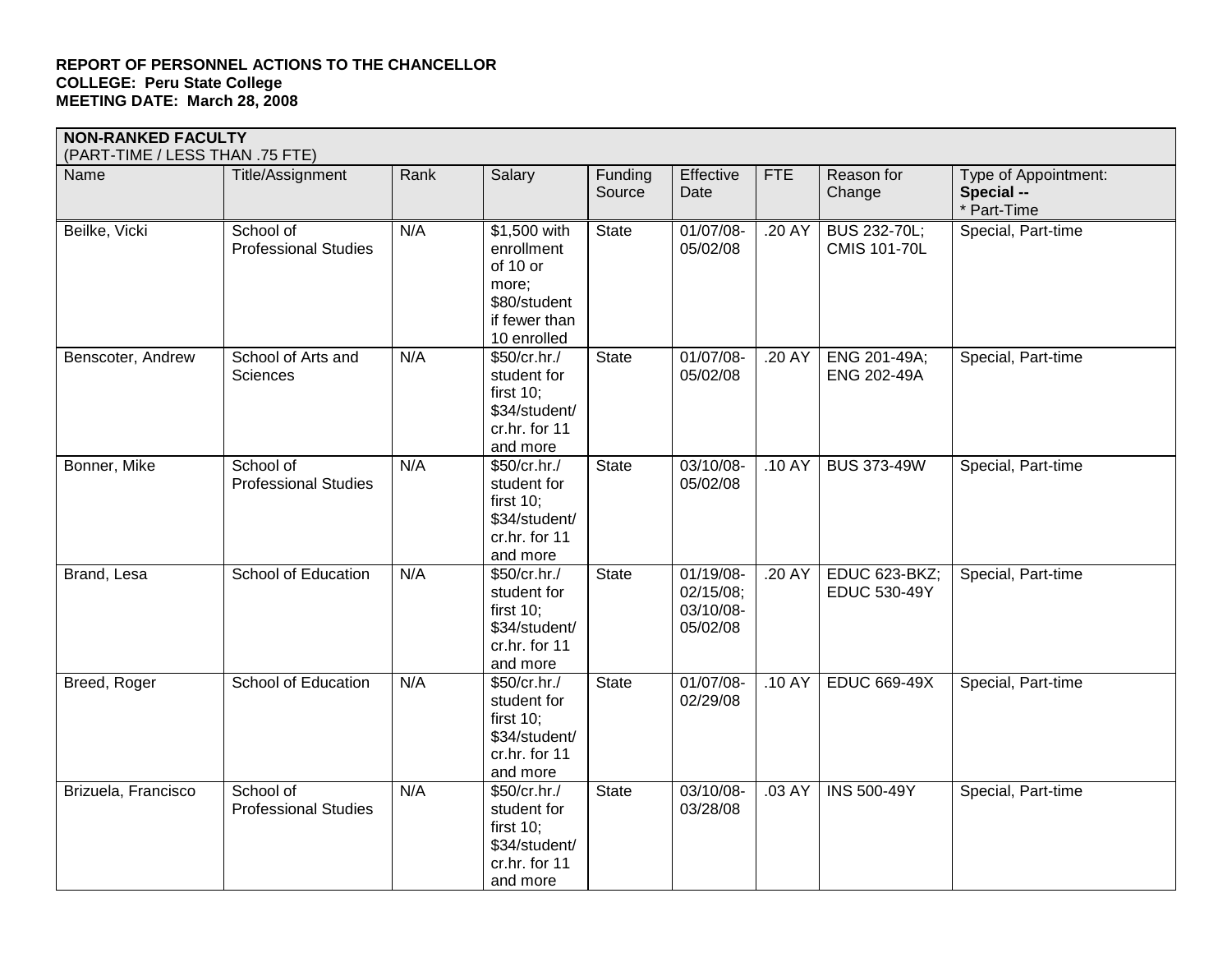### **NON-RANKED FACULTY**

| (PART-TIME / LESS THAN .75 FTE) |                                       |      |                                                                                                                                |                   |                          |            |                                                                                         |                                                   |
|---------------------------------|---------------------------------------|------|--------------------------------------------------------------------------------------------------------------------------------|-------------------|--------------------------|------------|-----------------------------------------------------------------------------------------|---------------------------------------------------|
| Name                            | Title/Assignment                      | Rank | Salary                                                                                                                         | Funding<br>Source | Effective<br>Date        | <b>FTE</b> | Reason for<br>Change                                                                    | Type of Appointment:<br>Special --<br>* Part-Time |
| Campbell, Jacquelyn             | School of Education                   | N/A  | \$50/cr.hr./<br>student for<br>first $10$ ;<br>\$34/student/<br>cr.hr. for 11<br>and more                                      | <b>State</b>      | 03/15/08-<br>04/11/08    | .10 AY     | EDUC 556-BCZ                                                                            | Special, Part-time                                |
| DeFrain, Debbie                 | School of Arts and<br><b>Sciences</b> | N/A  | \$500/cr.hr./<br>course with<br>10 or more<br>enrolled;<br>\$50/student/<br>cr.hr./course<br>with fewer<br>than 10<br>enrolled | <b>State</b>      | $01/07/08$ -<br>05/02/08 | .16AY      | MUSC 120-00D;<br>MUSC 120-00E;<br>MUSC 220-00C;<br>MUSC 220-00D;<br><b>MUSC 220-00E</b> | Special, Part-time                                |
| Engel, Linda                    | School of Education                   | N/A  | \$500/cr.hr./<br>course with<br>10 or more<br>enrolled;<br>\$50/student/<br>cr.hr./course<br>with fewer<br>than 10<br>enrolled | <b>State</b>      | 01/07/08-<br>05/02/08    | .10 AY     | EDUC 301-00A;<br><b>EDUC 309-00A</b>                                                    | Special, Part-time                                |
| Feldmann, Ann                   | School of Education                   | N/A  | \$50/cr.hr./<br>student for<br>first $10$ ;<br>\$34/student/<br>cr.hr. for 11<br>and more                                      | <b>State</b>      | 03/10/08-<br>05/02/08    | .10 AY     | <b>EDUC 556-49Y</b>                                                                     | Special, Part-time                                |
| Glasshoff, Wanda                | School of Education                   | N/A  | \$710/cr.hr.                                                                                                                   | <b>State</b>      | 01/07/08-<br>02/29/08    | .10 AY     | <b>EDUC 334-02A</b>                                                                     | Special, Part-time                                |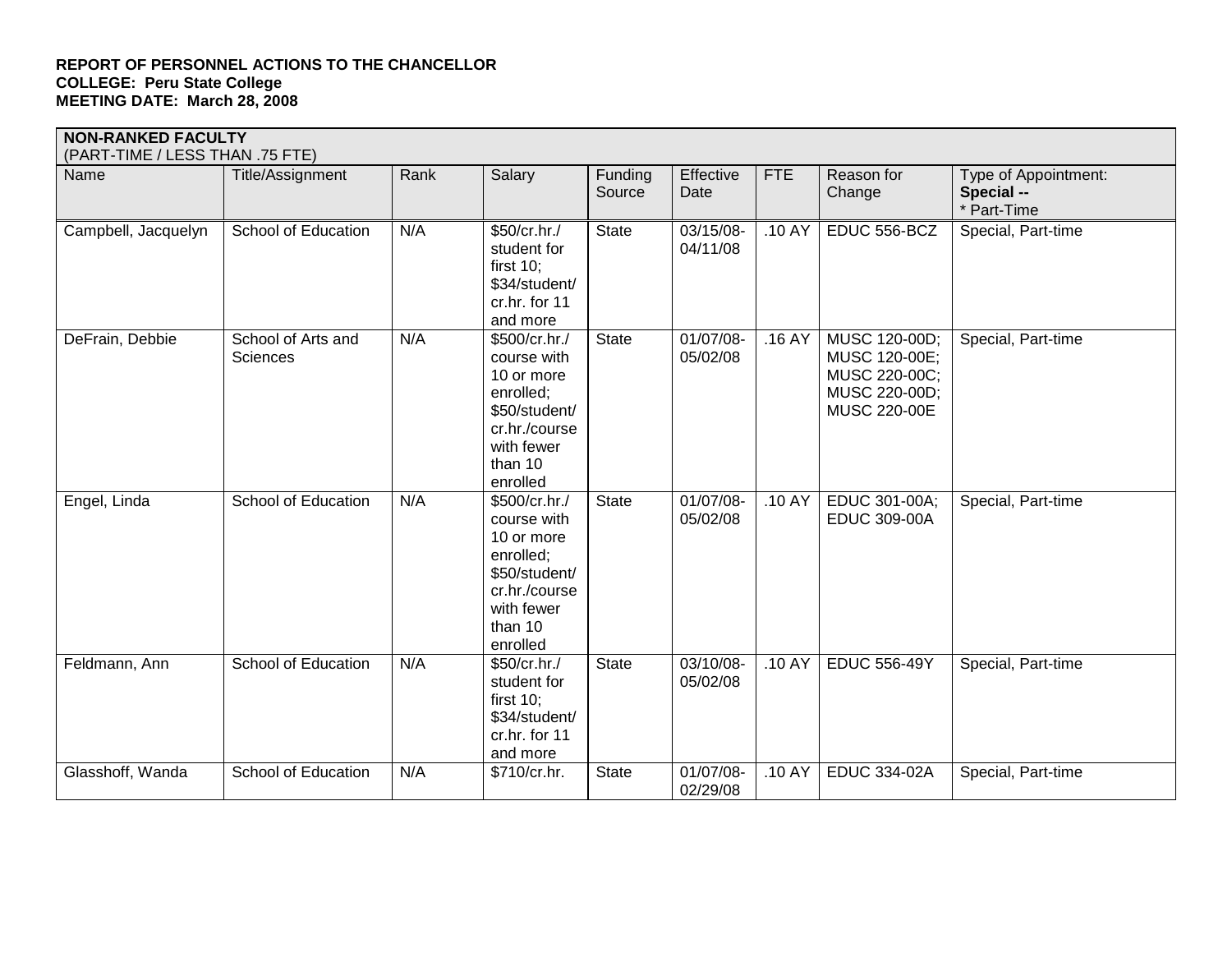| <b>NON-RANKED FACULTY</b><br>(PART-TIME / LESS THAN .75 FTE) |                                |      |                                                                                                                                |                   |                                                 |            |                                          |                                                   |
|--------------------------------------------------------------|--------------------------------|------|--------------------------------------------------------------------------------------------------------------------------------|-------------------|-------------------------------------------------|------------|------------------------------------------|---------------------------------------------------|
| Name                                                         | Title/Assignment               | Rank | Salary                                                                                                                         | Funding<br>Source | Effective<br>Date                               | <b>FTE</b> | Reason for<br>Change                     | Type of Appointment:<br>Special --<br>* Part-Time |
| Gosch, Robert                                                | School of Arts and<br>Sciences | N/A  | \$50/cr.hr./<br>student for<br>first $10$ ;<br>\$34/student/<br>cr.hr. for 11<br>and more                                      | <b>State</b>      | 01/07/08-<br>05/02/08                           | .10 AY     | <b>HIST 114-49A</b>                      | Special, Part-time                                |
| Haney, John                                                  | School of Education            | N/A  | \$50/cr.hr./<br>student for<br>first $10$ ;<br>\$34/student/<br>cr.hr. for 11<br>and more                                      | <b>State</b>      | 03/10/08-<br>05/02/08;<br>03/15/08-<br>04/11/08 | .20 AY     | SPED 540-49Y;<br>SPED 500-BCZ            | Special, Part-time                                |
| Hoehn, Jorja                                                 | School of Education            | N/A  | \$50/cr.hr./<br>student for<br>first $10$ ;<br>\$34/student/<br>cr.hr. for 11<br>and more                                      | <b>State</b>      | 01/07/08-<br>02/29/08;<br>03/10/08-<br>05/02/08 | .20 AY     | PE 101-49V;<br>PE 101-49X;<br>PE 101-49Y | Special, Part-time                                |
| Hogue, Rita                                                  | School of Education            | N/A  | \$500/cr.hr./<br>course with<br>10 or more<br>enrolled;<br>\$50/student/<br>cr.hr./course<br>with fewer<br>than 10<br>enrolled | <b>State</b>      | 01/07/08-<br>05/02/08                           | .07 AY     | SPED 309-00A                             | Special, Part-time                                |
| Hogue, Rita                                                  | School of Education            | N/A  | \$50/cr.hr./<br>student for<br>first $10$ ;<br>\$34/student/<br>cr.hr. for 11<br>and more                                      | <b>State</b>      | 01/07/08-<br>05/02/08                           | .10 AY     | SPED 405-00Z                             | Special, Part-time                                |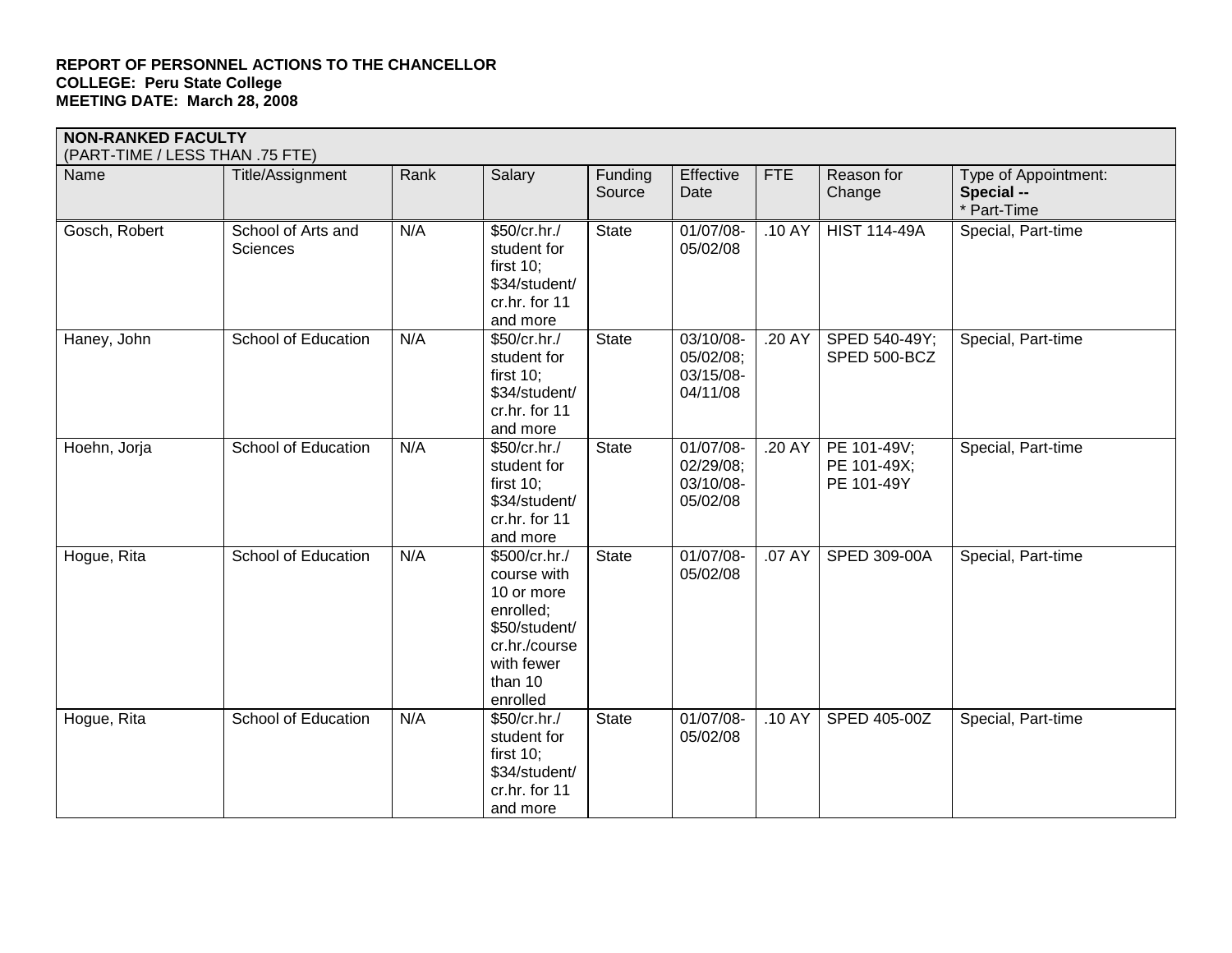| <b>NON-RANKED FACULTY</b><br>(PART-TIME / LESS THAN .75 FTE) |                                          |      |                                                                                                                                |                   |                                                 |            |                                                         |                                                   |
|--------------------------------------------------------------|------------------------------------------|------|--------------------------------------------------------------------------------------------------------------------------------|-------------------|-------------------------------------------------|------------|---------------------------------------------------------|---------------------------------------------------|
| Name                                                         | Title/Assignment                         | Rank | Salary                                                                                                                         | Funding<br>Source | Effective<br>Date                               | <b>FTE</b> | Reason for<br>Change                                    | Type of Appointment:<br>Special --<br>* Part-Time |
| Hopp, Mark                                                   | School of Arts and<br>Sciences           | N/A  | \$500/cr.hr./<br>course with<br>10 or more<br>enrolled;<br>\$50/student/<br>cr.hr./course<br>with fewer<br>than 10<br>enrolled | <b>State</b>      | 01/07/08-<br>05/02/08                           | .08 AY     | <b>MUSC 120;</b><br><b>MUSC 420;</b><br><b>MUSC 440</b> | Special, Part-time                                |
| Ingram, Beth                                                 | School of Education                      | N/A  | \$50/cr.hr./<br>student for<br>first $10$ ;<br>\$34/student/<br>cr.hr. for 11<br>and more                                      | <b>State</b>      | 03/10/08-<br>05/02/08                           | .10 AY     | SPED 200-49Y                                            | Special, Part-time                                |
| Langstraat, Rick                                             | School of<br><b>Professional Studies</b> | N/A  | \$500/cr.hr./<br>course with<br>10 or more<br>enrolled;<br>\$50/student/<br>cr.hr./course<br>with fewer<br>than 10<br>enrolled | <b>State</b>      | 01/07/08-<br>02/29/08;<br>03/10/08-<br>05/02/08 | .20 AY     | <b>BUS 231-02A;</b><br><b>BUS 232-02A</b>               | Special, Part-time                                |
| Means, Kelly                                                 | School of Education                      | N/A  | \$50/cr.hr./<br>student for<br>first $10$ ;<br>\$34/student/<br>cr.hr. for 11<br>and more                                      | <b>State</b>      | 01/07/08-<br>02/29/08                           | .10 AY     | <b>EDUC 552-49X</b>                                     | Special, Part-time                                |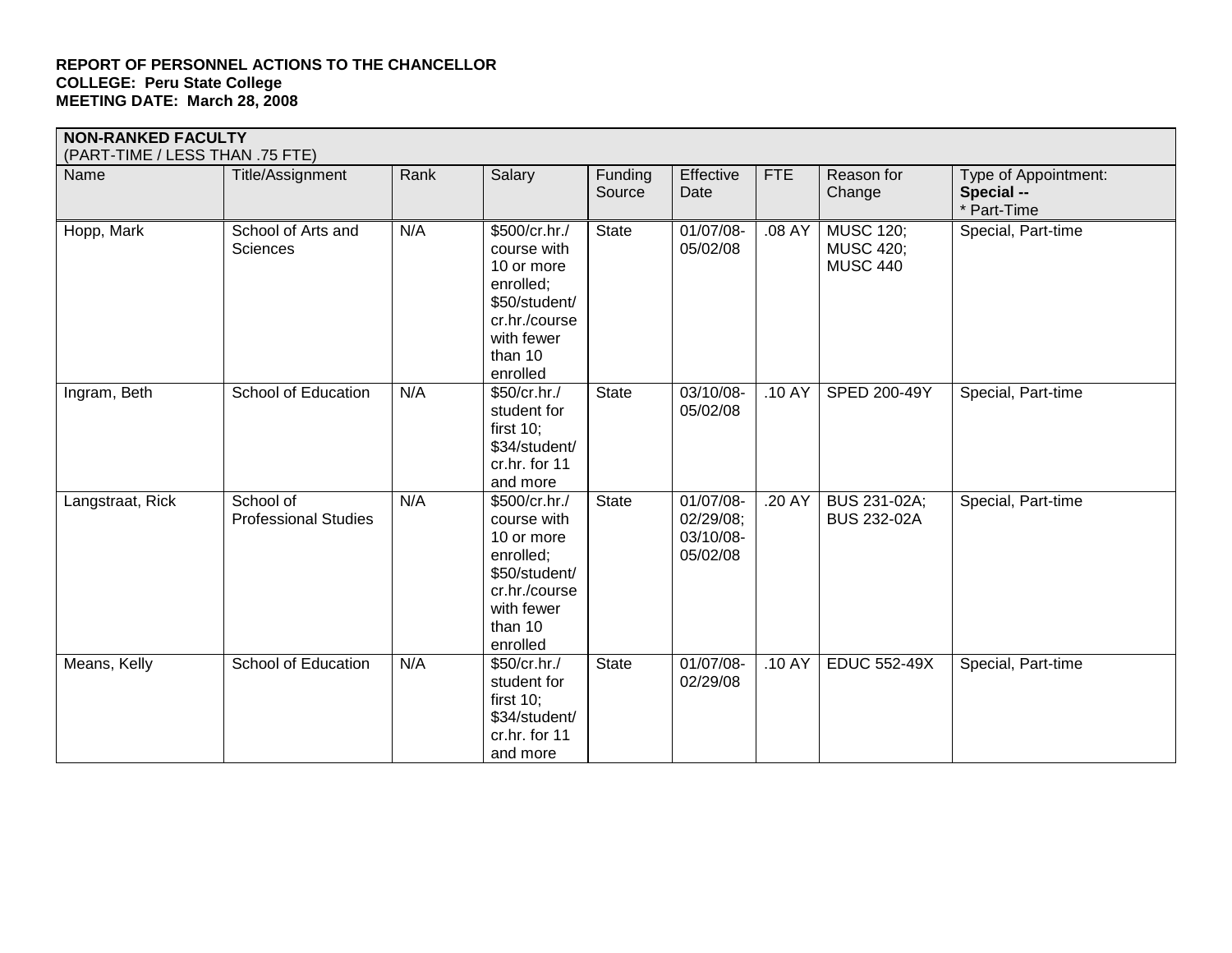|                | <b>NON-RANKED FACULTY</b><br>(PART-TIME / LESS THAN .75 FTE) |      |                                                                                                                                |                   |                       |        |                                      |                                                   |  |  |  |
|----------------|--------------------------------------------------------------|------|--------------------------------------------------------------------------------------------------------------------------------|-------------------|-----------------------|--------|--------------------------------------|---------------------------------------------------|--|--|--|
| Name           | Title/Assignment                                             | Rank | Salary                                                                                                                         | Funding<br>Source | Effective<br>Date     | FTE    | Reason for<br>Change                 | Type of Appointment:<br>Special --<br>* Part-Time |  |  |  |
| Melvin, Vickie | School of Education                                          | N/A  | \$500/cr.hr./<br>course with<br>10 or more<br>enrolled;<br>\$50/student/<br>cr.hr./course<br>with fewer<br>than 10<br>enrolled | <b>State</b>      | 01/07/08-<br>05/02/08 | .17 AY | PE 300-00A;<br>PE 221-00A            | Special, Part-time                                |  |  |  |
| Melvin, Vickie | School of Education                                          | N/A  | \$500/cr.hr./<br>course with<br>10 or more<br>enrolled;<br>\$50/student/<br>cr.hr./course<br>with fewer<br>than 10<br>enrolled | <b>State</b>      | 01/07/08-<br>05/02/08 | .07 AY | PE 101-00A                           | Special, Part-time                                |  |  |  |
| Moss, Louise   | School of Education                                          | N/A  | \$500/cr.hr./<br>course with<br>10 or more<br>enrolled;<br>\$50/student/<br>cr.hr./course<br>with fewer<br>than 10<br>enrolled | <b>State</b>      | 03/10/08-<br>05/02/08 | .07 AY | EDUC 301-02A;<br><b>EDUC 304-02A</b> | Special, Part-time                                |  |  |  |
| Moss, Louise   | School of Arts and<br>Sciences                               | N/A  | \$500/cr.hr./<br>course with<br>10 or more<br>enrolled;<br>\$50/student/<br>cr.hr./course<br>with fewer<br>than 10<br>enrolled | <b>State</b>      | 03/10/08-<br>05/02/08 | .10 AY | ENG 203-02A                          | Special, Part-time                                |  |  |  |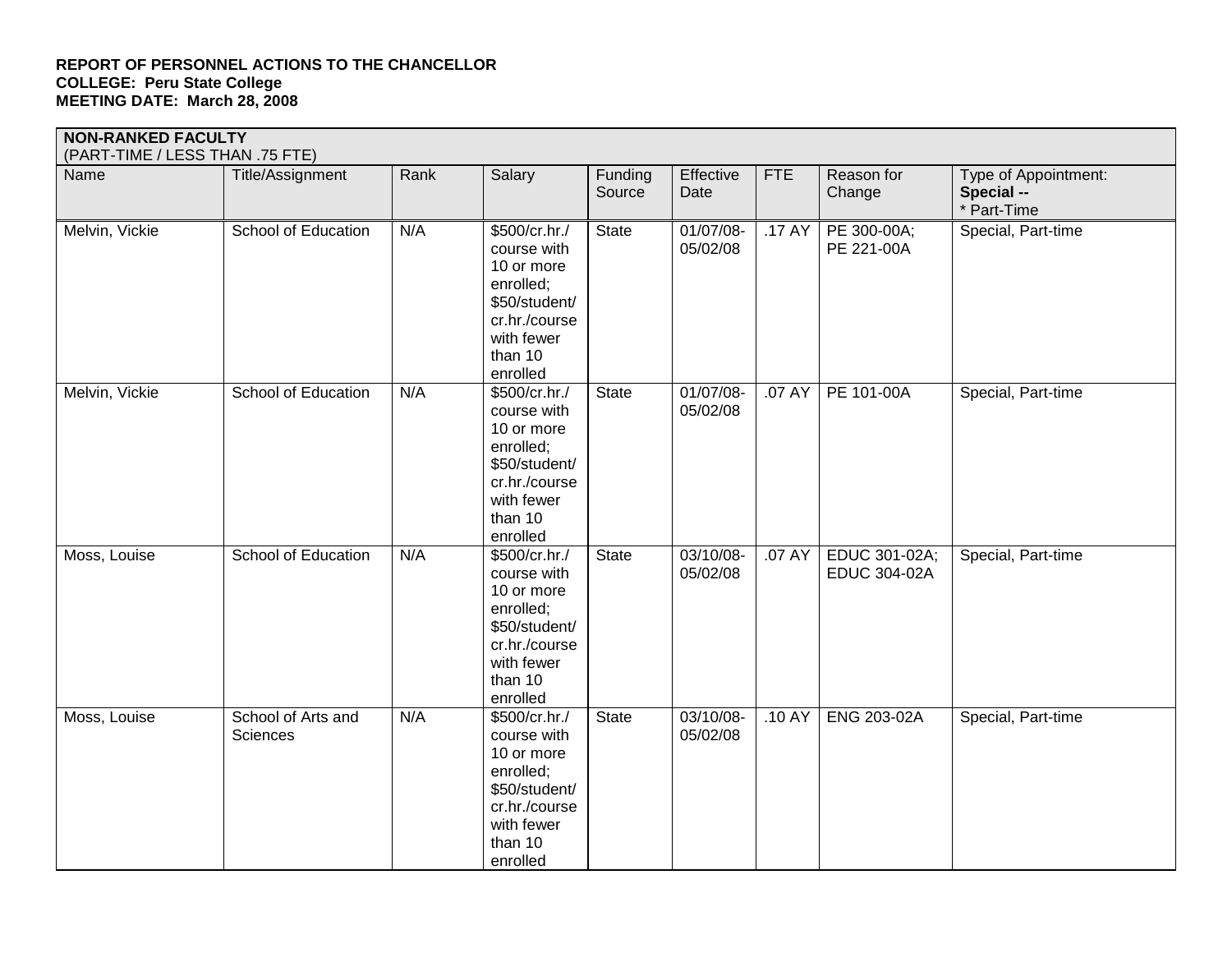| <b>NON-RANKED FACULTY</b><br>(PART-TIME / LESS THAN .75 FTE) |                                          |      |                                                                                                                                |                   |                       |            |                                    |                                                   |
|--------------------------------------------------------------|------------------------------------------|------|--------------------------------------------------------------------------------------------------------------------------------|-------------------|-----------------------|------------|------------------------------------|---------------------------------------------------|
| Name                                                         | Title/Assignment                         | Rank | Salary                                                                                                                         | Funding<br>Source | Effective<br>Date     | <b>FTE</b> | Reason for<br>Change               | Type of Appointment:<br>Special --<br>* Part-Time |
| Osborn, Terry                                                | School of Education                      | N/A  | \$500/cr.hr./<br>course with<br>10 or more<br>enrolled;<br>\$50/student/<br>cr.hr./course<br>with fewer<br>than 10<br>enrolled | <b>State</b>      | 03/10/08-<br>05/02/08 | .10 AY     | <b>EDUC 403-02A</b>                | Special, Part-time                                |
| Parks, Gregory                                               | School of<br><b>Professional Studies</b> | N/A  | \$50/cr.hr./<br>student for<br>first $10$ ;<br>\$34/student/<br>cr.hr. for 11<br>and more                                      | <b>State</b>      | 03/10/08-<br>05/02/08 | .10 AY     | PSYC 320-49Y                       | Special, Part-time                                |
| Piller, Kathryn                                              | School of Education                      | N/A  | \$500/cr.hr./<br>course with<br>10 or more<br>enrolled;<br>\$50/student/<br>cr.hr./course<br>with fewer<br>than 10<br>enrolled | <b>State</b>      | 03/10/08-<br>05/02/08 | .10 AY     | <b>EDUC 326-02A</b>                | Special, Part-time                                |
| Plettner, Kirsten                                            | School of Arts and<br>Sciences           | N/A  | \$500/cr.hr./<br>course with<br>10 or more<br>enrolled;<br>\$50/student/<br>cr.hr./course<br>with fewer<br>than 10<br>enrolled | <b>State</b>      | 01/07/08-<br>05/02/08 | .20 AY     | ENG 101-00A;<br><b>ENG 101-00B</b> | Special, Part-time                                |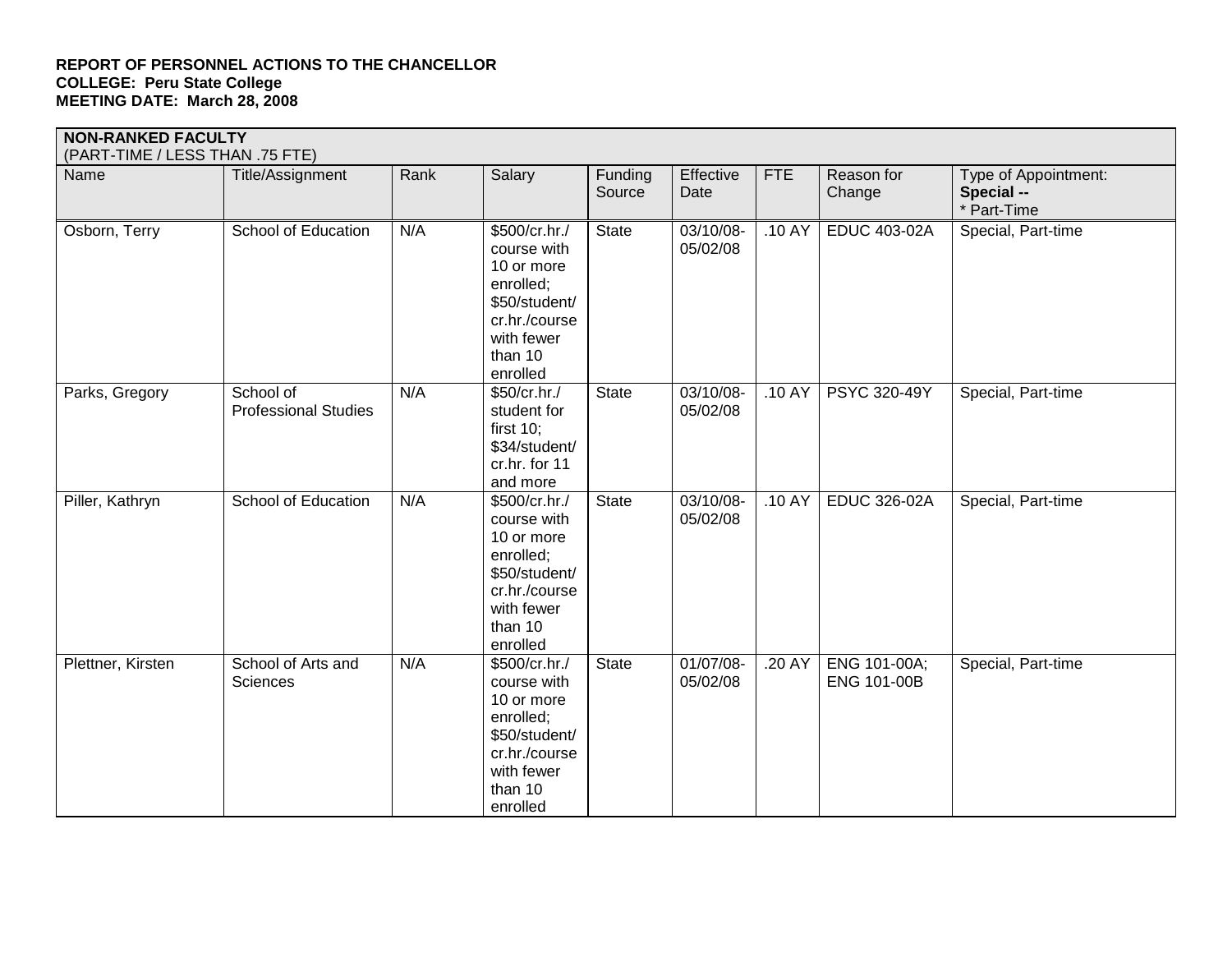| <b>NON-RANKED FACULTY</b>       |                                          |      |                                                                                                    |                   |                                                 |            |                                           |                                                   |  |  |
|---------------------------------|------------------------------------------|------|----------------------------------------------------------------------------------------------------|-------------------|-------------------------------------------------|------------|-------------------------------------------|---------------------------------------------------|--|--|
| (PART-TIME / LESS THAN .75 FTE) |                                          |      |                                                                                                    |                   |                                                 |            |                                           |                                                   |  |  |
| Name                            | Title/Assignment                         | Rank | Salary                                                                                             | Funding<br>Source | Effective<br>Date                               | <b>FTE</b> | Reason for<br>Change                      | Type of Appointment:<br>Special --<br>* Part-Time |  |  |
| Popelka, Susan                  | School of<br><b>Professional Studies</b> | N/A  | \$50/cr.hr./<br>student for<br>first $10$ ;<br>\$34/student/<br>cr.hr. for 11<br>and more          | <b>State</b>      | 03/10/08-<br>05/02/08                           | .20 AY     | <b>BUS 328-49Y;</b><br><b>BUS 381-49W</b> | Special, Part-time                                |  |  |
| Probst, David                   | School of Education                      | N/A  | \$50/cr.hr./<br>student for<br>first $10$ ;<br>\$34/student/<br>cr.hr. for 11<br>and more          | <b>State</b>      | 01/07/08-<br>02/29/08;<br>01/19/08-<br>02/15/08 | .20 AY     | EDUC 598-49X;<br>EDUC 623-BEZ             | Special, Part-time                                |  |  |
| Riffey, Libby                   | School of Education                      | N/A  | \$50/cr.hr./<br>student for<br>first $10$ ;<br>\$34/student/<br>cr.hr. for 11<br>and more          | <b>State</b>      | 01/07/08-<br>02/29/08                           | .17 AY     | EDUC 255-49X;<br><b>EDUC 331-49X</b>      | Special, Part-time                                |  |  |
| Robke, Gregg                    | School of Education                      | N/A  | \$60/student/<br>cr.hr. for first<br>12 students;<br>\$710/cr.hr.<br>for 13 or<br>more<br>students | <b>State</b>      | 04/24/08-<br>04/25/08                           | .03 AY     | <b>INS 590-55A</b>                        | Special, Part-time                                |  |  |
| Seigworth, Clifton              | School of<br><b>Professional Studies</b> | N/A  | \$50/cr.hr./<br>student for<br>first $10$ ;<br>\$34/student/<br>cr.hr. for 11<br>and more          | <b>State</b>      | 01/07/08-<br>05/02/08                           | .10 AY     | <b>BUS 335-49B</b>                        | Special, Part-time                                |  |  |
| Stelk, Wanda                    | School of Education                      | N/A  | \$50/cr.hr./<br>student for<br>first $10$ ;<br>\$34/student/<br>cr.hr. for 11                      | <b>State</b>      | 02/02/08-<br>02/29/08                           | .10 AY     | EDUC 533-CAZ                              | Special, Part-time                                |  |  |

and more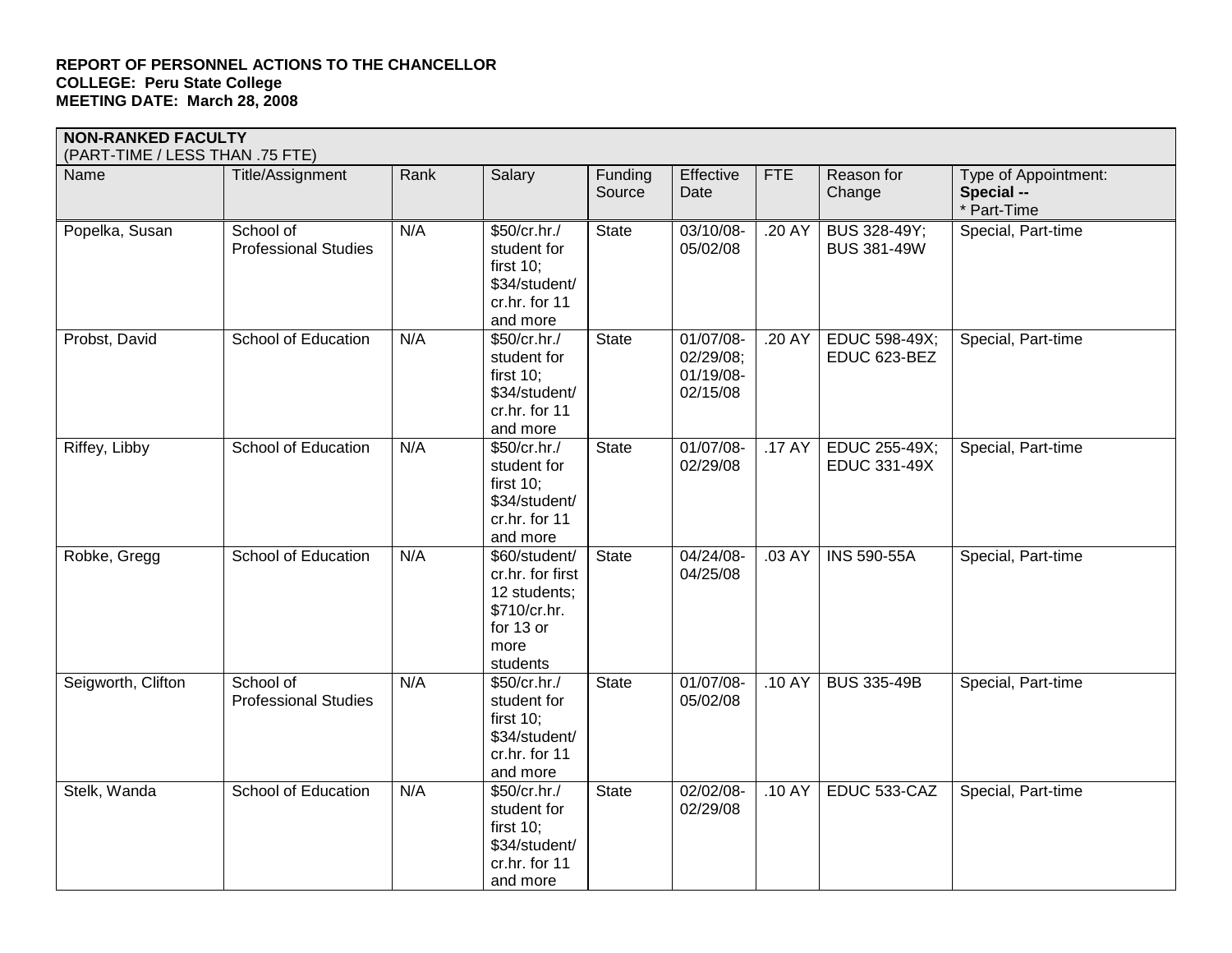| <b>NON-RANKED FACULTY</b>       |                                       |      |                                                                                                                                |                   |                       |            |                             |                                                   |  |
|---------------------------------|---------------------------------------|------|--------------------------------------------------------------------------------------------------------------------------------|-------------------|-----------------------|------------|-----------------------------|---------------------------------------------------|--|
| (PART-TIME / LESS THAN .75 FTE) |                                       |      |                                                                                                                                |                   |                       |            |                             |                                                   |  |
| Name                            | Title/Assignment                      | Rank | Salary                                                                                                                         | Funding<br>Source | Effective<br>Date     | <b>FTE</b> | Reason for<br>Change        | Type of Appointment:<br>Special --<br>* Part-Time |  |
| Thomas, Diane                   | School of Education                   | N/A  | \$500/cr.hr./<br>course with<br>10 or more<br>enrolled;<br>\$50/student/<br>cr.hr./course<br>with fewer<br>than 10<br>enrolled | <b>State</b>      | 01/07/08-<br>02/29/08 | .10 AY     | <b>EDUC 327-02A</b>         | Special, Part-time                                |  |
| Tracy, Brenda                   | School of Education                   | N/A  | \$50/cr.hr./<br>student for<br>first $10$ ;<br>\$34/student/<br>cr.hr. for 11<br>and more                                      | <b>State</b>      | 03/15/08-<br>04/11/08 | .10 AY     | SPED 500-BDZ                | Special, Part-time                                |  |
| Vasiloff, Barbara               | School of Education                   | N/A  | \$50/cr.hr./<br>student for<br>first $10$ ;<br>\$34/student/<br>cr.hr. for 11<br>and more                                      | <b>State</b>      | 03/10/08-<br>05/02/08 | .10 AY     | <b>EDUC 598-49Y</b>         | Special, Part-time                                |  |
| Weichel, Mark                   | School of Education                   | N/A  | \$50/cr.hr./<br>student for<br>first $10$ ;<br>\$34/student/<br>cr.hr. for 11<br>and more                                      | <b>State</b>      | 01/19/08-<br>02/15/08 | .10 AY     | EDUC 623-BDZ                | Special, Part-time                                |  |
| West, Bob                       | School of Arts and<br>Sciences        | N/A  | \$1,500 for<br>10 student<br>or more;<br>\$80/student<br>less than 10                                                          | <b>State</b>      | 01/07/08-<br>05/03/08 | .10 AY     | <b>HIST 114 58L</b>         | Special, Part-time                                |  |
| Williams, Peggy                 | School of Arts and<br><b>Sciences</b> | N/A  | \$1,500 for<br>10 student<br>or more;<br>\$80/student                                                                          | <b>State</b>      | 01/07/08-<br>05/03/08 | .20 AY     | ENG 202-70L;<br>SOC 201-70L | Special, Part-time                                |  |

less than 10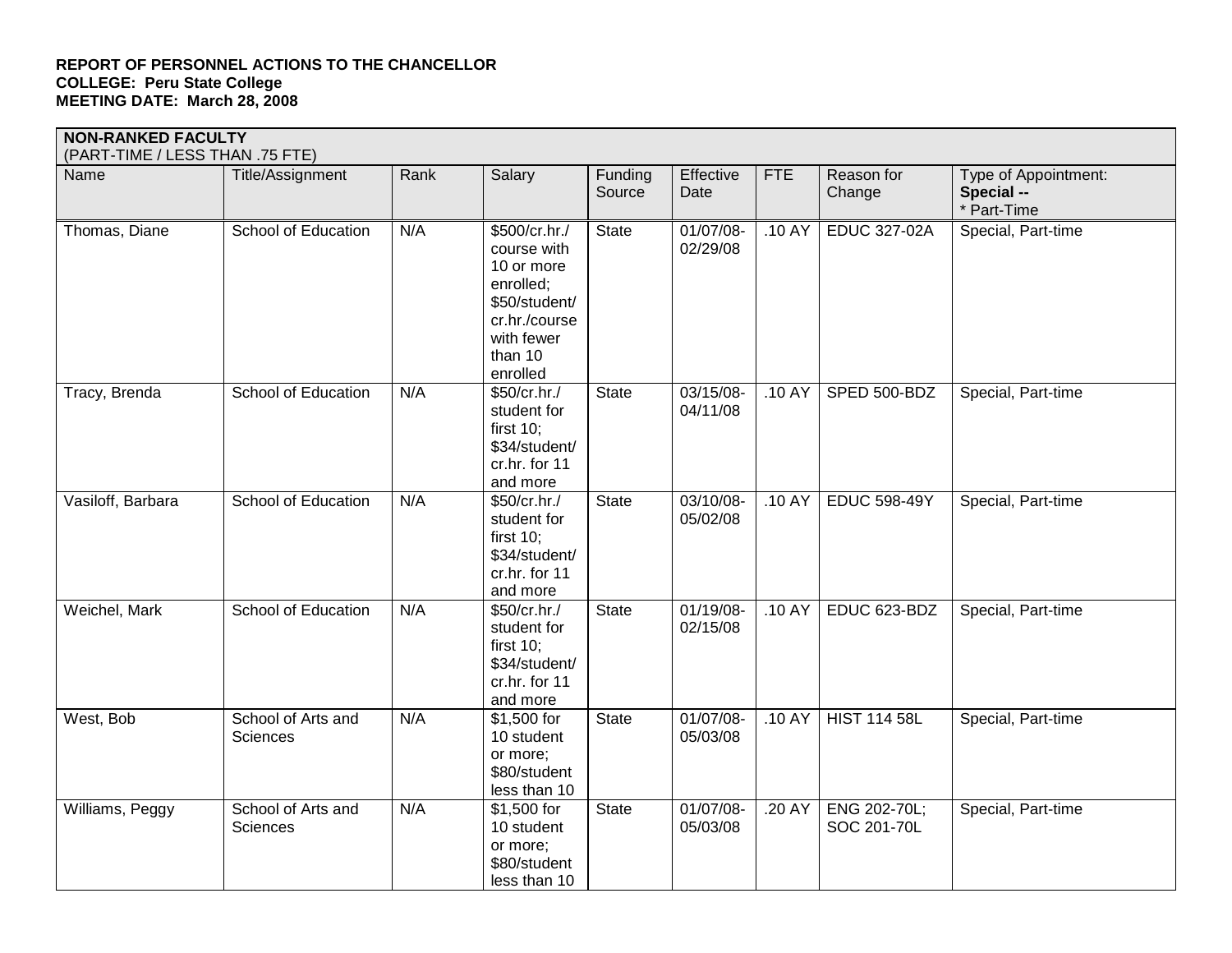| <b>NON-RANKED FACULTY</b>       |                                       |      |                                                                                                                                |                   |                       |            |                                                       |                                                   |
|---------------------------------|---------------------------------------|------|--------------------------------------------------------------------------------------------------------------------------------|-------------------|-----------------------|------------|-------------------------------------------------------|---------------------------------------------------|
| (PART-TIME / LESS THAN .75 FTE) |                                       |      |                                                                                                                                |                   |                       |            |                                                       |                                                   |
| Name                            | Title/Assignment                      | Rank | Salary                                                                                                                         | Funding<br>Source | Effective<br>Date     | <b>FTE</b> | Reason for<br>Change                                  | Type of Appointment:<br>Special --<br>* Part-Time |
| Yarrington, Jonathan            | School of Arts and<br><b>Sciences</b> | N/A  | \$50/cr.hr./<br>student for<br>first $10$ ;<br>\$34/student/<br>cr.hr. for 11<br>and more                                      | <b>State</b>      | 03/10/08-<br>05/02/08 | .10 AY     | MUSC 211-49Y                                          | Special, Part-time                                |
| Yarrington, Jonathan            | School of Arts and<br><b>Sciences</b> | N/A  | \$500/cr.hr./<br>course with<br>10 or more<br>enrolled;<br>\$50/student/<br>cr.hr./course<br>with fewer<br>than 10<br>enrolled | <b>State</b>      | 01/07/08-<br>05/02/08 | .20 AY     | MUSC 120, 220,<br>$320,420 -$<br><b>Applied Music</b> | Special, Part-time                                |
| Bennett, Shelby                 | School of Education                   | N/A  | \$1,600                                                                                                                        | <b>State</b>      | 01/07/08-<br>05/02/08 | .20 AY     | <b>Student Teacher</b><br>Supervision                 | Special, Part-time                                |
| Bruck, Shari                    | School of Education                   | N/A  | \$500                                                                                                                          | <b>State</b>      | 01/07/08-<br>05/02/08 | .07 AY     | <b>Student Teacher</b><br>Supervision                 | Special, Part-time                                |
| Engel, Linda                    | <b>School of Education</b>            | N/A  | \$1,300                                                                                                                        | <b>State</b>      | 01/07/08-<br>05/03/08 | .17AY      | <b>Student Teacher</b><br>Supervision                 | Special, Part-time                                |
| Fenster, Rolland                | School of Education                   | N/A  | \$1,200                                                                                                                        | <b>State</b>      | 01/07/08-<br>05/03/08 | .15 AY     | <b>Student Teacher</b><br>Supervision                 | Special, Part-time                                |
| Fethkenher, Larry               | <b>School of Education</b>            | N/A  | \$4,575                                                                                                                        | <b>State</b>      | 01/07/08-<br>05/03/08 | .58 AY     | <b>Student Teacher</b><br>Supervision                 | Special, Part-time                                |
| Figgs, Irwin                    | School of Education                   | N/A  | \$800                                                                                                                          | <b>State</b>      | 01/07/08-<br>05/03/08 | .10 AY     | <b>Student Teacher</b><br>Supervision                 | Special, Part-time                                |
| Hicks, Russ                     | School of Education                   | N/A  | \$800                                                                                                                          | <b>State</b>      | 01/07/08-<br>05/03/08 | .10 AY     | <b>Student Teacher</b><br>Supervision                 | Special, Part-time                                |
| Hogue, Rita                     | School of Education                   | N/A  | \$1,600                                                                                                                        | <b>State</b>      | 01/07/08-<br>05/03/08 | .21 AY     | Student Teacher<br>Supervision                        | Special, Part-time                                |
| Kearney, James                  | School of Education                   | N/A  | \$400                                                                                                                          | <b>State</b>      | 01/07/08-<br>05/03/08 | .05 AY     | <b>Student Teacher</b><br>Supervision                 | Special, Part-time                                |
| Lester, Virginia                | School of Education                   | N/A  | \$200                                                                                                                          | <b>State</b>      | 01/07/08-<br>05/03/08 | .02 AY     | <b>Student Teacher</b><br>Supervision                 | Special, Part-time                                |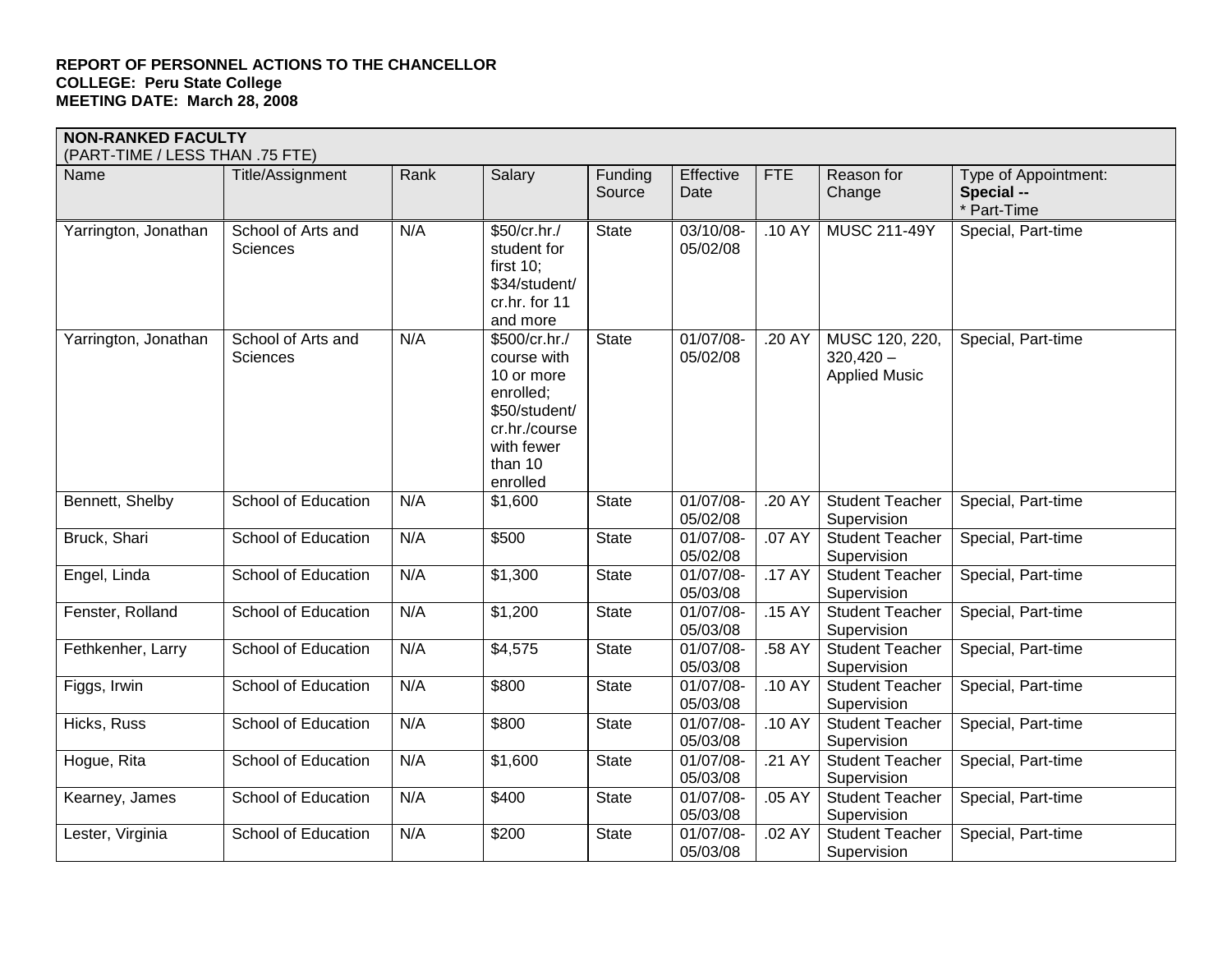| <b>NON-RANKED FACULTY</b><br>(PART-TIME / LESS THAN .75 FTE) |                     |      |         |                          |                       |            |                                       |                                                 |  |  |
|--------------------------------------------------------------|---------------------|------|---------|--------------------------|-----------------------|------------|---------------------------------------|-------------------------------------------------|--|--|
| Name                                                         | Title/Assignment    | Rank | Salary  | <b>Funding</b><br>Source | Effective<br>Date     | <b>FTE</b> | Reason for<br>Change                  | Type of Appointment:<br>Special --<br>Part-Time |  |  |
| Porter, Judy                                                 | School of Education | N/A  | \$1,600 | <b>State</b>             | 01/07/08-<br>05/03/08 | .20 AY     | <b>Student Teacher</b><br>Supervision | Special, Part-time                              |  |  |
| Rice, Celia                                                  | School of Education | N/A  | \$400   | <b>State</b>             | 01/07/08-<br>05/03/08 | .05 AY     | <b>Student Teacher</b><br>Supervision | Special, Part-time                              |  |  |
| Rice, Robert                                                 | School of Education | N/A  | \$400   | <b>State</b>             | 01/07/08-<br>05/03/08 | .05 AY     | <b>Student Teacher</b><br>Supervision | Special, Part-time                              |  |  |
| Thomas, Diane                                                | School of Education | N/A  | \$900   | <b>State</b>             | 01/07/08-<br>05/03/08 | .12AY      | <b>Student Teacher</b><br>Supervision | Special, Part-time                              |  |  |
| Thompson, Gary                                               | School of Education | N/A  | \$5,050 | <b>State</b>             | 01/07/08-<br>05/03/08 | .60 AY     | <b>Student Teacher</b><br>Supervision | Special, Part-time                              |  |  |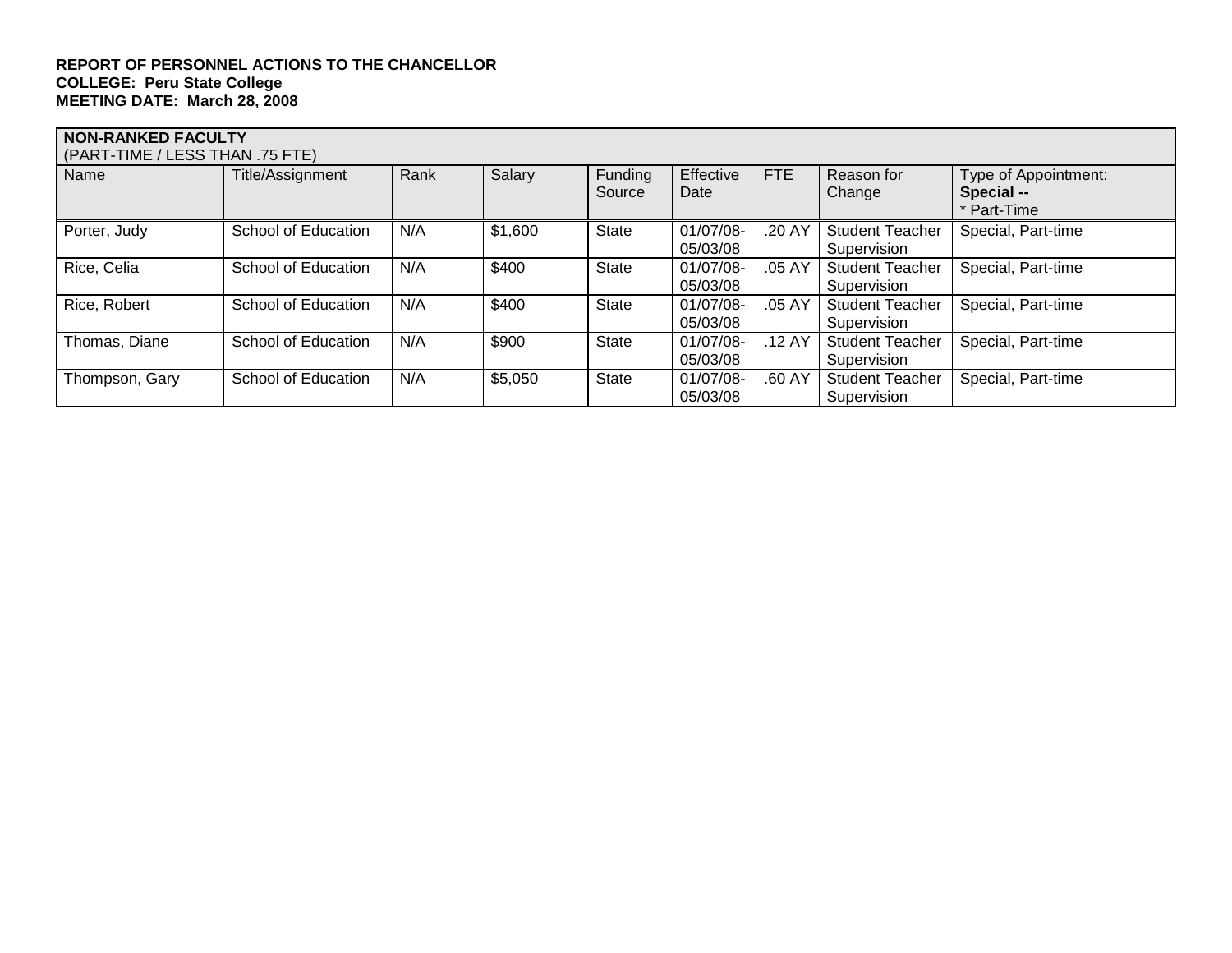| UNIONIZED SUPPORT STAFF<br>(FULL-TIME / .75 FTE OR MORE) |                                          |      |                                                                                                   |                        |                       |            |                      |                                                                                                                           |  |
|----------------------------------------------------------|------------------------------------------|------|---------------------------------------------------------------------------------------------------|------------------------|-----------------------|------------|----------------------|---------------------------------------------------------------------------------------------------------------------------|--|
| Name                                                     | Title/Assignment                         | Rank | Salary                                                                                            | Funding<br>Source      | Effective<br>Date     | <b>FTE</b> | Reason for<br>Change | Indicate Type of Appointment:<br>Special --<br>* Probationary (6 months)<br><b>Specific Term --</b><br>* Non-Probationary |  |
| Hager, Terry                                             | Custodian                                | N/A  | \$21,298                                                                                          | Revenue<br><b>Bond</b> | 04/30/08              | 1 FY       | Retirement           | N/A                                                                                                                       |  |
| Parriott, Lisa                                           | School of<br><b>Professional Studies</b> | N/A  | \$500/cr.hr./<br>for 10 or<br>more<br>enrolled;<br>\$50/student/<br>cr.hr. if<br>fewer than<br>10 | <b>State</b>           | 01/07/08-<br>05/02/08 | .10 FY     | <b>CMIS 101-00B</b>  | Special                                                                                                                   |  |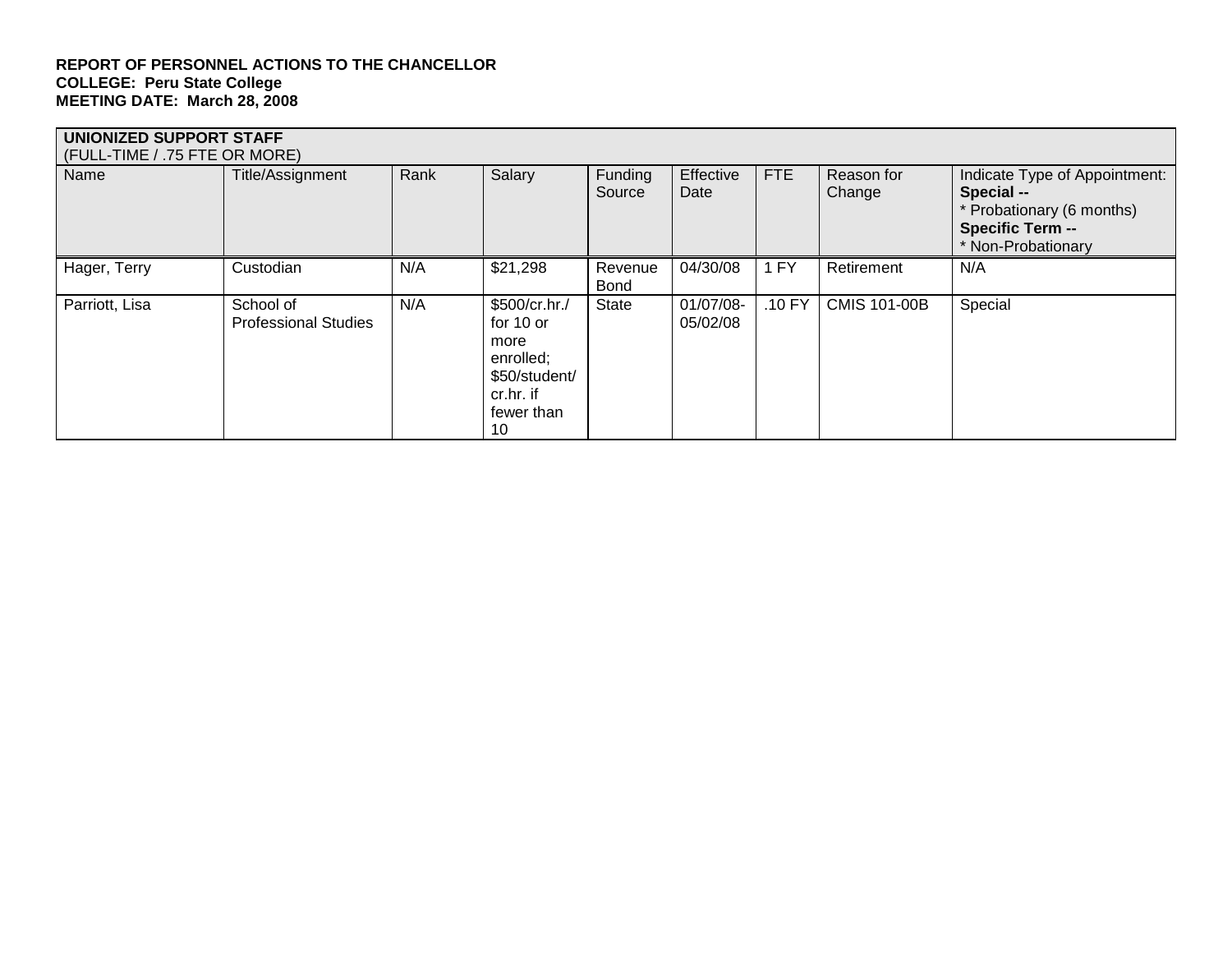#### **RANKED FACULTY**

(FULL-TIME/.75 FTE OR MORE)

|                  |                                                                         |                                   |             | Funding      | Period of              |            |                                                                                          |                                             |
|------------------|-------------------------------------------------------------------------|-----------------------------------|-------------|--------------|------------------------|------------|------------------------------------------------------------------------------------------|---------------------------------------------|
| Name             | Title/Assignment                                                        | Rank                              | Salary      | Source       | Employment             | <b>FTE</b> | <b>Reason for Action</b>                                                                 | Type of Appointment                         |
| Calkin, Josh     | Arts and Humanities;<br>Music                                           | Instructor                        | \$37,000.00 | State        | $8/22/08 -$<br>5/13/09 | 1.0        | New Hire; replaces<br>Frank Gazda                                                        | Specific; Probationary, Tenure-<br>Track    |
| Clark, Tegan     | Arts and Humanities;<br>Language and<br>Literature                      | Interim<br>Instructor             | \$35,000.00 | <b>State</b> | $8/22/08 -$<br>5/13/09 | 1.0        | Interim<br>Appointment                                                                   | Special, Interim                            |
| DeBoer, Buffany  | <b>Natural and Social</b><br>Sciences; Life Sciences                    | Interim<br>Instructor             | \$36,267.00 | <b>State</b> | $8/22/08 -$<br>5/13/09 | 1.0        | Interim<br>Appointment<br>continuing                                                     | Specific; Non-tenure track                  |
| Dilliard, Kelly  | Natural and Social<br>Sciences: Physical<br>Sciences and<br>Mathematics | Assistant<br>Professor            | \$41,000.00 | State        | $8/22/08 -$<br>5/13/09 | 1.0        | New Hire; replaces<br>Carl Rump                                                          | Specific; Probationary, Tenure-<br>Track    |
| Fuelberth, John  | Physical Sciences and<br>Mathematics                                    | Emeritus<br>Professor             | N/A         | <b>State</b> | 7/1/08                 | N/A        | Retirement                                                                               | N/A                                         |
| Hayford, Barbara | <b>Natural and Social</b><br>Sciences; Life Sciences                    | Assistant<br>Professor            | \$44,500.00 | <b>State</b> | $8/22/08 -$<br>5/13/09 | 1.0        | Correction to<br>1/15/08 report.<br>New hire; replaces<br>Marian Borgmann-<br>Ingwersen  | Specific Term;<br>Probationary/Tenure-Track |
| Karlen, Jean     | Sociology, Psychology<br>and Criminal Justice                           | Professor                         | \$75,372.00 | <b>State</b> | 5/7/08                 | 1.0        | 3-year Phased<br>Retirement; ending<br>with the completion<br>of the Spring 2011<br>term | Specific, Tenured                           |
| Loggins, Ronald  | <b>Natural and Social</b><br>Sciences: Life Sciences                    | Assistant<br>Professor            | \$41,000.00 | <b>State</b> | $8/22/08 -$<br>5/13/09 | 1.0        | New Hire, replaces<br>Patricia Szczys                                                    | Specific; Probationary, Tenure-<br>Track    |
| Zink, Mark       | <b>Natural and Social</b><br>Sciences; Life Sciences                    | Interim<br>Assistant<br>Professor | \$37,440.00 | <b>State</b> | $8/22/08 -$<br>5/13/09 | 1.0        | Interim<br>Appointment<br>continuing                                                     | Specific; Non-tenure track                  |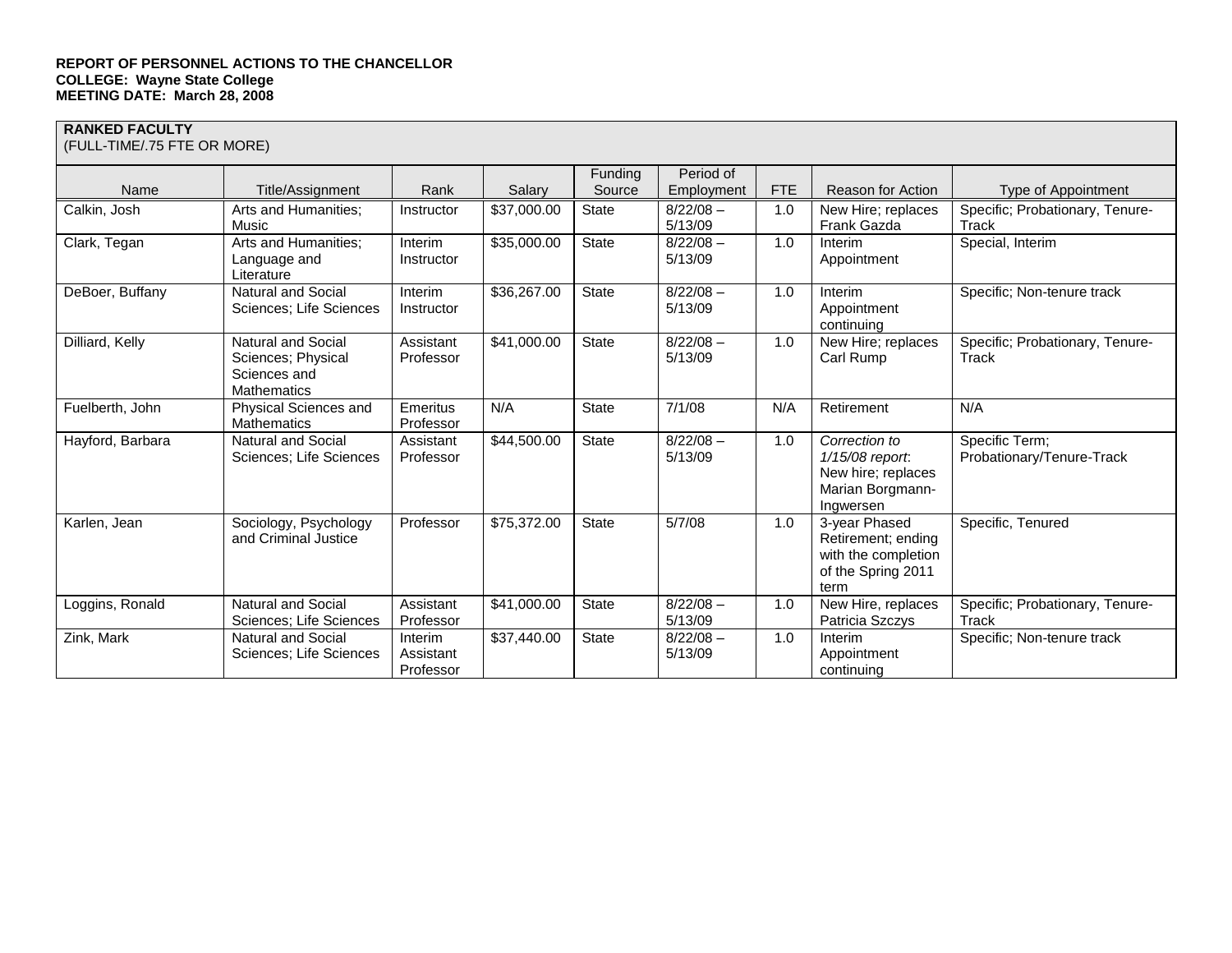## **UNIONIZED PROFESSIONAL STAFF**

| (FULL-TIME/.75 FTE OR MORE) |                                                             |      |                           |              |            |            |                                       |                             |  |
|-----------------------------|-------------------------------------------------------------|------|---------------------------|--------------|------------|------------|---------------------------------------|-----------------------------|--|
|                             |                                                             |      |                           | Funding      | Period of  |            |                                       |                             |  |
| Name                        | Title/Assignment                                            | Rank | Salary                    | Source       | Employment | <b>FTE</b> | Reason for Action                     | Type of Appointment         |  |
| Cordes, Michael             | <b>Assistant Football</b><br>Coach/Equipment<br>Coordinator | N/A  | \$33,918.00               | <b>State</b> | 1/14/08    | 1.0        | Resignation                           | Specific Term; Probationary |  |
| Haddinger, Mark             | <b>Admissions Specialist</b>                                | N/A  | \$29,000.00<br>(prorated) | <b>State</b> | 3/3/08     | 1.0        | New Hire, replaces<br>Veronica Guzman | Special; Probationary       |  |
| Wood, Alexander             | <b>Assistant Football</b><br>Coach/Equipment<br>Coordinator | N/A  | \$36,000.00               | <b>State</b> | 2/25/08    | 1.0        | New Hire, replaces<br>Michael Cordes  | Special; Probationary       |  |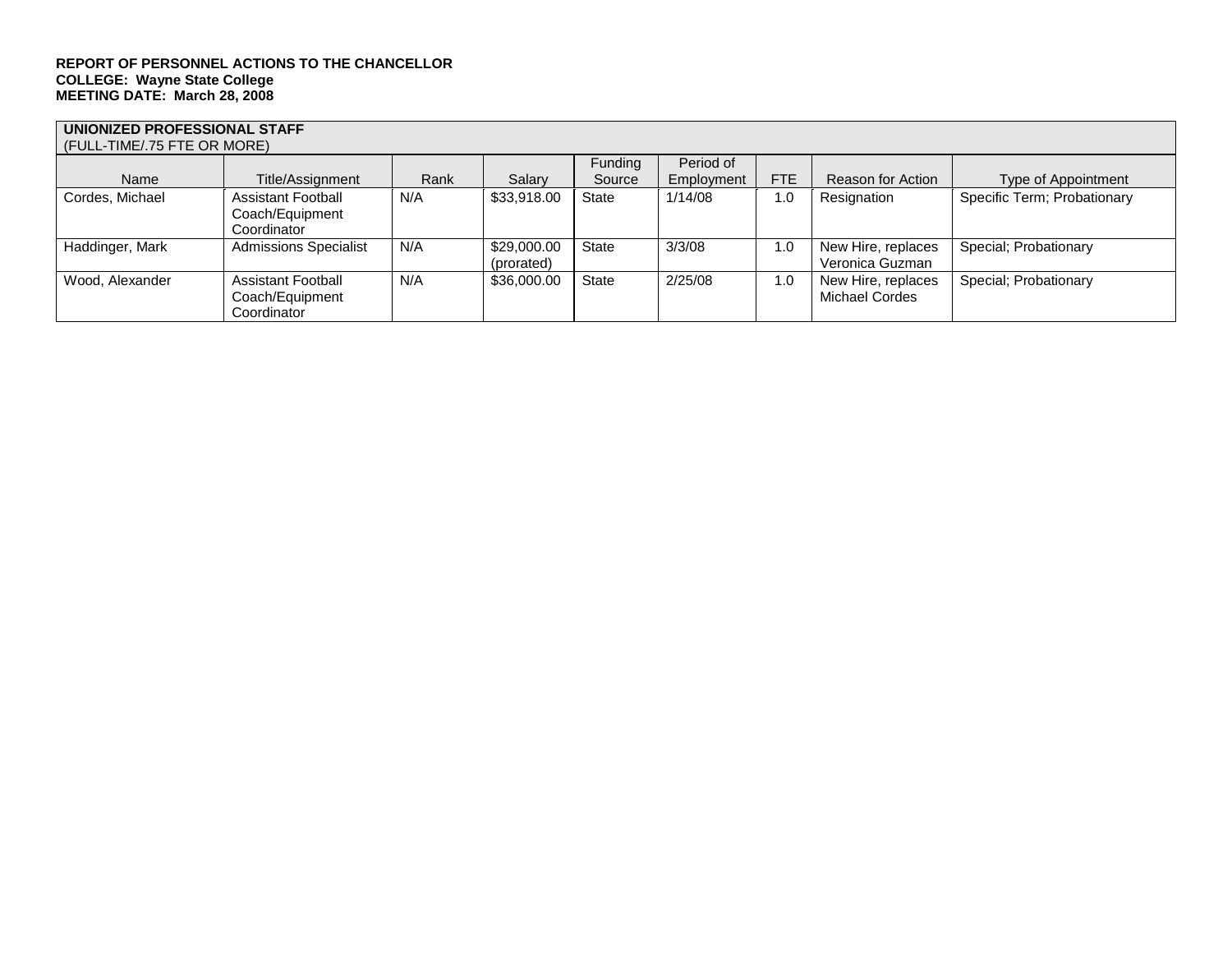#### **RANKED FACULTY**

(OVERLOAD AND SUMMER SCHOOL APPOINTMENTS)

| <u>TO VEITEUAD AND OUIWINER OUTIOUE ALT UINTIMENTUJ</u> |                             |           |            |              |            |     |                          |                     |  |  |
|---------------------------------------------------------|-----------------------------|-----------|------------|--------------|------------|-----|--------------------------|---------------------|--|--|
|                                                         |                             |           |            | Funding      | Period of  |     |                          |                     |  |  |
| Name                                                    | Title/Assignment            | Rank      | Salary     | Source       | Employment | FTE | Reason for Action        | Type of Appointment |  |  |
| Adams, Frank                                            | <b>Continuing Education</b> | Professor | \$500.00   | State        | $1/7/08 -$ | n/a | EDU 650-T1/T2            | Special             |  |  |
|                                                         |                             |           |            |              | 4/28/08    |     |                          |                     |  |  |
| Adams, Frank                                            | <b>Continuing Education</b> | Professor | \$500.00   | <b>State</b> | $1/8/08 -$ | n/a | EDU 650-T4/T6            | Special             |  |  |
|                                                         |                             |           |            |              | 4/22/08    |     |                          |                     |  |  |
| Bohnert, David                                          | Music                       | Associate | \$1,445.00 | <b>State</b> | $1/7/08 -$ | n/a | <b>WSC Athletic Band</b> | Special             |  |  |
|                                                         |                             | Professor |            |              | 5/7/08     |     |                          |                     |  |  |
| Farmer, Todd                                            | Health, Human               | Assistant | \$2,808.00 | <b>State</b> | $1/7/08 -$ | .10 | Appointment,             | Special             |  |  |
|                                                         | Performance and Sport       | Professor |            |              | 5/7/08     |     | overload                 |                     |  |  |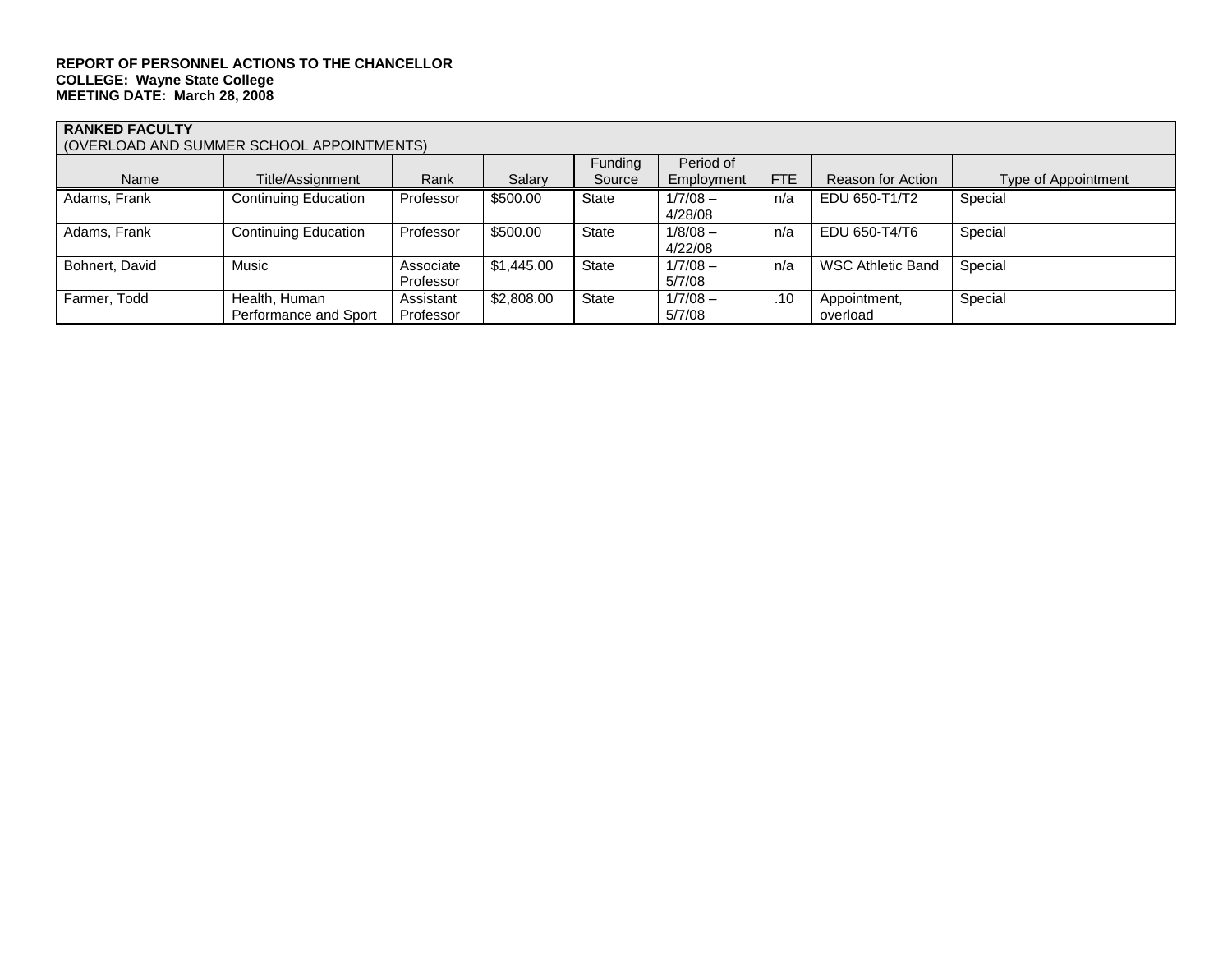## **NON-RANKED FACULTY**

(PART-TIME/LESS THAN .75 FTE)

| (PART-TIME/LESS THAN ./5 FTE)     |                                                          |                       |                                              |              |                       |            |                   |                            |
|-----------------------------------|----------------------------------------------------------|-----------------------|----------------------------------------------|--------------|-----------------------|------------|-------------------|----------------------------|
|                                   |                                                          |                       |                                              | Funding      | Period of             |            |                   |                            |
| Name                              | Title/Assignment                                         | Rank                  | Salary                                       | Source       | Employment            | <b>FTE</b> | Reason for Action | <b>Type of Appointment</b> |
| Belt, Peggy                       | <b>Communication Arts</b>                                | Part-time             | \$2,100.00                                   | State        | $1/7/08 -$<br>5/7/08  | .10        | Appointment       | Special, part-time         |
| Black, Timothy                    | Language and<br>Literature                               | Part-time             | \$2,100.00                                   | State        | $1/7/08 -$<br>5/7/08  | .10        | Appointment       | Special, part-time         |
| Bonds, Deborah                    | <b>Counseling and Special</b><br>Education               | Part-time             | \$700.00                                     | <b>State</b> | $1/7/08 -$<br>5/7/08  | .033       | Appointment       | Special, part-time         |
| Bray, Linda                       | Educational<br>Foundations and<br>Leadership             | Part-time             | \$1,862.00                                   | State        | $1/7/08 -$<br>5/7/08  | .089       | Appointment       | Special, part-time         |
| Bremer, DeLoy                     | Educational<br>Foundations and<br>Leadership             | Part-time             | \$812.00                                     | <b>State</b> | $1/7/08 -$<br>5/7/08  | .039       | Appointment       | Special, part-time         |
| Burnham, Nell                     | Educational<br>Foundations and<br>Leadership             | Part-time             | \$812.0                                      | State        | $1/7/08 -$<br>5/7/08  | .039       | Appointment       | Special, part-time         |
| Clark, Tegan                      | Language and<br>Literature                               | Part-time             | \$2,100.00                                   | State        | $1/7/08 -$<br>5/7/08  | .10        | Appointment       | Special, part-time         |
| Consoli, Wendy                    | Language and<br>Literature                               | Part-time             | \$2,100.00                                   | State        | $1/7/08 -$<br>5/7/08  | .10        | Appointment       | Special, part-time         |
| Curnyn, Molly                     | <b>Computer Technology</b><br>and Information<br>Systems | Part-time             | \$700.00                                     | <b>State</b> | $1/7/08 -$<br>5/7/08  | .033       | Appointment       | Special, part-time         |
| Eschenberg-Bad<br>Moccasin, Ardis | Language and<br>Literature                               | Part-time             | \$2,100.00                                   | State        | $1/7/08 -$<br>5/7/08  | .10        | Appointment       | Special, part-time         |
| Emerson, Delbert                  | Educational<br>Foundations and<br>Leadership             | Part-time             | \$3,262.00                                   | <b>State</b> | $1/7/08 -$<br>5/7/08  | .155       | Appointment       | Special, part-time         |
| Fick, Kathy                       | Language and<br>Literature                               | Part-time             | \$4,200.00                                   | <b>State</b> | $1/7/08 -$<br>5/7/08  | .20        | Appointment       | Special, part-time         |
| Finney, Patricia                  | <b>Continuing Education</b>                              | Part-time             | \$700.00                                     | State        | $1/7/08 -$<br>3/14/08 | .033       | EDU 396-W0        | Special, part-time         |
| Gangwish, Lesley                  | <b>Communication Arts</b>                                | Part-time             | \$6,300.00                                   | State        | $1/7/08 -$<br>5/7/08  | .30        | Appointment       | Special, part-time         |
| Garwood, Deborah                  | Educational<br>Foundations and<br>Leadership             | Part-time             | \$350.00                                     | State        | $1/7/08 -$<br>5/7/08  | .017       | Appointment       | Special, part-time         |
| Griffin, Lance                    | Athletics                                                | Graduate<br>Assistant | $$4,000.00+$<br>18 hrs.<br>tuition<br>waiver | <b>State</b> | 12/14/07              | .25        | Resignation       | Special, part-time         |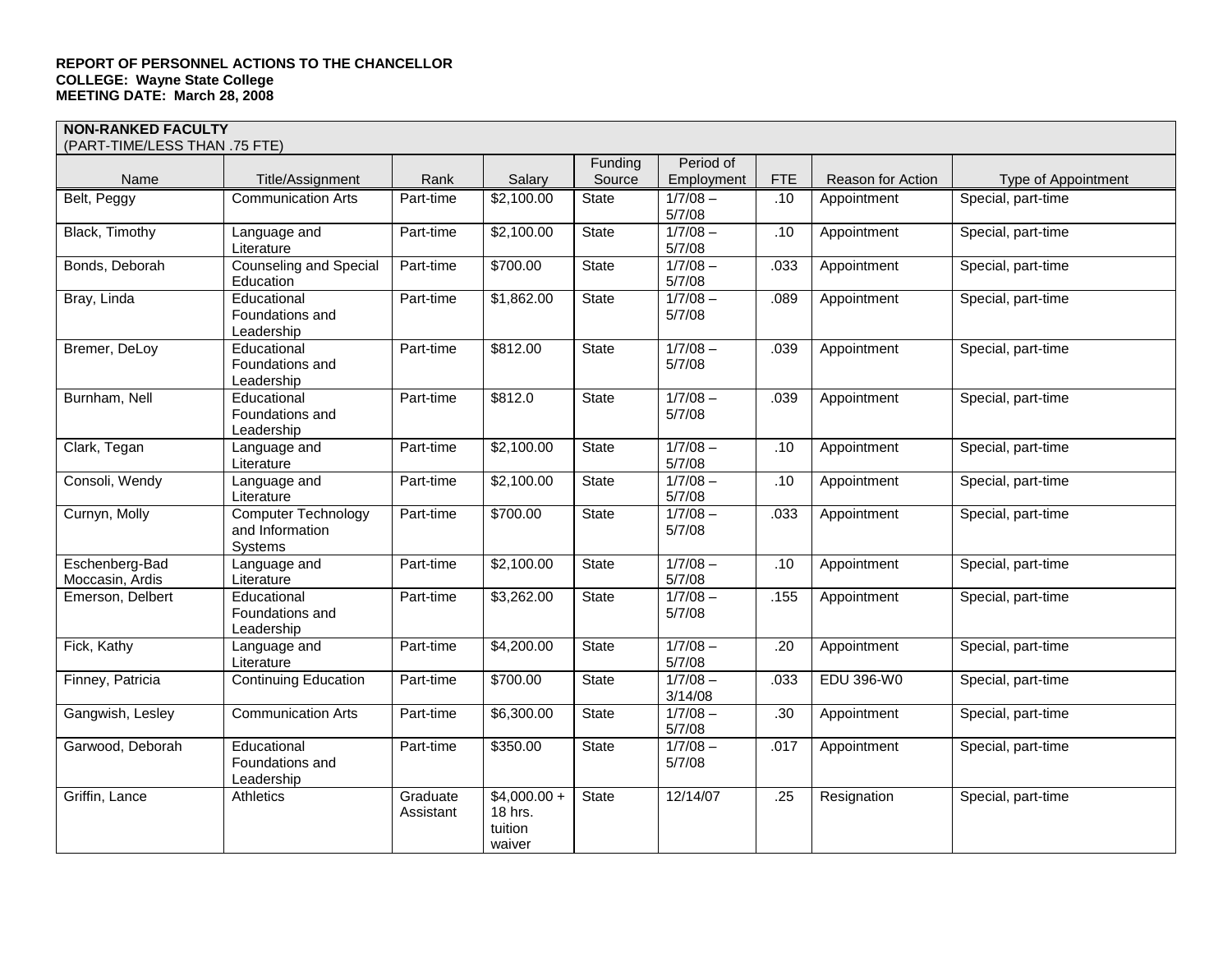## **NON-RANKED FACULTY**

| (PART-TIME/LESS THAN .75 FTE) |                                              |                       |                                               |                   |                         |            |                   |                     |
|-------------------------------|----------------------------------------------|-----------------------|-----------------------------------------------|-------------------|-------------------------|------------|-------------------|---------------------|
| Name                          | Title/Assignment                             | Rank                  | Salary                                        | Funding<br>Source | Period of<br>Employment | <b>FTE</b> | Reason for Action | Type of Appointment |
| Haas, Sr., Stephen            | Art and Design                               | Part-time             | \$2,800.00                                    | State             | $1/7/08 -$<br>5/7/08    | .133       | Appointment       | Special, part-time  |
| Hafley, Jr., Charles          | Athletics                                    | Graduate<br>Assistant | $$4,000.00 +$<br>18 hrs.<br>tuition<br>waiver | <b>State</b>      | 1/18/08                 | .25        | Resignation       | Special, part-time  |
| Headlee, Marilyn              | Educational<br>Foundations and<br>Leadership | Part-time             | \$1,162.00                                    | State             | $1/7/08 -$<br>5/7/08    | .055       | Appointment       | Special, part-time  |
| Heckens, Eva                  | Educational<br>Foundations and<br>Leadership | Part-time             | \$350.00                                      | State             | $1/7/08 -$<br>5/7/08    | .017       | Appointment       | Special, part-time  |
| Hess, James                   | Educational<br>Foundations and<br>Leadership | Part-time             | \$700.00                                      | <b>State</b>      | $1/7/08 -$<br>5/7/08    | .033       | Appointment       | Special, part-time  |
| Jeffries, Coleen              | Music                                        | Part-time             | \$490.00                                      | State             | $1/7/08 -$<br>5/7/08    | .023       | Appointment       | Special, part-time  |
| Johnson, Kathy                | Educational<br>Foundations and<br>Leadership | Part-time             | \$1,862.00                                    | State             | $1/7/08 -$<br>5/7/08    | .089       | Appointment       | Special, part-time  |
| Kenny, Debra                  | Educational<br>Foundations and<br>Leadership | Part-time             | \$350.00                                      | State             | $1/7/08 -$<br>5/7/08    | .017       | Appointment       | Special, part-time  |
| Kinning, Shauna               | Educational<br>Foundations and<br>Leadership | Part-time             | \$350.00                                      | State             | $1/7/08 -$<br>5/7/08    | .017       | Appointment       | Special, part-time  |
| Larmore, Cheryl               | Educational<br>Foundations and<br>Leadership | Part-time             | \$1,862.00                                    | State             | $1/7/08 -$<br>5/7/08    | .089       | Appointment       | Special, part-time  |
| LeMoine, Sophia               | <b>Counseling and Special</b><br>Education   | Part-time             | \$350.00                                      | State             | $1/7/08 -$<br>5/7/08    | .017       | Appointment       | Special, part-time  |
| Lenhard, Rodger               | Educational<br>Foundations and<br>Leadership | Part-time             | \$987.00                                      | <b>State</b>      | $1/7/08 -$<br>5/7/08    | .047       | Appointment       | Special, part-time  |
| Leuthold, Bobbi               | Educational<br>Foundations and<br>Leadership | Part-time             | \$350.00                                      | State             | $1/7/08 -$<br>5/7/08    | .017       | Appointment       | Special, part-time  |
| Lutt, David                   | Educational<br>Foundations and<br>Leadership | Part-time             | \$2,912.00                                    | State             | $1/7/08 -$<br>5/7/08    | .139       | Appointment       | Special, part-time  |
| Magnuson, Grant               | <b>Continuing Education</b>                  | Part-time             | \$2,307.00                                    | State             | $1/22/08 -$<br>5/2/08   | .10        | <b>ITE 510-W0</b> | Special, part-time  |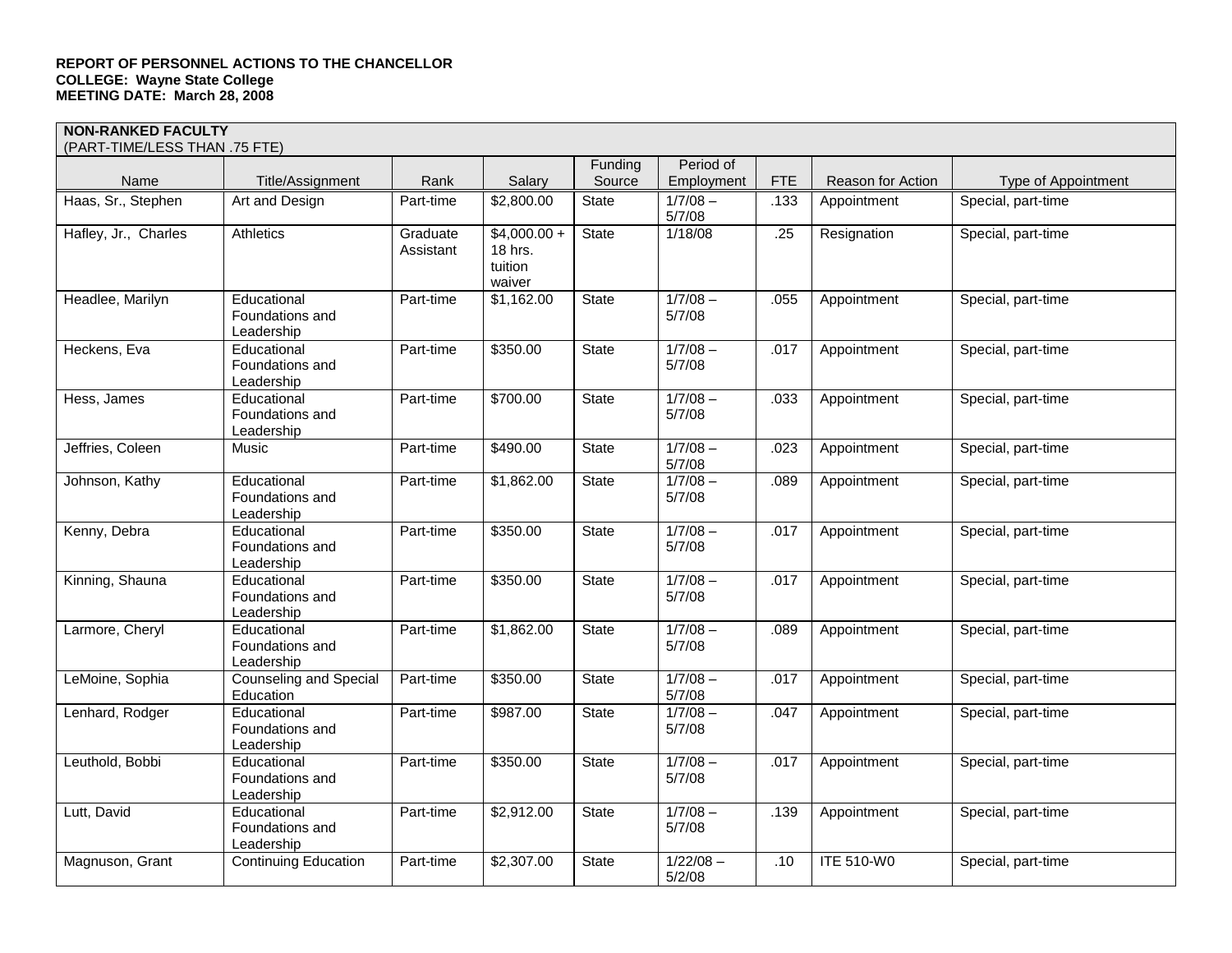## **NON-RANKED FACULTY**

| (PART-TIME/LESS THAN .75 FTE) |                                                          |                       |                                             |              |                         |            |                   |                     |
|-------------------------------|----------------------------------------------------------|-----------------------|---------------------------------------------|--------------|-------------------------|------------|-------------------|---------------------|
|                               |                                                          |                       |                                             | Funding      | Period of               |            |                   |                     |
| Name                          | Title/Assignment                                         | Rank                  | Salary                                      | Source       | Employment              | <b>FTE</b> | Reason for Action | Type of Appointment |
| Malmberg, CoraLynn            | Educational<br>Foundations and<br>Leadership             | Part-time             | \$350.00                                    | <b>State</b> | $1/7/08 -$<br>5/7/08    | .017       | Appointment       | Special, part-time  |
| Mann, Les                     | <b>Communication Arts</b>                                | Part-time             | \$2,100.00                                  | State        | $1/7/08 -$<br>5/7/08    | .10        | Appointment       | Special, part-time  |
| Mejdoubi, Amina               | <b>Communication Arts</b>                                | Graduate<br>Assistant | $$2,000.00+$<br>9 hrs.<br>tuition<br>waiver | State        | $1/7/08 -$<br>5/7/08    | .125       | Appointment       | Special, part-time  |
| Murphy, Richard               | <b>Communication Arts</b>                                | Part-time             | \$2,100.00                                  | State        | $1/7/08 -$<br>5/7/08    | .10        | Appointment       | Special, part-time  |
| O'Leary, Jane                 | Music                                                    | Part-time             | \$2,100.00                                  | State        | $1/7/08 -$<br>5/7/08    | .10        | Appointment       | Special, part-time  |
| Paige, Sharyn                 | Educational<br>Foundations and<br>Leadership             | Part-time             | \$700.00                                    | <b>State</b> | $1/7/08 -$<br>5/7/08    | .033       | Appointment       | Special, part-time  |
| Preston, Jean                 | Educational<br>Foundations and<br>Leadership             | Part-time             | \$350.00                                    | State        | $1/7/08 -$<br>5/7/08    | .017       | Appointment       | Special, part-time  |
| Reynolds, Ann                 | Language and<br>Literature                               | Part-time             | \$2,100.00                                  | State        | $1/7/08 -$<br>5/7/08    | .10        | Appointment       | Special, part-time  |
| Scardino, Janell              | <b>Computer Technology</b><br>and Information<br>Systems | Part-time             | \$700.00                                    | State        | $1/7/08 -$<br>5/7/08    | .033       | Appointment       | Special, part-time  |
| Schaefer, Rachel              | <b>Communication Arts</b>                                | Part-time             | \$2,100.00                                  | <b>State</b> | $1/7/08 -$<br>5/7/08    | .10        | Appointment       | Special, part-time  |
| Shattuck, Marie               | Educational<br>Foundations and<br>Leadership             | Part-time             | \$1,050.00                                  | <b>State</b> | $1/7/08 -$<br>5/7/08    | .05        | Appointment       | Special, part-time  |
| Small II, Norman B.           | History, Politics and<br>Geography                       | Part-time             | \$2,190.00                                  | State        | $8/21/08 -$<br>12/23/08 | .10        | Appointment       | Special, part-time  |
| Stading, Catherine            | Educational<br>Foundations and<br>Leadership             | Part-time             | \$350.00                                    | State        | $1/7/08 -$<br>5/7/08    | .017       | Appointment       | Special, part-time  |
| Stark, Carmen                 | <b>Continuing Education</b>                              | Part-time             | \$2,100.00                                  | State        | $1/7/08 -$<br>4/28/08   | .10        | EDU 415/515-80    | Special, part-time  |
| Steinman, Linda               | Educational<br>Foundations and<br>Leadership             | Part-time             | \$350.00                                    | State        | $1/7/08 -$<br>5/7/08    | .017       | Appointment       | Special, part-time  |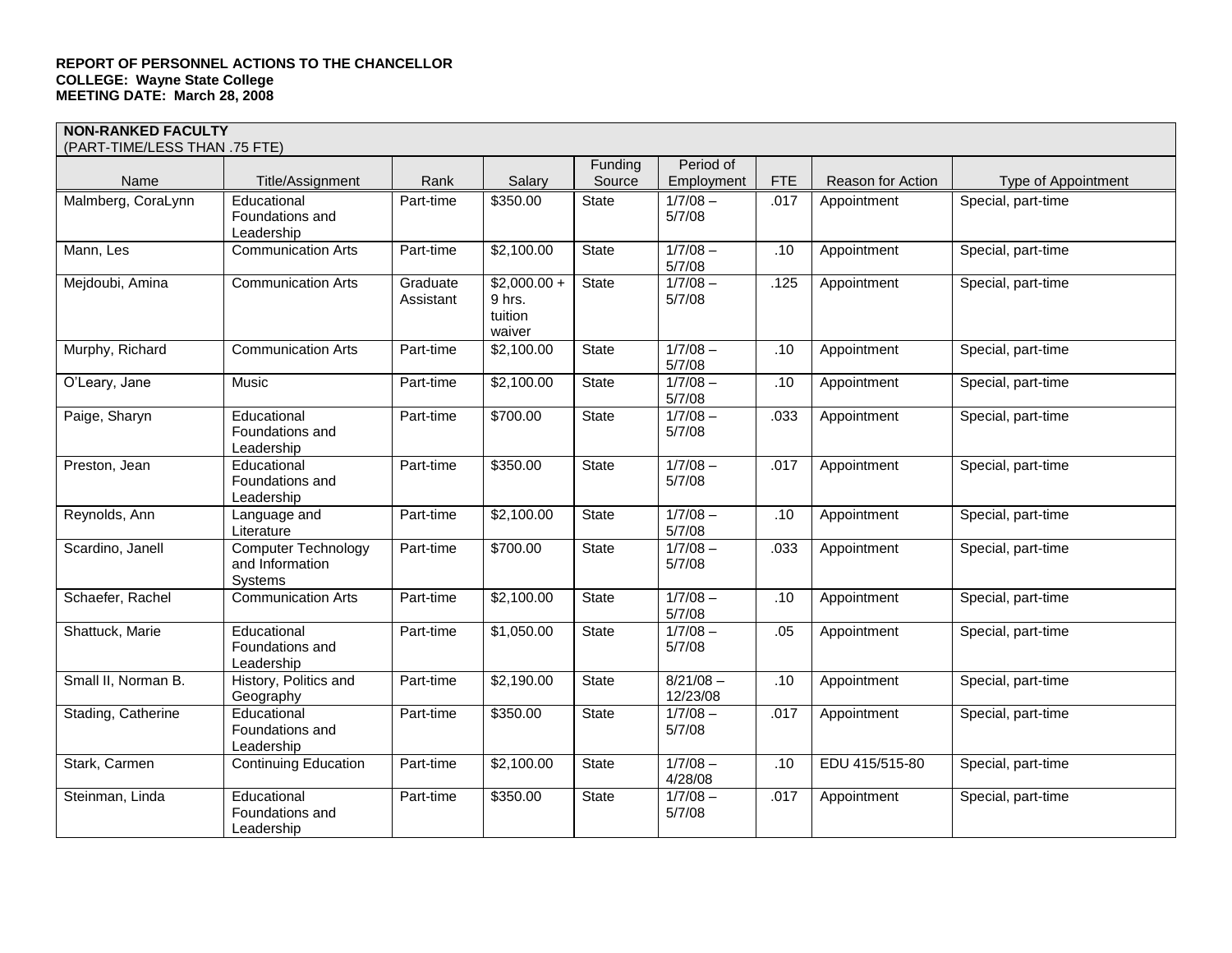#### **NON-RANKED FACULTY**  (PART-TIME/LESS THAN .75 FTE) Name | Title/Assignment | Rank | Salary Funding Source Period of<br>Employment FTE  $\parallel$  Reason for Action  $\parallel$  Type of Appointment Tusha, Mary **Educational** Foundations and Leadership Part-time \$1,862.00 State 1/7/08 – 5/7/08 .089 Appointment Special, part-time Vander Weil, Zoe Communication Arts Part-time \$2,100.00 State 1/7/08 – 5/7/08 .10 | Appointment | Special, part-time Vitters, Richard **Educational** Foundations and Leadership Part-time \$812.00 State 1/7/08 – 5/7/08 .039 Appointment | Special, part-time Weber, Brad Music | Music | Part-time | \$3,136.00 | State | 1/7/08 – 5/7/08 .0149 | Appointment | Special, part-time Zavada, Maria **Language and** Literature Part-time | \$4,200.00 | State | 1/7/08 –  $\frac{5/7/08}{1/7/08}$ .20 | Appointment | Special, part-time Zeiss, Donald Educational Foundations and Leadership Part-time \$3,150.00 State 5/7/08 .15 Appointment Special, part-time Ziems, Stacy | Educational Foundations and Leadership Part-time \$350.00 State 1/7/08 – 5/7/08 .017 Appointment | Special, part-time